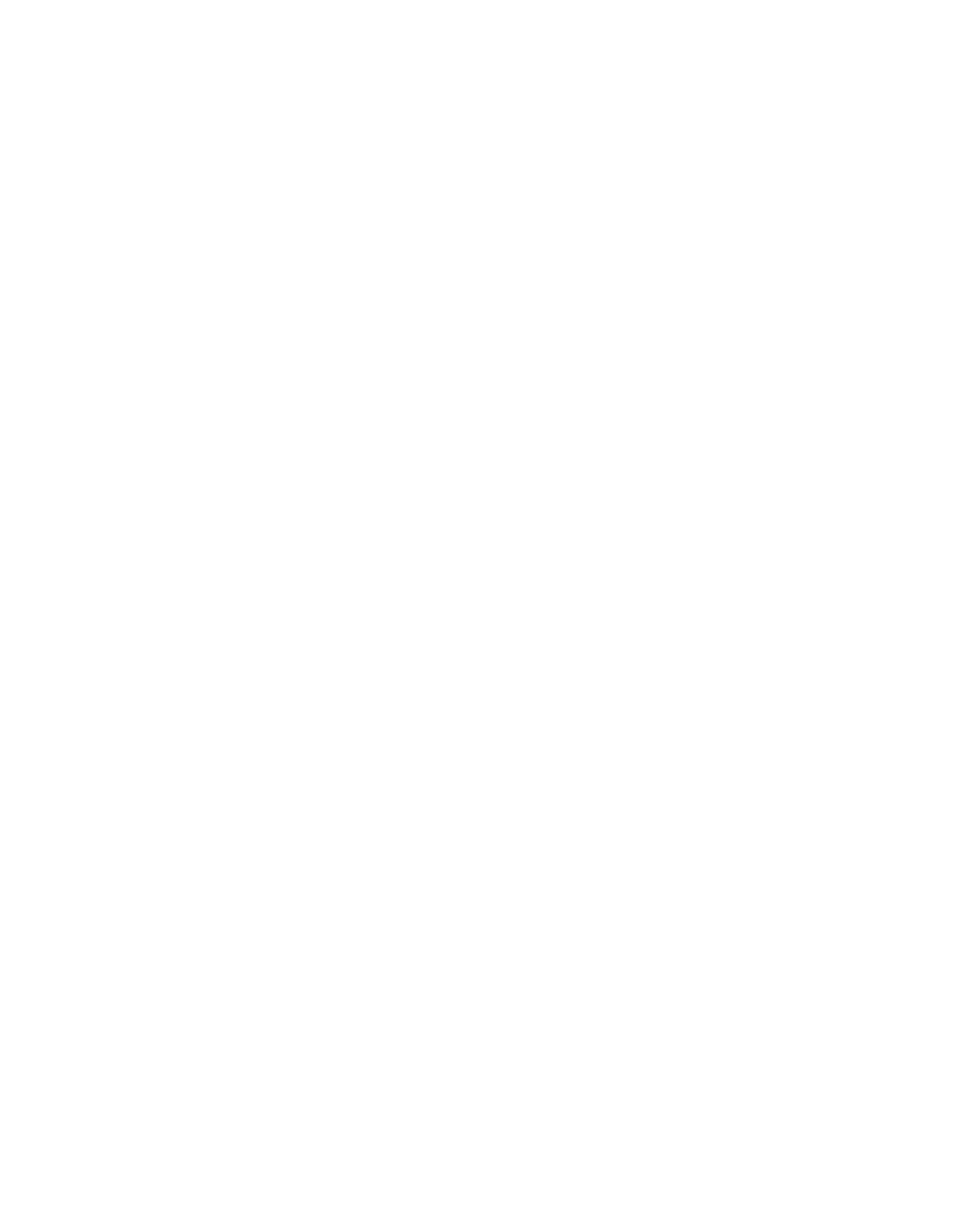# OKTIBBEHA COUNTY HOSPITAL D/B/A OCH REGIONAL MEDICAL CENTER September 30, 2020

# **Contents**

|                                                                                                                                                 | Page |
|-------------------------------------------------------------------------------------------------------------------------------------------------|------|
| <b>Independent Auditors' Report</b>                                                                                                             | 1    |
| <b>Management's Discussion and Analysis</b>                                                                                                     | 4    |
| <b>Basic Financial Statements</b>                                                                                                               |      |
| <b>Statements of Net Position</b>                                                                                                               | 10   |
| Statements of Revenues, Expenses, and Changes in Net Position                                                                                   | 12   |
| <b>Statements of Cash Flows</b>                                                                                                                 | 13   |
| <b>Notes to Financial Statements</b>                                                                                                            | 15   |
| <b>Other Information</b>                                                                                                                        |      |
| Detailed Schedules of Operating Revenues                                                                                                        | 33   |
| Detailed Schedules of Operating Expenses                                                                                                        | 36   |
| Schedule of Surety Bonds for Officials and Employees                                                                                            | 38   |
| Independent Auditors' Report on Internal Control Over Financial Reporting<br>and on Compliance and Other Matters Based on an Audit of Financial |      |
| <b>Statements Performed in Accordance with Government Auditing Standards</b>                                                                    | 39   |
| Independent Auditors' Report on Compliance with State Laws and Regulations                                                                      | 41   |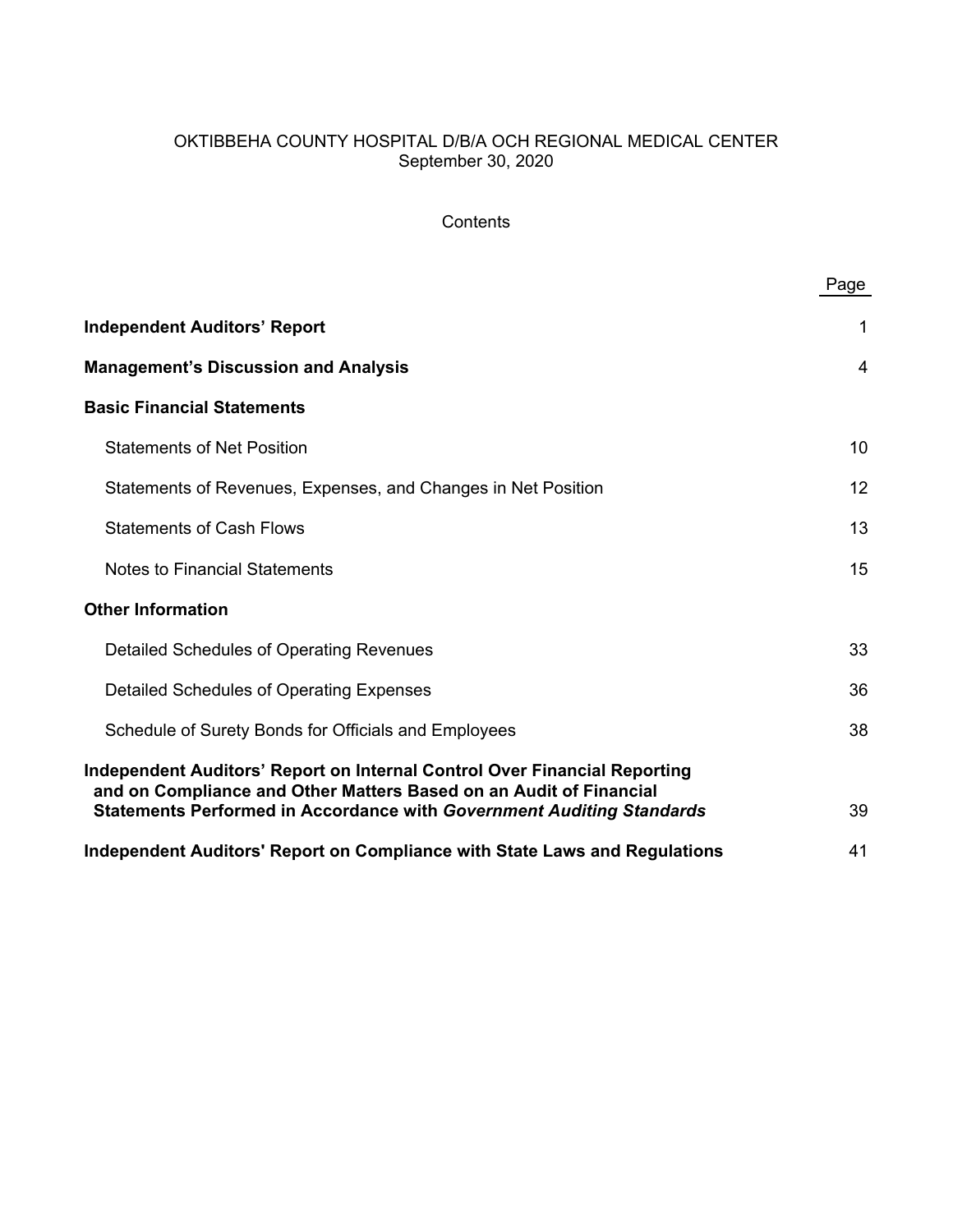

**WATKINS, WARD and STAFFORD**<br>Professional Limited Liability Company<br>Certified Public Accountants

**James L. Stafford, CPA** Stephen D. Flake, CPA<br> **Harry W. Stevens. CPA** John N. Russell. CPA **Harry W. Stevens, CPA John N. Russell, CPA S. Keith Winfield**, **CPA William B. Staggers, CPA Anita L. Goodrum, CPA Michael W. McCully, CPA Ricky D. Allen, CPA<br>
R. Steve Sinclair, CPA Jason D. Brooks, CPA R. Steve Sinclair, CPA Jason D. Brooks, CPA Marsha L. McDonald, CPA<br>Wanda S. Holley, CPA Robin Y. McCormick, CPA/PFS J. Randy Scrivner, CPA Michael C. Knox, CPA Kimberly S. Caskey, CPA Clifford P. Stewart, CPA Thomas J. Browder, CPA**

Perry C. Rackley, Jr., CPA<br>Jerry L. Gammel. CPA  $Edward A. Maxwell, CPA$ 

### **Independent Auditors' Report**

Board of Trustees Oktibbeha County Hospital D/B/A OCH Regional Medical Center Starkville, Mississippi

#### **Report on the Audited Financial Statements**

We have audited the accompanying financial statements of Oktibbeha County Hospital D/B/A OCH Regional Medical Center, a component unit of Oktibbeha County, Mississippi, as of and for the years ended September 30, 2020, and 2019, and the related notes to financial statements, which collectively comprise Oktibbeha County Hospital D/B/A OCH Regional Medical Center's basic financial statements as listed in the contents.

#### **Management's Responsibility for the Financial Statements**

Management is responsible for the preparation and fair presentation of these financial statements in accordance with accounting principles generally accepted in the United States of America; this includes the design, implementation, and maintenance of internal control relevant to the preparation and fair presentation of financial statements that are free from material misstatement, whether due to fraud or error.

## **Auditors' Responsibility**

Our responsibility is to express an opinion on these financial statements based on our audit. We conducted our audit in accordance with auditing standards generally accepted in the United States of America and the standards applicable to financial audits contained in *Government Auditing Standards*, issued by the Comptroller General of the United States. Those standards require that we plan and perform the audit to obtain reasonable assurance about whether the financial statements are free from material misstatement.

An audit involves performing procedures to obtain audit evidence about the amounts and disclosures in the financial statements. The procedures selected depend on the auditors' judgment, including the assessment of the risks of material misstatement of the financial statements, whether due to fraud or error. In making those risk assessments, the auditors consider internal control relevant to the entity's preparation and fair presentation of the financial statements in order to design audit procedures that are appropriate in the circumstances, but not for the purpose of expressing an opinion on the effectiveness of the entity's internal control. Accordingly, we express no such opinion. An audit also includes evaluating the appropriateness of accounting policies used and the reasonableness of significant accounting estimates made by management, as well as evaluating the overall presentation of the financial statements.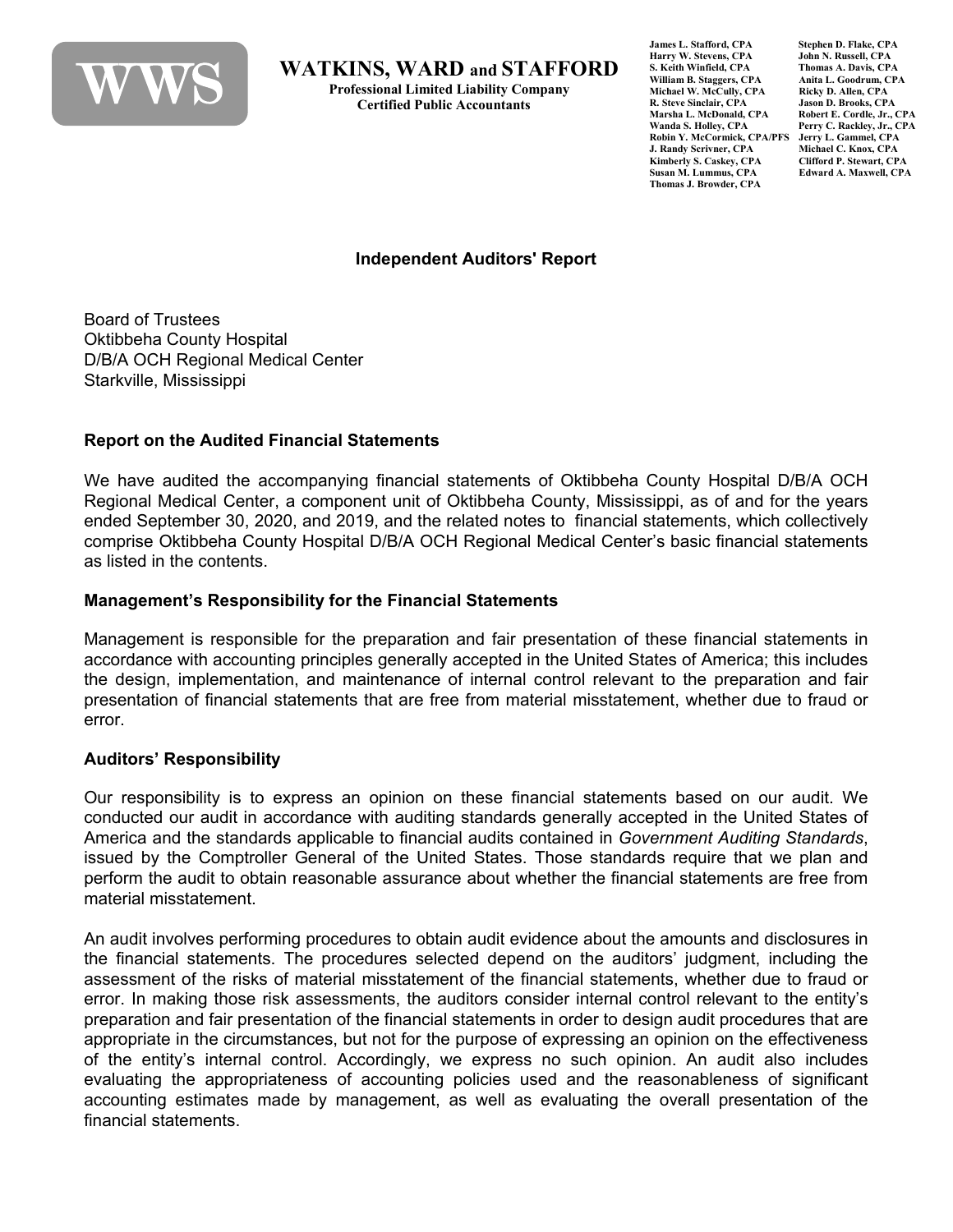We believe that the audit evidence we have obtained is sufficient and appropriate to provide a basis for our audit opinion.

## **Opinion**

In our opinion, the financial statements referred to above present fairly, in all material respects, the financial position of Oktibbeha County Hospital D/B/A OCH Regional Medical Center, a component unit of Oktibbeha County, Mississippi, as of September 30, 2020, and 2019, and the changes in its financial position and cash flows for the years then ended, in accordance with accounting principles generally accepted in the United States of America.

## **Emphasis of Matter**

As discussed in Note 1, the financial statements present only the financial information of Oktibbeha County Hospital D/B/A OCH Regional Medical Center and do not purport to, and do not, present fairly the financial position of Oktibbeha County, Mississippi as of September 30, 2020, and 2019, the changes in its financial position, or its cash flows for the years then ended in accordance with accounting principles generally accepted in the United States of America. Our opinion is not modified with respect to this matter.

#### **Other Matters**

## *Required Supplementary Information*

Accounting principles generally accepted in the United States of America require that the Management's Discussion and Analysis (pages 4 to 9) be presented to supplement the basic financial statements. Such information, although not a part of the basic financial statements, is required by the Governmental Accounting Standards Board, who considers it to be an essential part of financial reporting for placing the basic financial statements in an appropriate operational, economic, or historical context. We have applied certain limited procedures to the required supplementary information in accordance with auditing standards generally accepted in the United States of America, which consisted of inquiries of management about the methods of preparing the information and comparing the information for consistency with management's responses to our inquiries, the basic financial statements, and other knowledge we obtained during our audit of the basic financial statements. We do not express an opinion or provide any assurance on the information because the limited procedures do not provide us with sufficient evidence to express an opinion or provide any assurance.

#### *Other Information*

Our audit was conducted for the purpose of forming an opinion on the financial statements as a whole. The Detailed Schedules of Operating Revenues and Detailed Schedules of Operating Expenses for the years ended September 30, 2020, and 2019, and the Schedule of Surety Bonds for Officials and Employees (pages 33 to 38) are presented for purposes of additional analysis and are not required parts of the basic financial statements.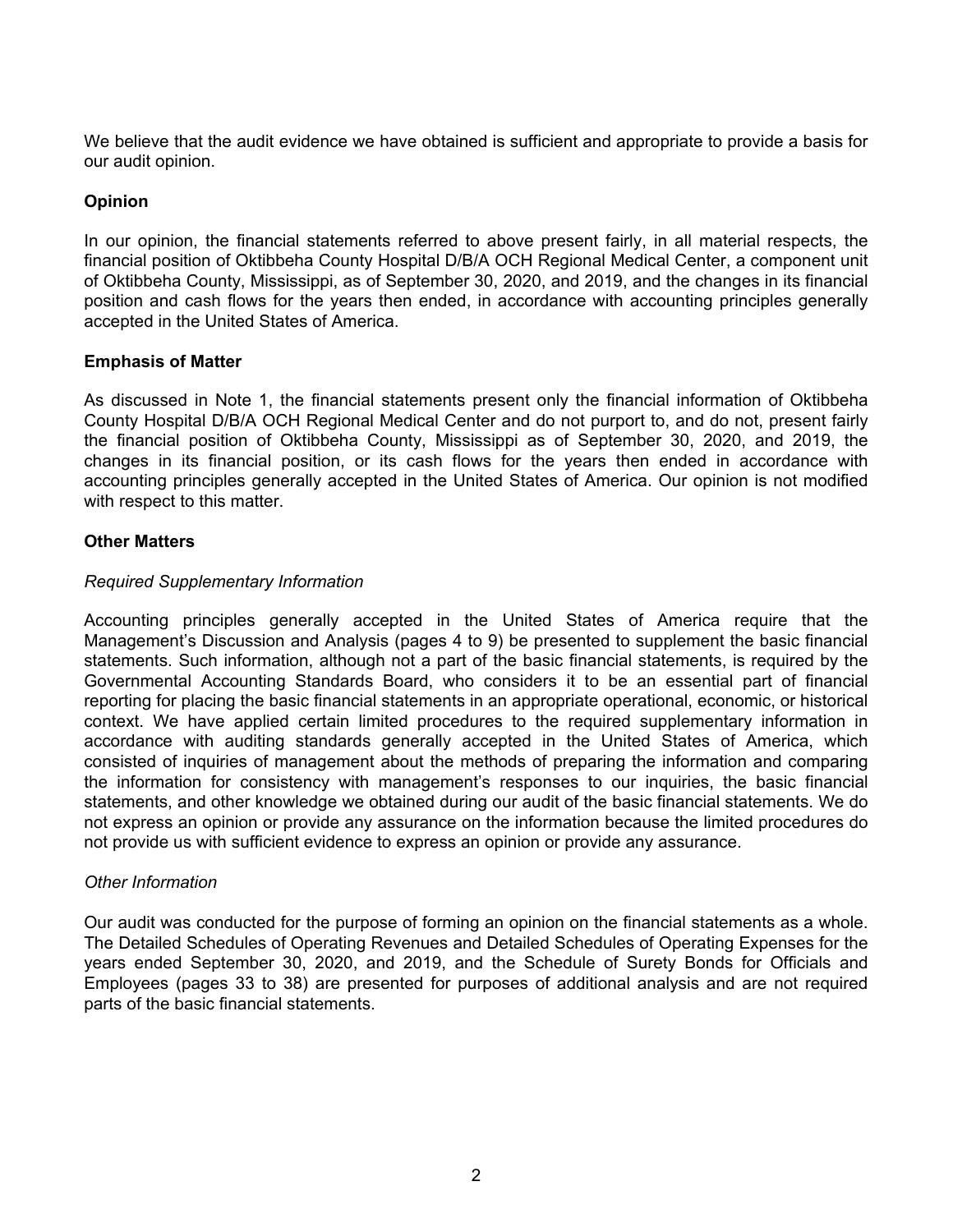The Schedule of Surety Bonds for Officials and Employees is the responsibility of management and was derived from and relates directly to the underlying accounting and other records used to prepare the basic financial statements. Such information has been subjected to the auditing procedures applied in the audit of the basic financial statements and certain additional procedures, including comparing and reconciling such information directly to the underlying accounting and other records used to prepare the basic financial statements or to the basic financial statements themselves, and other additional procedures in accordance with auditing standards generally accepted in the United States of America. In our opinion, the Schedule of Surety Bonds for Officials and Employees is fairly stated in all material respects in relation to the financial statements taken as a whole.

The Detailed Schedules of Operating Revenues and Detailed Schedules of Operating Expenses for the years ended September 30, 2020, and 2019 have not been subjected to the auditing procedures applied by us in the audit of the basic financial statements, and accordingly, we do not express an opinion on them or provide any assurance on them.

#### **Other Reporting Required by** *Government Auditing Standards*

In accordance with *Government Auditing Standards*, we have also issued our report dated May 3, 2021, on our consideration of Oktibbeha County Hospital D/B/A OCH Regional Medical Center's internal control over financial reporting and on our tests of its compliance with certain provisions of laws, regulations, contracts and grant agreements and other matters. The purpose of that report is solely to describe the scope of our testing of internal control over financial reporting and compliance and the results of that testing, and not to provide an opinion on the effectiveness of Oktibbeha County Hospital D/B/A OCH Regional Medical Center's internal control over financial reporting or on compliance. That report is an integral part of an audit performed in accordance with *Government Auditing Standards* in considering Oktibbeha County Hospital D/B/A OCH Regional Medical Center's internal control over financial reporting and compliance.

Eupora, Mississippi May 3, 2021

Watkins Ward and Staffad, PUC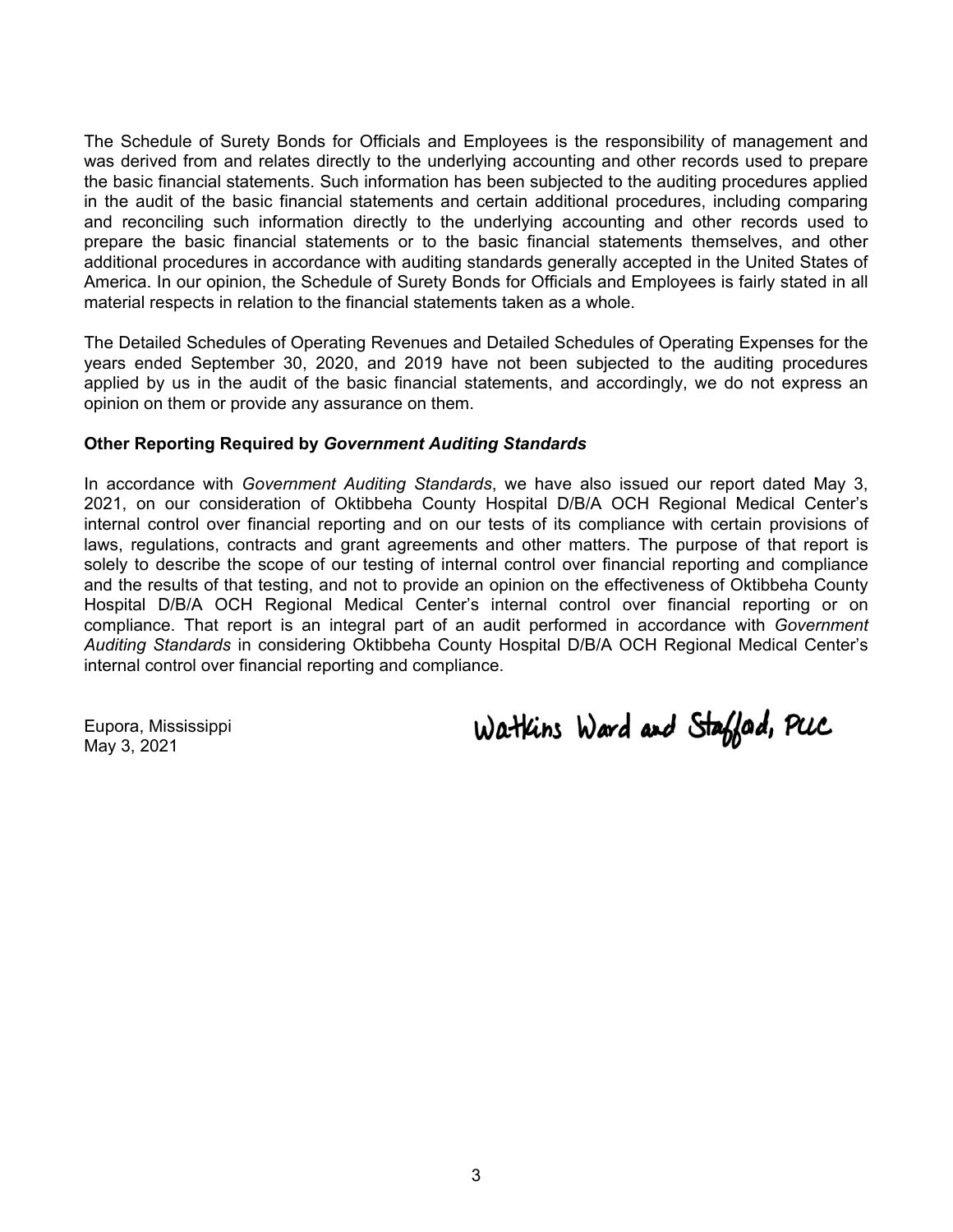Our discussion and analysis of Oktibbeha County Hospital D/B/A OCH Regional Medical Center's financial performance provides an overview of the hospital's financial activities for the fiscal years ended September 30, 2020, and 2019. Please read it in conjunction with the hospital's financial statements, which begin on page 10.

## **FINANCIAL HIGHLIGHTS**

- The hospital's net position increased in 2020 by \$1,751,049, or 2.17%, and decreased in 2019 by \$894,191, or 1.10%.
- The hospital reported an operating loss in 2020 of \$4,489,311 and an operating loss of \$2,024,065 in 2019.
- Nonoperating expenses decreased by \$35,702, or 2.37%, in 2020 compared to 2019. Nonoperating expenses decreased by \$40,764, or 2.63%, in 2019 compared to 2018.
- Nonoperating revenues increased by \$5,074,784, or 192.35%, in 2020 compared to 2019. Nonoperating revenues increased by \$1,067,530, or 67.96%, in 2019 compared to 2018.

## **USING THIS ANNUAL REPORT**

The hospital's financial statements consist of three statements – the Statements of Net Position; the Statements of Revenues, Expenses, and Changes in Net Position; and the Statements of Cash Flows. These financial statements and related notes provide information about the activities of the hospital, including resources held by the hospital but restricted for specific purposes by contributors, grantors, or enabling legislation.

#### **The Statements of Net Position and Statements of Revenues, Expenses, and Changes in Net Position**

Our analysis of the hospital finances begins on page 6. One of the most important questions asked about the hospital's finances is, "Is the hospital as a whole better or worse off as a result of the year's activities?" The Statements of Net Position and Statements of Revenues, Expenses, and Changes in Net Position report information about the hospital's resources and its activities in a way that helps answer this question. These statements include all restricted and unrestricted assets and all liabilities using the accrual basis of accounting. All of the current year's revenues and expenses are taken into account regardless of when cash is received or paid.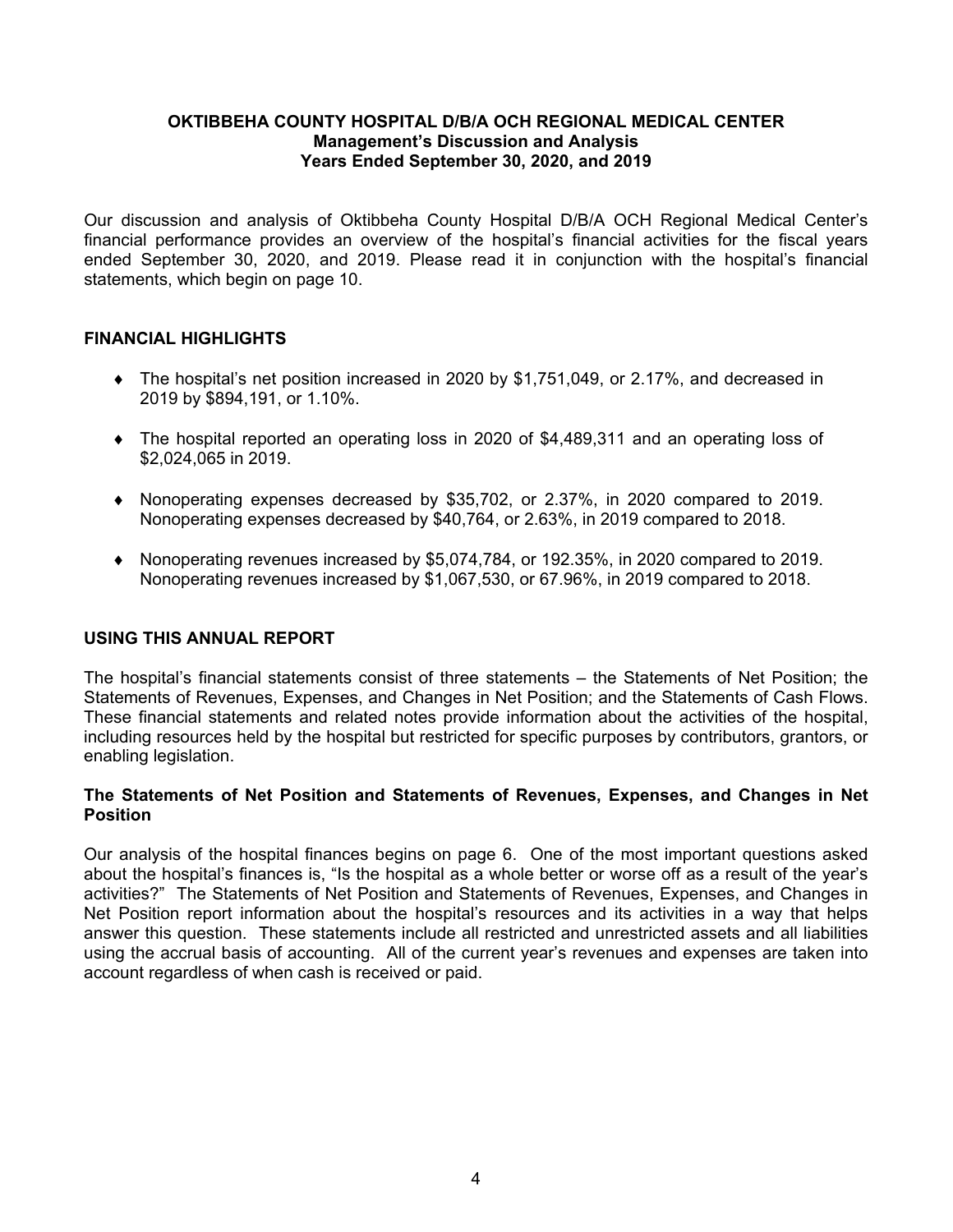### **USING THIS ANNUAL REPORT (Continued)**

These two statements report the hospital's net position and changes in them. You can think of the hospital's net position – the difference between assets and liabilities – as one way to measure the hospital's financial health, or financial position. Over time, increases or decreases in the hospital's net position are one indicator of whether its financial health is improving or deteriorating. You will need to consider other nonfinancial factors, however, such as changes in the hospital's patient base and measures of the quality of service it provides to the community, as well as local economic factors, to assess the overall health of the hospital.

#### **The Statements of Cash Flows**

The final required statement is the Statements of Cash Flows. The statement reports cash receipts, cash payments, and net changes in cash resulting from operations, investing, and financing activities. It provides answers to such questions as "Where did cash come from?" "What was cash used for?" and "What was the change in cash balance during the reporting period?"

#### **THE HOSPITAL'S NET POSITION**

The hospital's net position is the difference between its assets and liabilities reported in the Statements of Net Position on pages 10 and 11. The hospital's net position increased in 2020 by \$1,751,049, or 2.17%, and decreased in 2019 by \$894,191, or 1.10%, as shown in **Table 1**.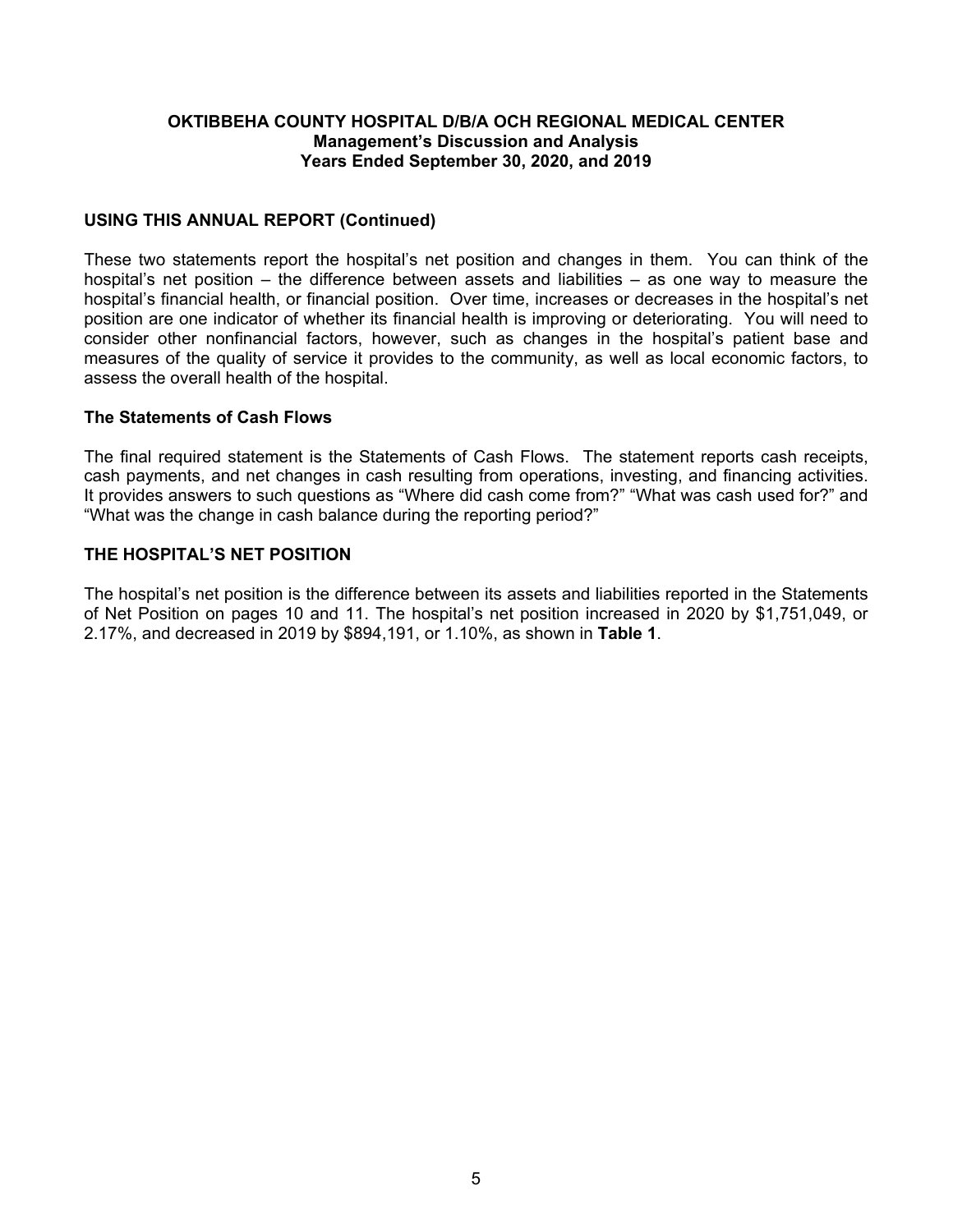## **THE HOSPITAL'S NET POSITION (Continued)**

#### **Table 1: Assets, Liabilities and Net Position**

|                                                                |                     |     |               | 2018        |
|----------------------------------------------------------------|---------------------|-----|---------------|-------------|
|                                                                | 2020                |     | 2019          | As Restated |
| <b>Assets:</b>                                                 |                     |     |               |             |
| Current assets                                                 | \$<br>41,433,937 \$ |     | 29,871,168 \$ | 30,840,955  |
| Noncurrent cash and investments                                | 18,085,779          |     | 17,942,471    | 16,170,667  |
| Capital assets, net                                            | 46,086,029          |     | 49,177,071    | 53,396,241  |
| Other assets                                                   | 1,223,566           |     | 1,102,810     | 1,208,390   |
| <b>Total Assets</b>                                            | 106,829,311 \$      |     | 98,093,520 \$ | 101,616,253 |
| <b>Liabilities:</b>                                            |                     |     |               |             |
| <b>Current liabilities</b>                                     | \$<br>18,065,077 \$ |     | 9,697,771 \$  | 10,352,322  |
| Long-term debt outstanding, net of current maturities          | 6,376,033           |     | 7,758,597     | 9,699,676   |
| <b>Total Liabilities</b>                                       | 24,441,110          |     | 17,456,368    | 20,051,998  |
| <b>Minority Interest in Subsidiary</b>                         |                     |     |               | 32,912      |
| <b>Net Position:</b>                                           |                     |     |               |             |
| Invested in capital assets, net of related debt<br>Restricted: | 37,961,122          |     | 39,484,964    | 41,559,073  |
| Restricted under bond agreement                                | 912,592             |     | 1,275,514     | 1,270,453   |
| Restricted for liability risk                                  | 4,539,007           |     | 4,313,509     | 4,021,990   |
| <b>Restricted Provider Relief Funds</b>                        | 14,381,405          |     |               |             |
| Unrestricted                                                   | 24,594,075          |     | 35,563,165    | 34,679,827  |
| <b>Total Net Position</b>                                      | 82,388,201          |     | 80,637,152    | 81,531,343  |
| <b>Total Liabilities and Net Position</b>                      | 106,829,311         | \$. | 98,093,520 \$ | 101,616,253 |

The change in the hospital's net position is due to several factors. Cash increased by \$13,502,190, or 589.62%, in 2020 compared to 2019. Patient accounts receivable, net of estimated uncollectibles and allowances, decreased by \$1,330,449, or 5.68%, in 2020 compared to 2019. Board designated funds decreased by \$82,190 or 0.60%, in 2020 compared to 2019. Deferred income increased by \$8,996,635, or 2,362.81%, in 2020 compared to 2019.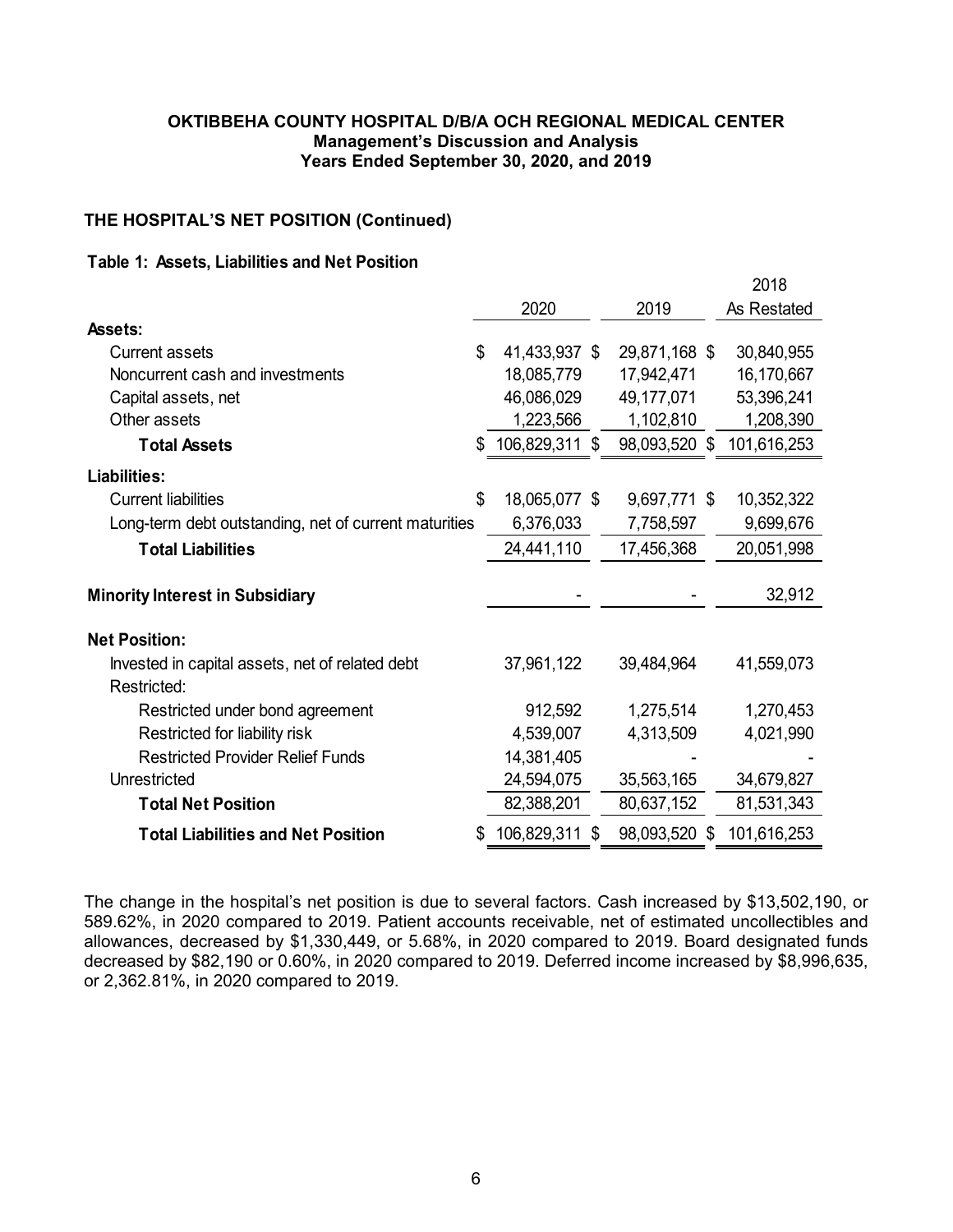#### **OPERATING RESULTS AND CHANGES IN THE FACILITY'S NET POSITION**

# **Table 2: Operating Results**

|                                                                                    |    |               |          |               |          | 2018         |
|------------------------------------------------------------------------------------|----|---------------|----------|---------------|----------|--------------|
|                                                                                    |    | 2020          |          | 2019          |          | As Restated  |
| <b>Operating Revenues:</b>                                                         |    |               |          |               |          |              |
| Net patient service revenues                                                       | \$ | 62,242,409 \$ |          | 66,739,197 \$ |          | 64,630,299   |
| Other revenues                                                                     |    | 1,970,077     |          | 2,321,170     |          | 2,393,961    |
| Electronic health records incentive                                                |    | 11,788        |          | 238           |          | 21,599       |
| <b>Total Operating Revenues</b>                                                    |    | 64,224,274    |          | 69,060,605    |          | 67,045,859   |
| <b>Operating Expenses:</b>                                                         |    |               |          |               |          |              |
| Salaries and benefits                                                              |    | 39,222,744    |          | 40,858,563    |          | 42,162,601   |
| Supplies and drugs                                                                 |    | 11,517,159    |          | 12,559,195    |          | 13,134,691   |
| Other operating expenses                                                           |    | 13,284,730    |          | 12,625,397    |          | 12,445,832   |
| <b>Insurance</b>                                                                   |    | 172,863       |          | 165,803       |          | 168,279      |
| Depreciation and amortization                                                      |    | 4,516,089     |          | 4,875,712     |          | 5,307,390    |
| <b>Total Operating Expenses</b>                                                    |    | 68,713,585    |          | 71,084,670    |          | 73,218,793   |
| <b>Operating Loss</b>                                                              |    | 4,489,311)    |          | 2,024,065)    |          | 6,172,934)   |
| <b>Nonoperating Revenues (Expenses):</b>                                           |    |               |          |               |          |              |
| Contributions                                                                      |    | 4,760         |          | 1,050         |          | 30,075       |
| <b>Provider Relief Funds</b>                                                       |    | 5,449,899     |          |               |          |              |
| Ambulance contributions                                                            |    | 254,988       |          | 256,052       |          | 258,127      |
| County contributions                                                               |    | 1,182,864     |          | 1,182,864     |          | 1,182,864    |
| Transfers to county                                                                | (  | 1,182,864)    | (        | 1,182,864)    | (        | 1,182,864)   |
| Interest income                                                                    |    | 85,250        |          | 243,973       |          | 220,567      |
| Investment income (loss)                                                           |    | 679,865       |          | 899,613       |          | 139,646)     |
| Interest expense                                                                   |    | 289,931)      |          | 325,633)      |          | 366,397)     |
| Gain on disposal of capital assets                                                 |    | 55,529        |          | 54,819        |          | 18,854       |
| <b>Total Nonoperating Revenues (Expenses)</b>                                      |    | 6,240,360     |          | 1,129,874     |          | 21,580       |
| <b>Excess of Revenues Over (Under) Expenses</b><br><b>Before Minority Interest</b> |    | 1,751,049     | $\left($ | 894,191)      | $\left($ | 6, 151, 354) |
| Less Minority Interest Share of Net Income                                         |    |               |          |               |          | 56,217)      |
| <b>Excess of Revenues Over (Under) Expenses</b><br><b>After Minority Interest</b>  |    | 1,751,049     | $\left($ | 894,191)      |          | 6,207,571)   |
| <b>Net Position Beginning of Year</b>                                              |    | 80,637,152    |          | 81,531,343    |          | 87,738,914   |
| <b>Net Position End of Year</b>                                                    | S  | 82,388,201 \$ |          | 80,637,152 \$ |          | 81,531,343   |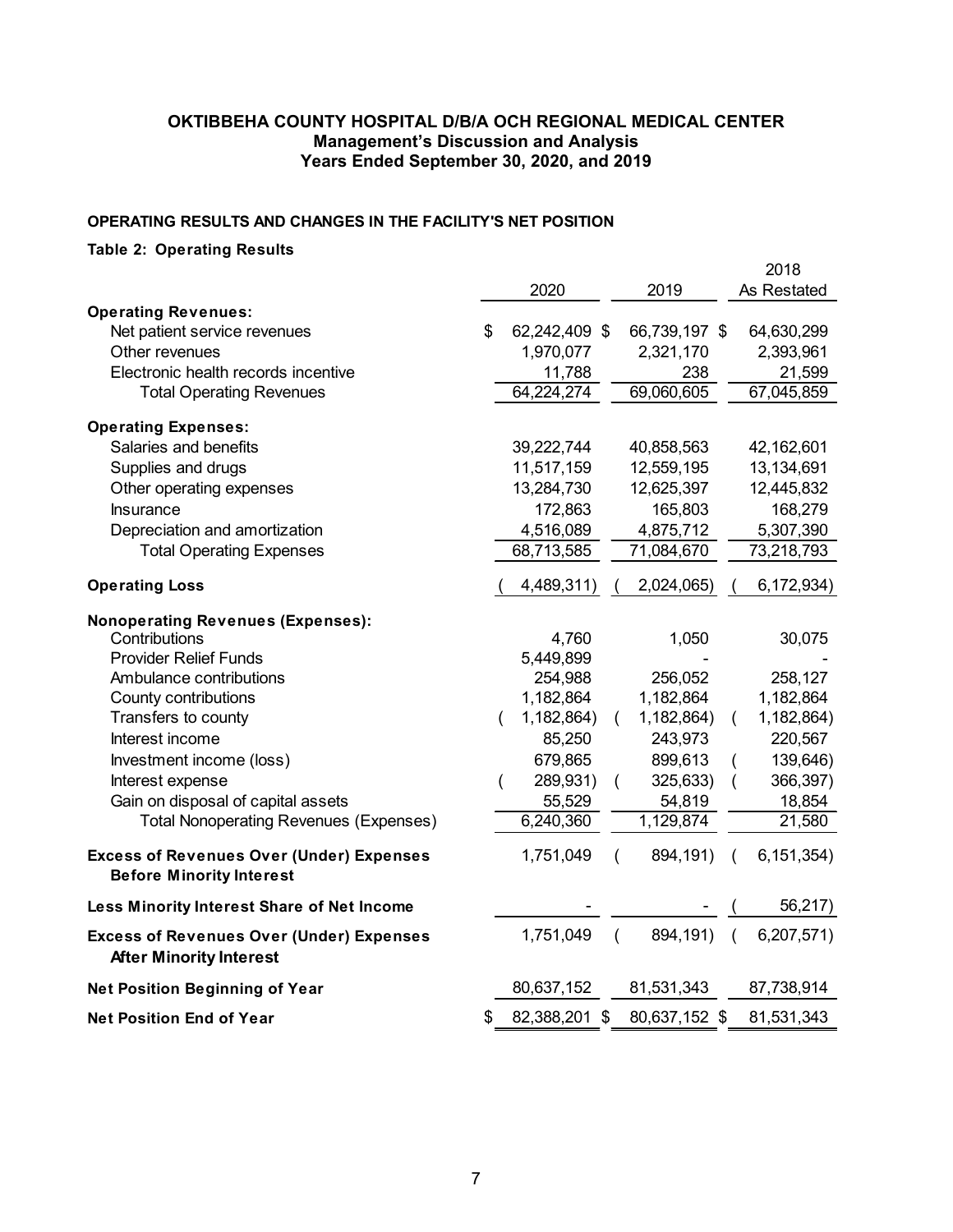## **OPERATING RESULTS AND CHANGES IN THE HOSPITAL'S NET POSITION (Continued)**

## **Operating Loss**

The first component of the overall change in the hospital's net position is its operating loss – generally, the difference between net patient service and other operating revenues and the expenses incurred to perform those services.

The primary components responsible for the fluctuations in operating loss are:

- An increase in the Medicaid MHAP, Medicaid UPL, and Medicaid DSH programs of \$1,277,173, or 29.87% in 2020 compared to 2019, and an increase of \$371,813, or 9.52% in 2019 compared to 2018.
- A decrease in net patient service revenues of \$4,496,788, or 6.74% in 2020 compared to 2019, and an increase of \$2,108,898, or 3.26% in 2019 compared to 2018.
- A decrease in employee salary and benefits expenses of \$1,635,819, or 4.00% in 2020 compared to 2019, and a decrease of \$1,304,038, or 3.09% in 2019 compared to 2018.
- $\blacklozenge$  A decrease in supplies and drugs of \$1,042,036, or 8.30%, in 2020 compared to 2019, and a decrease of \$575,496, or 4.38%, in 2019 compared to 2018.
- An increase in other operating expense of \$659,333, or 5.22%, in 2020 compared to 2019, and an increase of \$179,565, or 1.44%, in 2019 compared to 2018.
- A decrease in depreciation and amortization expense of \$359,623, or 7.38%, in 2020 compared to 2019, and a decrease of \$431,678, or 8.13%, in 2019 compared to 2018.
- Electronic health records incentive funds received of \$11,788, and \$238, in 2020, and 2019, respectively.

## **Nonoperating Revenues and Expenses**

Nonoperating revenues consist primarily of contributions, Provider Relief Funds, interest income, investment income, and gain on disposal of assets. The hospital had interest income of \$85,250 for the year ended September 30, 2020, and \$243,973 for the year ended September 30, 2019. The hospital had Provider Relief Funds of \$5,449,899 for the year ended September 30, 2020, and \$0 for the year ended September 30, 2019. The hospital had contributions of \$1,442,612 for the year ended September 30, 2020, and \$1,439,966 for the year ended September 30, 2019. The hospital had investment income of \$679,865 for the year ended September 30, 2020, and investment income of \$899,613 for the year ended September 30, 2019. The hospital had a gain on disposal of assets of \$55,529 in 2020, and \$54,819 in 2019.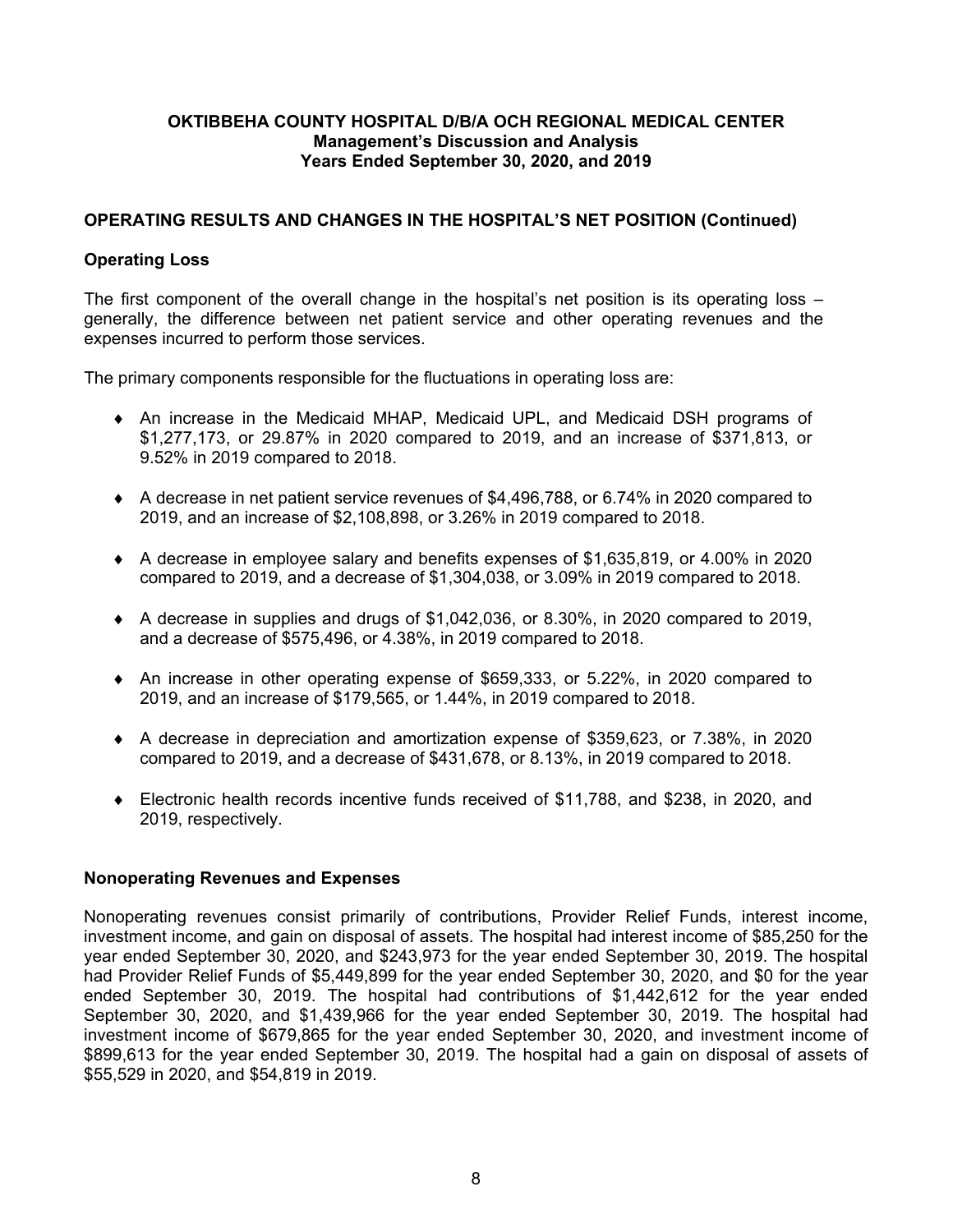## **OPERATING RESULTS AND CHANGES IN THE HOSPITAL'S NET POSITION (Continued)**

### **Nonoperating Revenues and Expenses (Continued)**

Nonoperating expenses for the year 2020 consist of interest expense and transfers to the county. The hospital had interest expense of \$289,931 for the year ended September 30, 2020, and \$325,633 for the year ended September 30, 2019. The hospital transferred \$1,182,864 to the county during the year ended September 30, 2020, and \$1,182,864 during 2019.

#### **THE HOSPITAL'S CASH FLOWS**

Changes in the hospital's cash flows are consistent with changes in operating loss and nonoperating revenues and expenses.

#### **CAPITAL ASSET AND DEBT ADMINISTRATION**

#### **Capital Assets**

As detailed in Note 7 of the financial statements, the hospital had \$46,086,029 invested in capital assets, net of accumulated depreciation at September 30, 2020, and \$49,177,071 at September 30, 2019. The hospital had capital expenditures of \$1,435,000, and \$691,976, in 2020 and 2019, respectively.

#### **Debt**

At September 30, 2020, the hospital had \$8,124,907 in long-term debt outstanding. The hospital incurred \$462,655 in new debt in 2020 and made \$2,029,855 in principal payments. In 2019, the hospital had \$9,692,107 in long-term debt outstanding. The hospital did not incur new debt in 2019 and made \$2,145,061 in principal payments. See Note 8 for a detailed analysis of long-term debt.

#### **CONTACTING THE HOSPITAL'S FINANCIAL MANAGEMENT**

This financial report is designed to provide our patients, suppliers, taxpayers, and creditors with a general overview of the hospital's finances and to show the hospital's accountability for the money it receives. If you have questions about this report or need additional financial information, contact Oktibbeha County Hospital D/B/A OCH Regional Medical Center's administrative offices at (662) 615- 2550.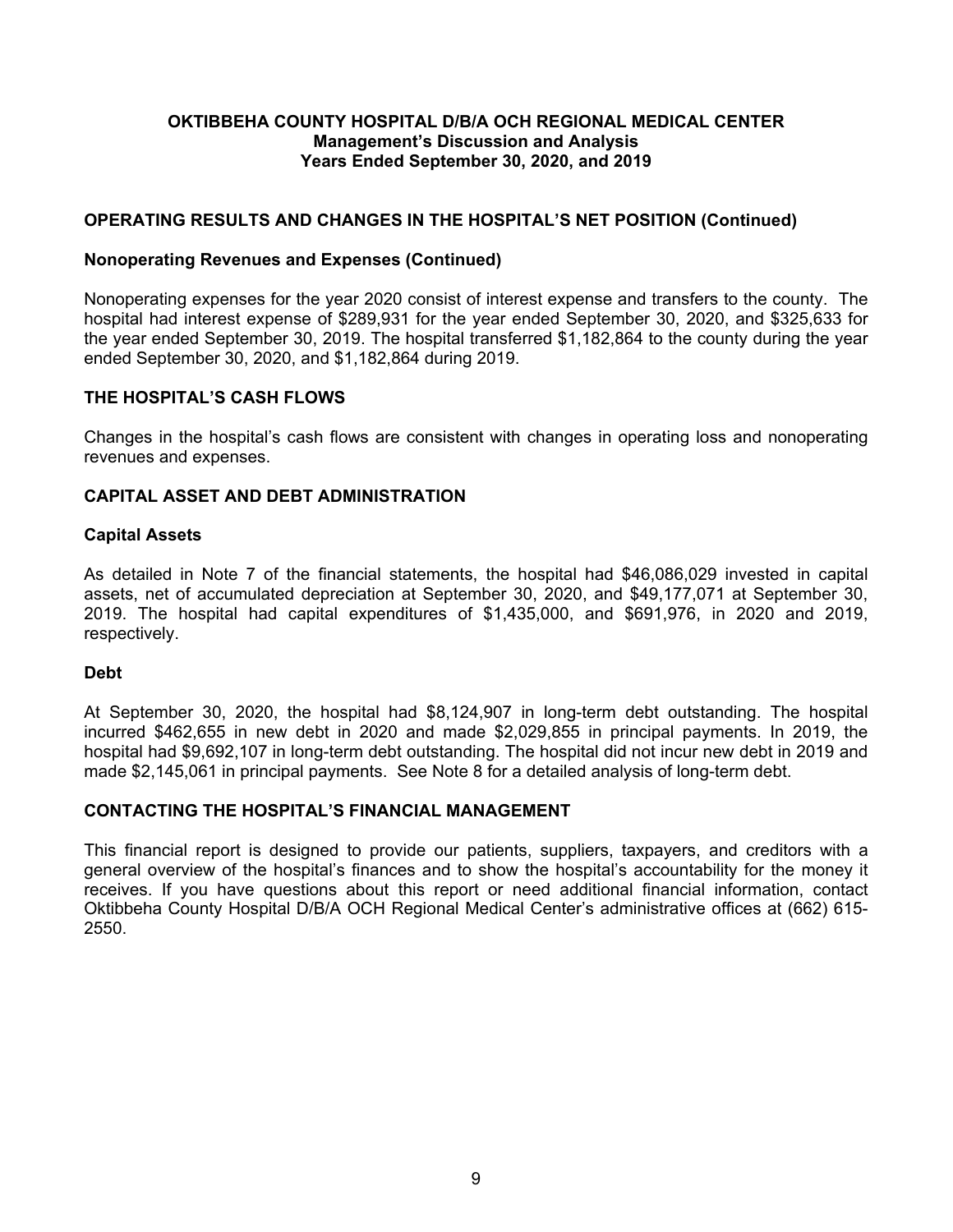## OKTIBBEHA COUNTY HOSPITAL D/B/A OCH REGIONAL MEDICAL CENTER Statements of Net Position September 30, 2020, and 2019

|                                                                 | 2020                | 2019             |
|-----------------------------------------------------------------|---------------------|------------------|
| <b>Assets</b>                                                   |                     |                  |
| <b>Current Assets:</b>                                          |                     |                  |
| Cash                                                            | \$<br>15,792,178 \$ | 2,289,988        |
| Cash - Restricted under bond agreement for payment              |                     |                  |
| of current bond principal and interest                          | 912,592             | 1,275,514        |
| Patient accounts receivables (Net of estimated uncollectibles   |                     |                  |
| and allowances of \$28,138,380 in 2020, and \$26,467,582        |                     |                  |
| in 2019)                                                        | 22,095,068          | 23,425,517       |
| Other receivables                                               | 28,758              | 90,611           |
| Estimated third-party payor settlements (Net of estimated       |                     |                  |
| uncollectible of \$856,956 in 2020, and \$856,956 in 2019)      | 14,245              | 121,292          |
| Current portion of deferred expense                             | 268,103             | 259,687          |
| Inventories of supplies and drugs                               | 1,874,317           | 1,752,500        |
| Prepaid expenses                                                | 448,676             | 656,059          |
| <b>Total Current Assets</b>                                     | 41,433,937          | 29,871,168       |
|                                                                 |                     |                  |
| <b>Noncurrent Cash and Investments:</b>                         |                     |                  |
| Cash - Designated by Board for capital improvements             | 4,400,902           | 4,937,459        |
| MHA investment - Designated by Board for capital improvements   | 9,145,870           | 8,691,503        |
| MHA investment - Restricted for liability risk                  | 4,539,007           | 4,313,509        |
| <b>Total Noncurrent Cash and Investments</b>                    | 18,085,779          | 17,942,471       |
|                                                                 |                     |                  |
| <b>Capital Assets:</b>                                          |                     |                  |
| Land                                                            | 1,178,326           | 1,178,326        |
| Depreciable capital assets (Net of accumulated depreciation and |                     |                  |
| amortization of \$90,540,812 in 2020, and \$86,184,268 in 2019) | 44,907,703          | 47,998,745       |
| <b>Total Capital Assets</b>                                     | 46,086,029          | 49,177,071       |
|                                                                 |                     |                  |
| <b>Other Assets:</b>                                            |                     |                  |
| Deferred expense                                                | 823,566             | 702,810          |
| MHA investment - Mississippi Provider-Sponsored Health Plan     | 400,000             | 400,000          |
| <b>Total Other Assets</b>                                       | 1,223,566           | 1,102,810        |
| <b>Total Assets</b>                                             | \$<br>106,829,311   | \$<br>98,093,520 |

The accompanying notes to financial statements are an integral part of these financial statements.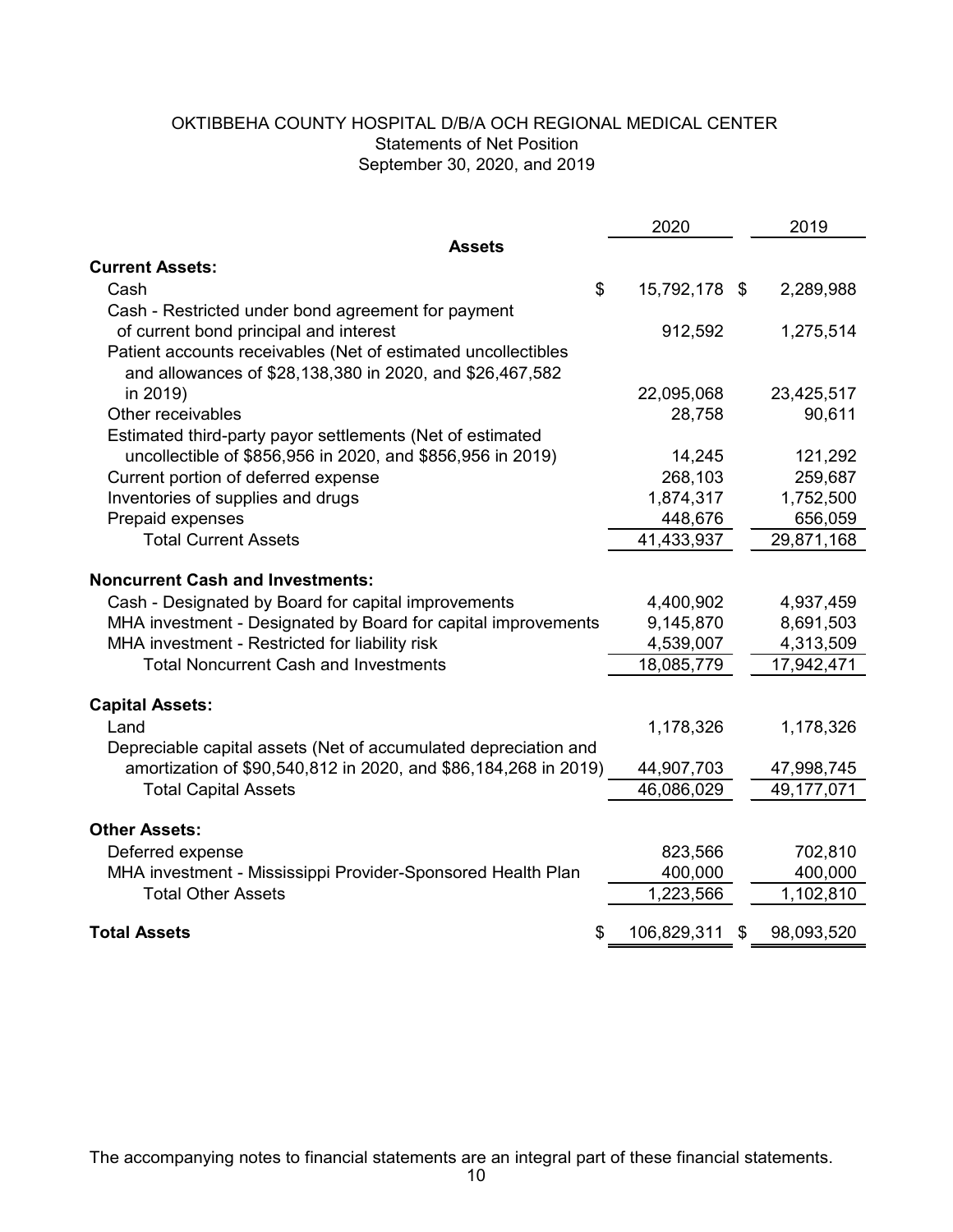# OKTIBBEHA COUNTY HOSPITAL D/B/A OCH REGIONAL MEDICAL CENTER Statements of Net Position September 30, 2020, and 2019

|                                                 | 2020               | 2019       |
|-------------------------------------------------|--------------------|------------|
| <b>Liabilities and Net Position</b>             |                    |            |
| <b>Current Liabilities:</b>                     |                    |            |
| Accounts payable                                | \$<br>2,146,218 \$ | 2,628,718  |
| Patient accounts receivable, credit balances    | 788,315            | 926,912    |
| Accrued payroll and annual leave                | 3,951,615          | 3,768,868  |
| Accrued expenses                                | 52,660             | 59,003     |
| Deferred income                                 | 9,377,395          | 380,760    |
| Current maturities of capital lease obligations | 151,110            | 96,388     |
| Current maturities of notes payable             | 117,764            | 382,122    |
| Current maturities of bonds payable             | 1,480,000          | 1,455,000  |
| <b>Total Current Liabilities</b>                | 18,065,077         | 9,697,771  |
|                                                 |                    |            |
| Long-Term Debt:                                 |                    |            |
| Capital lease obligations                       | 224,597            |            |
| Notes payable                                   | 79,822             | 197,890    |
| Bonds payable, net of unamortized discount      | 6,071,614          | 7,560,707  |
| Total Long-Term Debt, Net of Current Maturities | 6,376,033          | 7,758,597  |
| <b>Total Liabilities</b>                        | 24,441,110         | 17,456,368 |
| <b>Net Position:</b>                            |                    |            |
| Invested in capital assets, net of related debt | 37,961,122         | 39,484,964 |
| Restricted:                                     |                    |            |
| Restricted under bond agreement                 | 912,592            | 1,275,514  |
| Restricted for liability risk                   | 4,539,007          | 4,313,509  |
| <b>Restricted Provider Relief Funds</b>         | 14,381,405         |            |
| Unrestricted                                    | 24,594,075         | 35,563,165 |
| <b>Total Net Position</b>                       | 82,388,201         | 80,637,152 |
| <b>Total Liabilities and Net Position</b>       | 106,829,311        | 98,093,520 |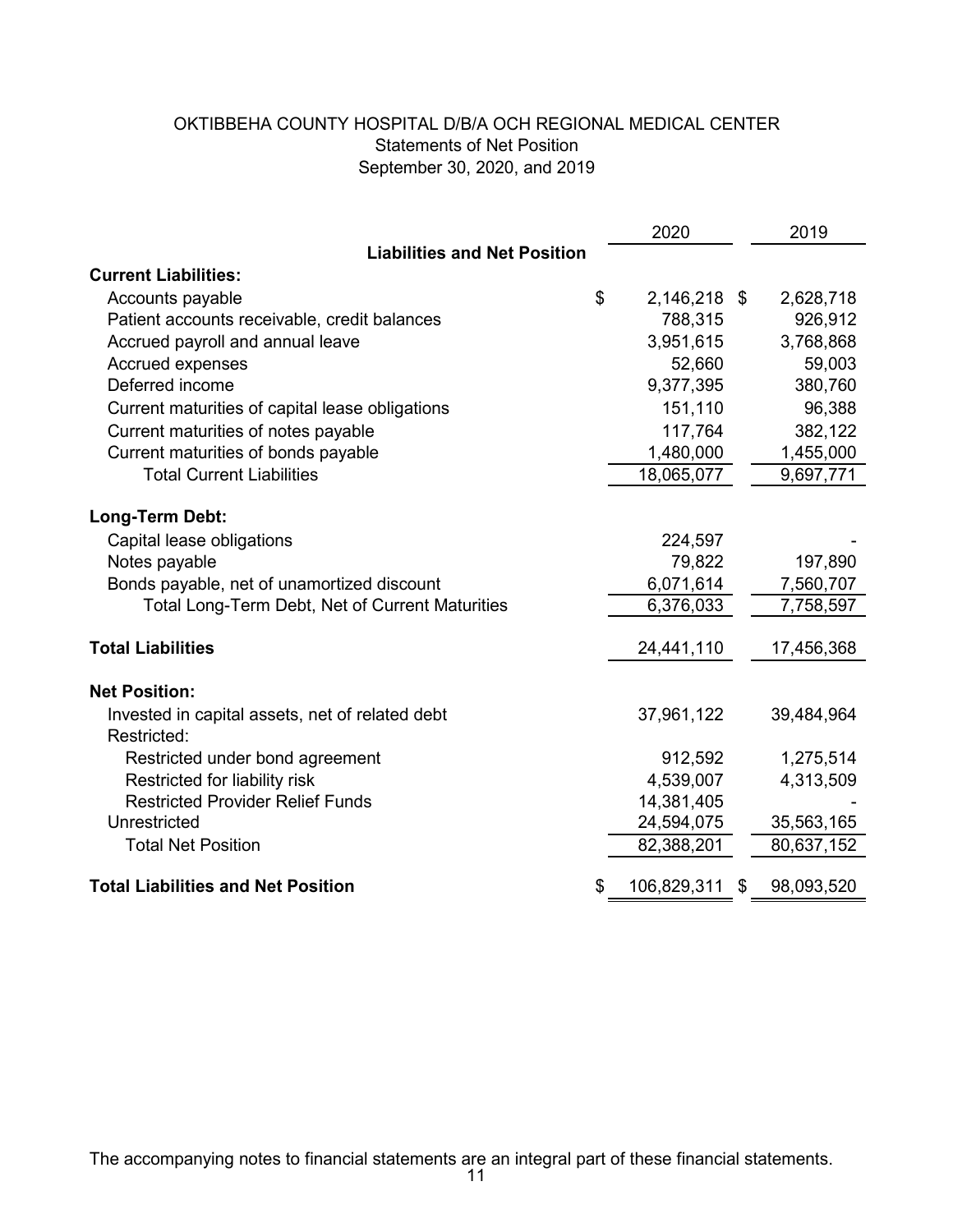## OKTIBBEHA COUNTY HOSPITAL D/B/A OCH REGIONAL MEDICAL CENTER Years Ended September 30, 2020, and 2019 Statements of Revenues, Expenses, and Changes in Net Position

| <b>Operating Revenue:</b><br>Net patient service revenue (Net of provision for bad<br>\$<br>debts of \$11,049,596 in 2020, and \$14,711,315 in 2019)<br>62,242,409 \$<br>66,739,197<br>1,970,077<br>Other operating revenue<br>2,321,170<br>Electronic health records incentive<br>11,788<br>238<br>69,060,605<br>64,224,274<br><b>Total Operating Revenue</b><br><b>Operating Expenses:</b><br>Salaries and benefits<br>39,222,744<br>40,858,563<br>12,559,195<br>Supplies and drugs<br>11,517,159<br>Other operating expenses<br>13,284,730<br>12,625,397<br>172,863<br>165,803<br>Insurance<br>Depreciation and amortization<br>4,516,089<br>4,875,712<br>68,713,585<br>71,084,670<br><b>Total Operating Expenses</b><br>4,489,311)<br><b>Operating Loss</b><br>2,024,065)<br><b>Nonoperating Revenues (Expenses):</b><br>Contributions<br>4,760<br>1,050<br><b>Provider Relief Funds</b><br>5,449,899<br>Ambulance contributions<br>254,988<br>256,052<br>1,182,864<br>1,182,864<br>County contributions<br>Transfers to county<br>1,182,864)<br>1,182,864)<br>Interest income<br>85,250<br>243,973<br>Investment income<br>679,865<br>899,613<br>289,931)<br>325,633)<br>Interest expense<br>Gain on disposal of assets<br>55,529<br>54,819<br>6,240,360<br>1,129,874<br><b>Total Nonoperating Revenues (Expenses)</b><br>1,751,049<br><b>Excess of Revenues Over (Under) Expenses</b><br>894,191)<br><b>Net Position Beginning of Year</b><br>80,637,152<br>81,531,343<br><b>Net Position End of Year</b><br>82,388,201<br>$\mathfrak{F}$<br>80,637,152<br>S |  | 2020 | 2019 |
|--------------------------------------------------------------------------------------------------------------------------------------------------------------------------------------------------------------------------------------------------------------------------------------------------------------------------------------------------------------------------------------------------------------------------------------------------------------------------------------------------------------------------------------------------------------------------------------------------------------------------------------------------------------------------------------------------------------------------------------------------------------------------------------------------------------------------------------------------------------------------------------------------------------------------------------------------------------------------------------------------------------------------------------------------------------------------------------------------------------------------------------------------------------------------------------------------------------------------------------------------------------------------------------------------------------------------------------------------------------------------------------------------------------------------------------------------------------------------------------------------------------------------------------------------------------------|--|------|------|
|                                                                                                                                                                                                                                                                                                                                                                                                                                                                                                                                                                                                                                                                                                                                                                                                                                                                                                                                                                                                                                                                                                                                                                                                                                                                                                                                                                                                                                                                                                                                                                    |  |      |      |
|                                                                                                                                                                                                                                                                                                                                                                                                                                                                                                                                                                                                                                                                                                                                                                                                                                                                                                                                                                                                                                                                                                                                                                                                                                                                                                                                                                                                                                                                                                                                                                    |  |      |      |
|                                                                                                                                                                                                                                                                                                                                                                                                                                                                                                                                                                                                                                                                                                                                                                                                                                                                                                                                                                                                                                                                                                                                                                                                                                                                                                                                                                                                                                                                                                                                                                    |  |      |      |
|                                                                                                                                                                                                                                                                                                                                                                                                                                                                                                                                                                                                                                                                                                                                                                                                                                                                                                                                                                                                                                                                                                                                                                                                                                                                                                                                                                                                                                                                                                                                                                    |  |      |      |
|                                                                                                                                                                                                                                                                                                                                                                                                                                                                                                                                                                                                                                                                                                                                                                                                                                                                                                                                                                                                                                                                                                                                                                                                                                                                                                                                                                                                                                                                                                                                                                    |  |      |      |
|                                                                                                                                                                                                                                                                                                                                                                                                                                                                                                                                                                                                                                                                                                                                                                                                                                                                                                                                                                                                                                                                                                                                                                                                                                                                                                                                                                                                                                                                                                                                                                    |  |      |      |
|                                                                                                                                                                                                                                                                                                                                                                                                                                                                                                                                                                                                                                                                                                                                                                                                                                                                                                                                                                                                                                                                                                                                                                                                                                                                                                                                                                                                                                                                                                                                                                    |  |      |      |
|                                                                                                                                                                                                                                                                                                                                                                                                                                                                                                                                                                                                                                                                                                                                                                                                                                                                                                                                                                                                                                                                                                                                                                                                                                                                                                                                                                                                                                                                                                                                                                    |  |      |      |
|                                                                                                                                                                                                                                                                                                                                                                                                                                                                                                                                                                                                                                                                                                                                                                                                                                                                                                                                                                                                                                                                                                                                                                                                                                                                                                                                                                                                                                                                                                                                                                    |  |      |      |
|                                                                                                                                                                                                                                                                                                                                                                                                                                                                                                                                                                                                                                                                                                                                                                                                                                                                                                                                                                                                                                                                                                                                                                                                                                                                                                                                                                                                                                                                                                                                                                    |  |      |      |
|                                                                                                                                                                                                                                                                                                                                                                                                                                                                                                                                                                                                                                                                                                                                                                                                                                                                                                                                                                                                                                                                                                                                                                                                                                                                                                                                                                                                                                                                                                                                                                    |  |      |      |
|                                                                                                                                                                                                                                                                                                                                                                                                                                                                                                                                                                                                                                                                                                                                                                                                                                                                                                                                                                                                                                                                                                                                                                                                                                                                                                                                                                                                                                                                                                                                                                    |  |      |      |
|                                                                                                                                                                                                                                                                                                                                                                                                                                                                                                                                                                                                                                                                                                                                                                                                                                                                                                                                                                                                                                                                                                                                                                                                                                                                                                                                                                                                                                                                                                                                                                    |  |      |      |
|                                                                                                                                                                                                                                                                                                                                                                                                                                                                                                                                                                                                                                                                                                                                                                                                                                                                                                                                                                                                                                                                                                                                                                                                                                                                                                                                                                                                                                                                                                                                                                    |  |      |      |
|                                                                                                                                                                                                                                                                                                                                                                                                                                                                                                                                                                                                                                                                                                                                                                                                                                                                                                                                                                                                                                                                                                                                                                                                                                                                                                                                                                                                                                                                                                                                                                    |  |      |      |
|                                                                                                                                                                                                                                                                                                                                                                                                                                                                                                                                                                                                                                                                                                                                                                                                                                                                                                                                                                                                                                                                                                                                                                                                                                                                                                                                                                                                                                                                                                                                                                    |  |      |      |
|                                                                                                                                                                                                                                                                                                                                                                                                                                                                                                                                                                                                                                                                                                                                                                                                                                                                                                                                                                                                                                                                                                                                                                                                                                                                                                                                                                                                                                                                                                                                                                    |  |      |      |
|                                                                                                                                                                                                                                                                                                                                                                                                                                                                                                                                                                                                                                                                                                                                                                                                                                                                                                                                                                                                                                                                                                                                                                                                                                                                                                                                                                                                                                                                                                                                                                    |  |      |      |
|                                                                                                                                                                                                                                                                                                                                                                                                                                                                                                                                                                                                                                                                                                                                                                                                                                                                                                                                                                                                                                                                                                                                                                                                                                                                                                                                                                                                                                                                                                                                                                    |  |      |      |
|                                                                                                                                                                                                                                                                                                                                                                                                                                                                                                                                                                                                                                                                                                                                                                                                                                                                                                                                                                                                                                                                                                                                                                                                                                                                                                                                                                                                                                                                                                                                                                    |  |      |      |
|                                                                                                                                                                                                                                                                                                                                                                                                                                                                                                                                                                                                                                                                                                                                                                                                                                                                                                                                                                                                                                                                                                                                                                                                                                                                                                                                                                                                                                                                                                                                                                    |  |      |      |
|                                                                                                                                                                                                                                                                                                                                                                                                                                                                                                                                                                                                                                                                                                                                                                                                                                                                                                                                                                                                                                                                                                                                                                                                                                                                                                                                                                                                                                                                                                                                                                    |  |      |      |
|                                                                                                                                                                                                                                                                                                                                                                                                                                                                                                                                                                                                                                                                                                                                                                                                                                                                                                                                                                                                                                                                                                                                                                                                                                                                                                                                                                                                                                                                                                                                                                    |  |      |      |
|                                                                                                                                                                                                                                                                                                                                                                                                                                                                                                                                                                                                                                                                                                                                                                                                                                                                                                                                                                                                                                                                                                                                                                                                                                                                                                                                                                                                                                                                                                                                                                    |  |      |      |
|                                                                                                                                                                                                                                                                                                                                                                                                                                                                                                                                                                                                                                                                                                                                                                                                                                                                                                                                                                                                                                                                                                                                                                                                                                                                                                                                                                                                                                                                                                                                                                    |  |      |      |
|                                                                                                                                                                                                                                                                                                                                                                                                                                                                                                                                                                                                                                                                                                                                                                                                                                                                                                                                                                                                                                                                                                                                                                                                                                                                                                                                                                                                                                                                                                                                                                    |  |      |      |
|                                                                                                                                                                                                                                                                                                                                                                                                                                                                                                                                                                                                                                                                                                                                                                                                                                                                                                                                                                                                                                                                                                                                                                                                                                                                                                                                                                                                                                                                                                                                                                    |  |      |      |
|                                                                                                                                                                                                                                                                                                                                                                                                                                                                                                                                                                                                                                                                                                                                                                                                                                                                                                                                                                                                                                                                                                                                                                                                                                                                                                                                                                                                                                                                                                                                                                    |  |      |      |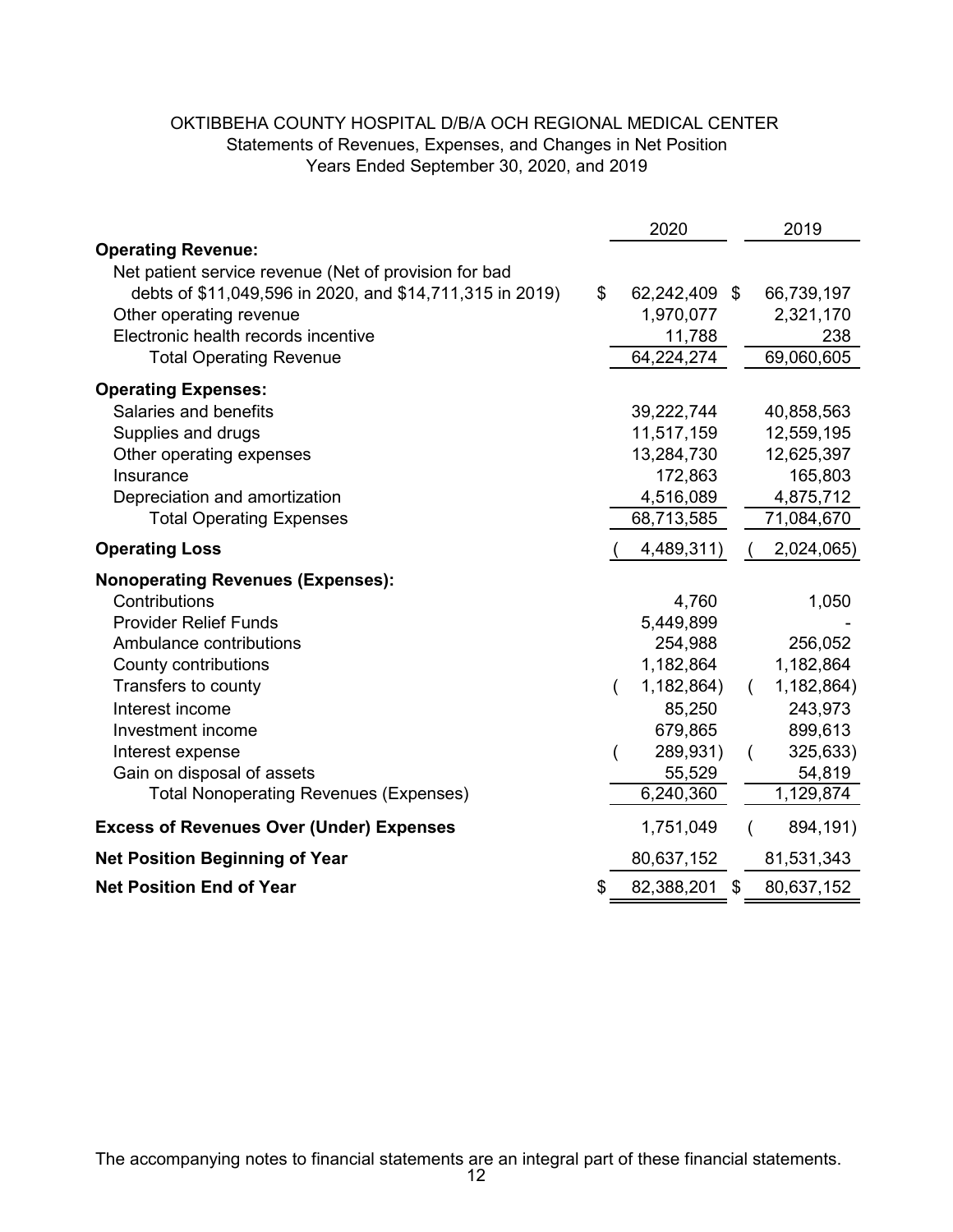# OKTIBBEHA COUNTY HOSPITAL D/B/A OCH REGIONAL MEDICAL CENTER Years Ended September 30, 2020, and 2019 Statements of Cash Flows

|                                                                       | 2020              | 2019                     |
|-----------------------------------------------------------------------|-------------------|--------------------------|
| <b>Cash Flows From Operating Activities:</b>                          |                   |                          |
| \$<br>Receipts from patients and other services                       | 65,526,417 \$     | 68,644,325               |
| Payments for supplies and other expenses                              | 25,314,034)       | 25, 123, 405)            |
| Payments to and on behalf of employees                                | 39, 168, 212)     | 40,806,763)              |
|                                                                       |                   |                          |
| <b>Net Cash Provided by Operating Activities</b>                      | 1,044,171         | 2,714,157                |
| <b>Cash Flows From Noncapital Financing Activities:</b>               |                   |                          |
| County contributions                                                  | 1,247,993         | 1,255,806                |
| Transfers to the county                                               | 1,182,864)        | 1,182,864)               |
| Contributions                                                         | 259,748           | 257,102                  |
| <b>Provider Relief Funds</b>                                          | 14,381,405        |                          |
| <b>Net Cash Provided by Noncapital Financing</b>                      |                   |                          |
| <b>Activities</b>                                                     | 14,706,282        | 330,044                  |
| <b>Cash Flows From Capital and Related Financing</b>                  |                   |                          |
| <b>Activities:</b>                                                    |                   |                          |
| Purchase of property and equipment                                    | 972,345)          | 691,976)                 |
| Proceeds from disposal of assets                                      | 65,482            | 90,253                   |
| Principal paid on long-term debt                                      | 2,029,855)        | 2,145,061)               |
| Interest paid on long-term debt                                       | 296,274)          | 331,044)                 |
| <b>Net Cash Used by Capital and Related Financing</b>                 |                   |                          |
| <b>Activities</b>                                                     | 3,232,992)        | 3,077,828)               |
| <b>Cash Flows From Investing Activities:</b>                          |                   |                          |
|                                                                       |                   |                          |
| Change in MHA Investment Pool<br>Interest income                      | 288,800<br>85,250 | 268,396                  |
|                                                                       |                   | 243,973                  |
| <b>Net Cash Provided by Investing Activities</b>                      | 374,050           | 512,369                  |
|                                                                       |                   |                          |
| Net Increase in Cash, Cash Equivalents, and<br><b>Restricted Cash</b> | 12,891,511        | 478,742                  |
|                                                                       |                   |                          |
| Cash, Cash Equivalents, and Restricted Cash at                        |                   |                          |
| <b>Beginning of Year</b>                                              | 21,404,897        | 20,926,155               |
| Cash, Cash Equivalents, and Restricted Cash at                        |                   |                          |
| <b>End of Year</b><br>\$                                              |                   | 34,296,408 \$ 21,404,897 |

The accompanying notes to financial statements are an integral part of these financial statements.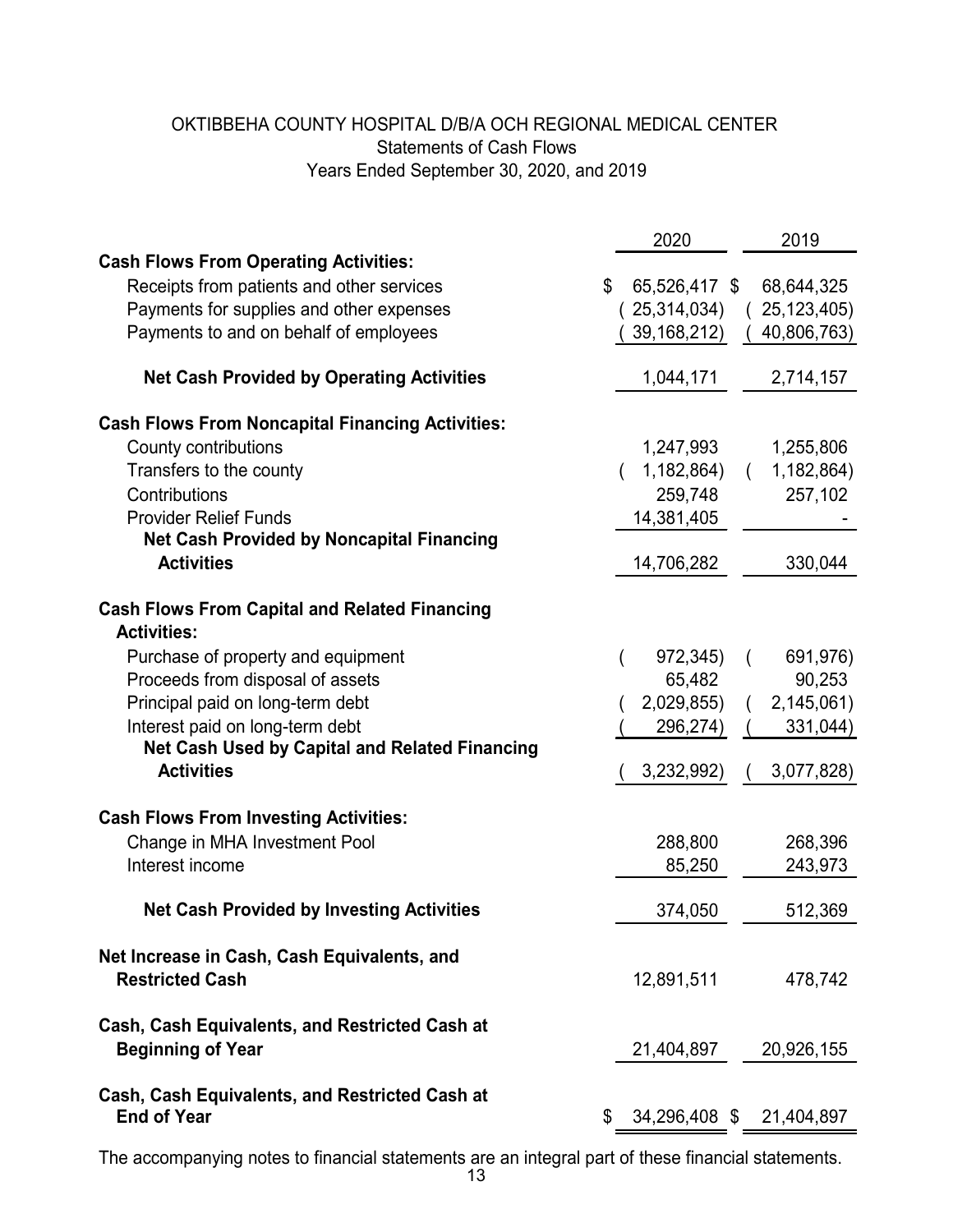## OKTIBBEHA COUNTY HOSPITAL D/B/A OCH REGIONAL MEDICAL CENTER Years Ended September 30, 2020, and 2019 Statements of Cash Flows

| 2020     | 2019                                                                                                 |
|----------|------------------------------------------------------------------------------------------------------|
|          |                                                                                                      |
|          |                                                                                                      |
|          |                                                                                                      |
|          |                                                                                                      |
|          |                                                                                                      |
|          | 12,216)                                                                                              |
|          | 4,875,712                                                                                            |
|          | 14,711,315                                                                                           |
| 129,172) | 136,628                                                                                              |
|          |                                                                                                      |
|          | 15,126,971)                                                                                          |
| 147,419  | 547,581                                                                                              |
|          |                                                                                                      |
| 299,753) | 401,937)                                                                                             |
| 107,047  | 8,110                                                                                                |
|          |                                                                                                      |
| \$       | $$$ ( 4,489,311) $$$ ( 2,024,065)<br>4,516,089<br>11,049,596<br>9,857,744)<br>1,044,171 \$ 2,714,157 |

## **Capital and Financing Activities:**

The hospital entered into one capital lease obligation for new equipment totaling \$462,655 during the year ended September 30, 2020. The hospital did not enter into any capital lease obligations during the year ended September 30, 2019.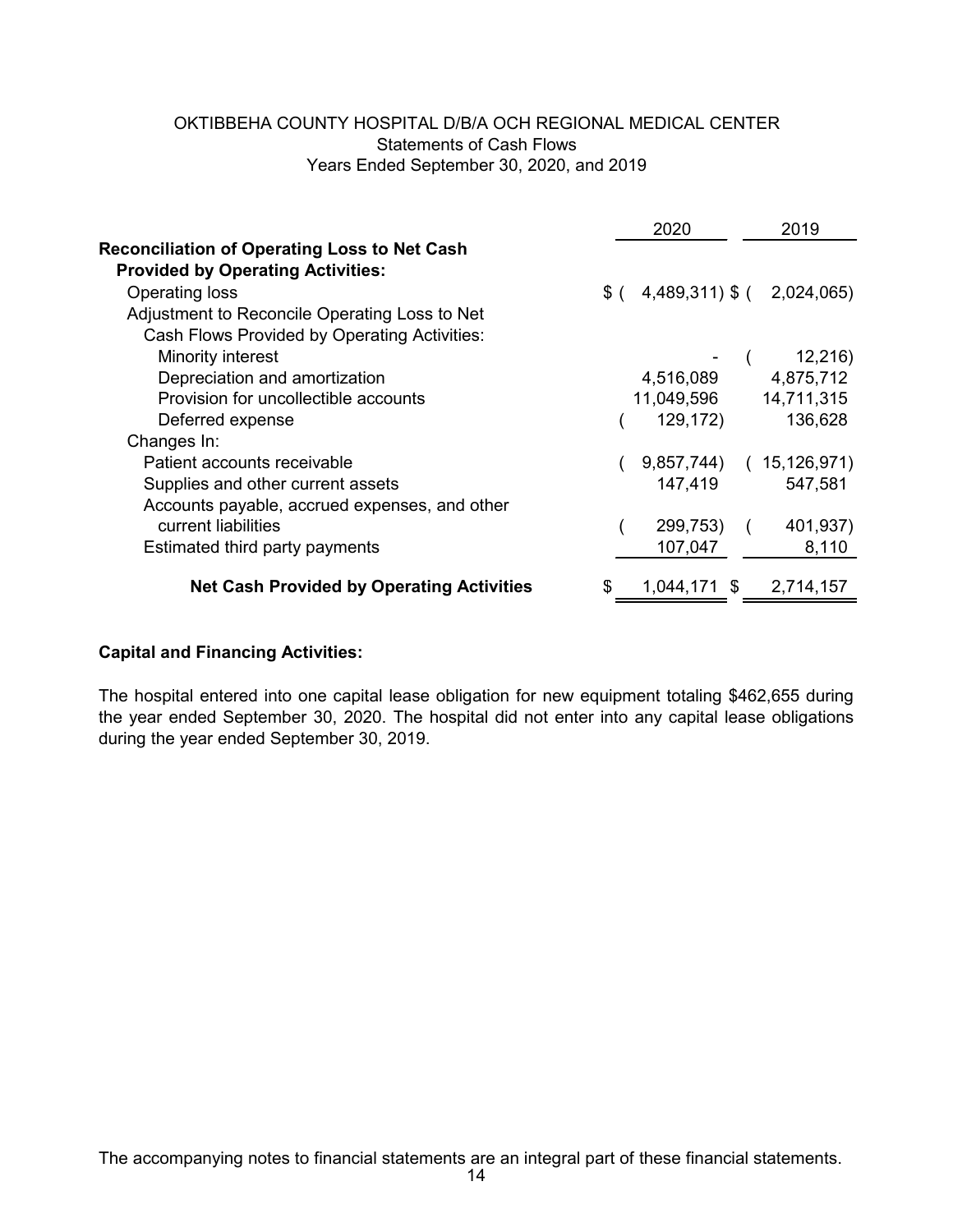### **Note 1: Description of Reporting Entity and Summary of Significant Accounting Policies**

**a. Reporting Entity** – The hospital consists of a 96-bed acute short-term care hospital owned by Oktibbeha County, Mississippi. The hospital provides inpatient, outpatient, and emergency services for residents of Oktibbeha County, Mississippi, and surrounding areas. The hospital is governed by a Board of Trustees appointed by the Board of Supervisors of Oktibbeha County.

Under *Governmental Accounting Standards Board Statement Number 14: The Financial Reporting Entity,* the hospital is defined as a component unit of Oktibbeha County, Mississippi. These financial statements present only the financial position and results of operations and cash flows of Oktibbeha County Hospital D/B/A OCH Regional Medical Center.

**b. Use of Estimates** – The preparation of financial statements in conformity with generally accepted accounting principles requires management to make estimates and assumptions that affect the reported amounts of assets and liabilities and disclosure of contingent assets and liabilities at the date of the financial statements and the reported amounts of revenues and expenses during the reporting period. Actual results could differ from those estimates. Significant estimates include allowance for uncollectibles and third-party settlements.

**c. Proprietary Fund Accounting** – The hospital utilizes the proprietary fund method of accounting whereby revenue and expenses are recognized on the accrual basis. Substantially all revenues and expenses are subject to accrual. Based on *Governmental Accounting Standards Board (GASB) Statement No. 20: Accounting and Financial Reporting for Proprietary Funds and Other Governmental Entities that Use Proprietary Fund Accounting*, the hospital has elected to apply the provisions and all pronouncements of the Financial Accounting Standards Board (FASB), including those issued after November 30, 1989, that do not conflict or contradict GASB pronouncements.

**d. Cash, Cash Equivalents, and Restricted Cash** – For purposes of the statements of cash flows, cash, cash equivalents, and restricted cash include all cash on hand, checking accounts, bond reserve funds, and funds invested in the MHA Investment Pool program. The following table provides a reconciliation of cash, cash equivalents, and restricted cash reported within the statements of net position that sum to the total of the same such amounts shown in the statements of cash flows:

|                                                                                              |   | 2020          | 2019       |
|----------------------------------------------------------------------------------------------|---|---------------|------------|
| Cash                                                                                         | S | 15,792,178 \$ | 2,289,988  |
| Cash - Restricted under bond agreement for payment<br>of current bond principal and interest |   | 912,592       | 1,275,514  |
| Cash - Designated by Board for capital improvements                                          |   | 4,400,902     | 4,937,459  |
| MHA investment - Designated by Board for capital improvements                                |   | 9,145,870     | 8,691,503  |
| Less: Noncash/Unrealized gain on investment                                                  |   | 330,249)      | 68,891)    |
| MHA investment - Restricted for liability risk                                               |   | 4,539,007     | 4,313,509  |
| Less: Noncash/Unrealized gain on investment                                                  |   | 163,892)      | 34, 185)   |
|                                                                                              |   |               |            |
|                                                                                              |   | 34,296,408    | 21,404,897 |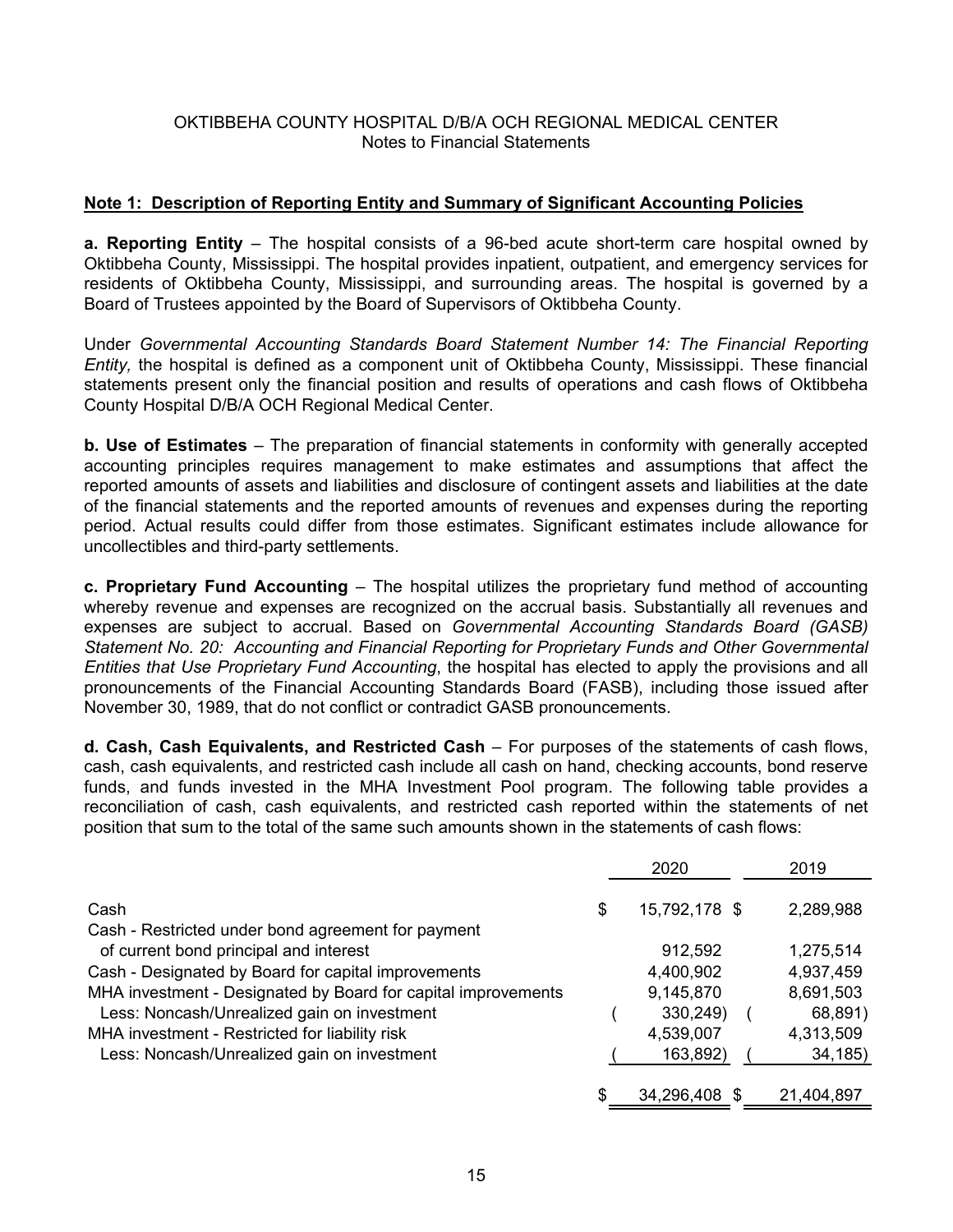## **Note 1: Description of Reporting Entity and Summary of Significant Accounting Policies (Continued)**

**d. Cash, Cash Equivalents, and Restricted Cash (Continued)** – Cash includes cash used for operating purposes. Amounts included in restricted cash represent those required under bond agreements and for liability risk. See Note 2 for a discussion of cash designated by the Board of Trustees for capital improvements. See Note 4 for a discussion of the MHA investments.

**e. Investments in Equity Securities** – Investments in equity securities are carried at fair value. Interest, dividends, and gains and losses, both realized and unrealized, on investments in equity securities are included in nonoperating revenues.

**f. Capital Assets** – The hospital's policy is to capitalize acquisition and construction cost greater than \$1,500 which will provide benefit to future periods. Capital assets are reported at historical cost. Contributed capital assets are reported at their estimated fair value at the time of their donation. All capital assets other than land are depreciated or amortized (in the case of capital leases) using the straight-line method of depreciation using these asset lives:

| Land improvements                   | 5 to 20 years |
|-------------------------------------|---------------|
| Buildings and building improvements | 5 to 40 years |
| Equipment, computers and furniture  | 3 to 20 years |

**g. Grants and Contributions** – From time to time, the hospital receives grants from Oktibbeha County, Mississippi and other governmental entities, as well as contributions from individuals and private organizations. Revenues from grants and contributions (including contributions of capital assets) are recognized when all eligibility requirements, including time requirements, are met. Grants and contributions may be restricted for either specific operating purposes or for capital purposes. Amounts that are unrestricted or that are restricted to a specific operating purpose are reported as nonoperating revenues. Amounts restricted to capital acquisitions are reported after nonoperating revenues and expenses.

**h. Restricted Resources** – When the hospital has both restricted and unrestricted resources available to finance a particular program, it is the hospital's policy to use restricted resources before unrestricted resources.

**i. Net Position** – Net position of the hospital is classified in three components. *Net position invested in capital assets net of related debt* consists of capital assets net of accumulated depreciation and is reduced by the balances of any outstanding borrowings used to finance the purchase or construction of those assets. *Restricted net position* is made up of three components: *Restricted under bond agreement* consists of cash restricted under bond agreement for the payment of current bond principal and interest, *Restricted for liability risk* consists of cash restricted for the payment of potential professional and general liability claims, and *Restricted Provider Relief Funds* consists of funds restricted by the CARES Act of 2020. *Unrestricted net position* is remaining net position that does not meet the definition of *Invested in capital assets net of related debt* or *Restricted net position.*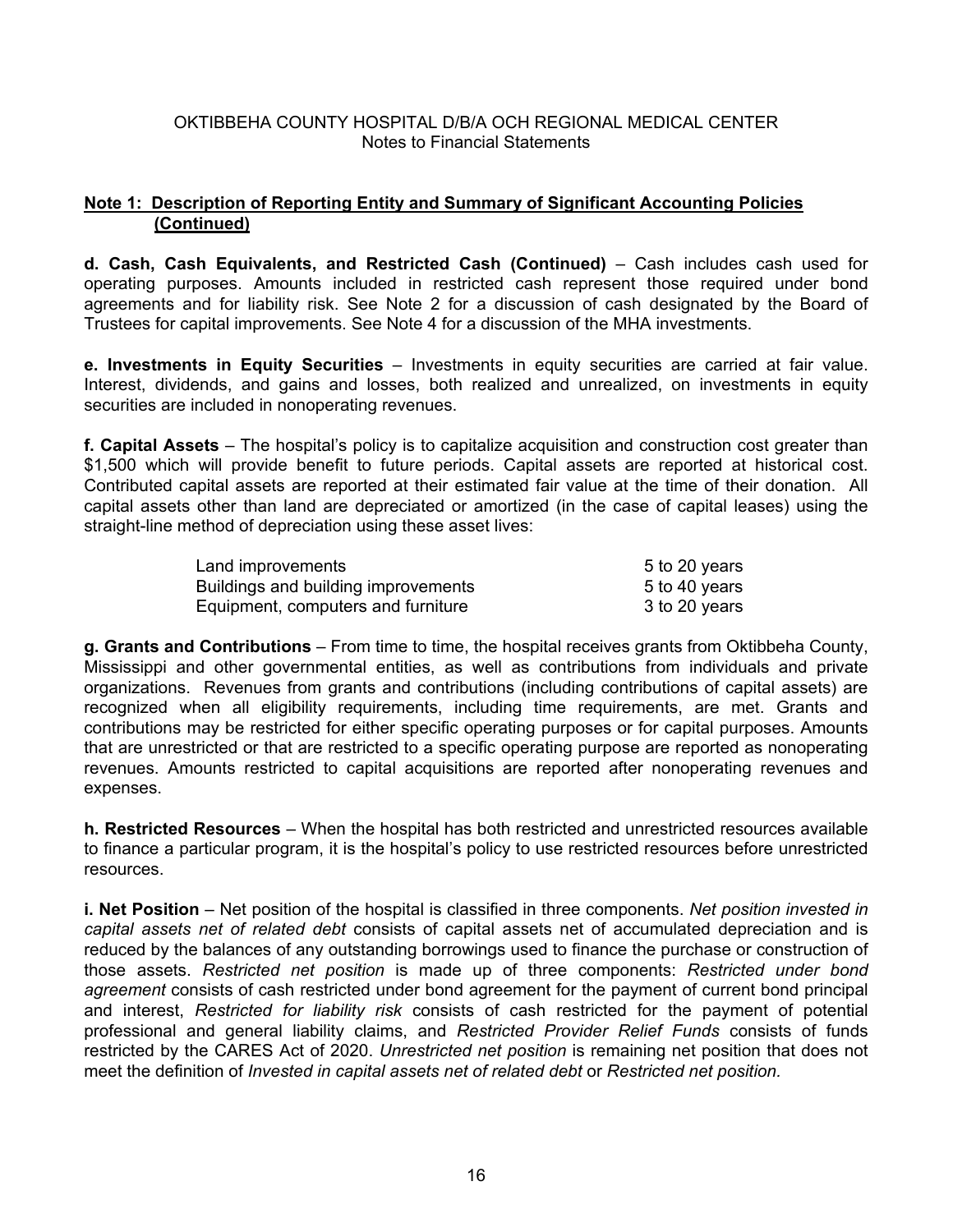## **Note 1: Description of Reporting Entity and Summary of Significant Accounting Policies (Continued)**

**j. Net Patient Service Revenue** – The hospital has agreements with third-party payors that provide for payments to the hospital at amounts different from its established rates. Payment arrangements include prospectively determined rates per discharge, reimbursed costs, discounted charges, and per diem payments. Net patient service revenue is reported at the estimated net realizable amounts from patients, third-party payors, and others for services rendered, including estimated retroactive adjustments under reimbursement agreements with third-party payors. Retroactive adjustments are accrued on an estimated basis in the period the related services are rendered and adjusted in future periods as final settlements are determined.

 **k. Operating Revenues and Expenses** – The hospital's statements of revenues, expenses, and changes in net position distinguishes between operating and nonoperating revenues and expenses. Operating revenues result from exchange transactions associated with providing health care services – the hospital's principal activity. Nonexchange revenues, including taxes, grants, and contributions received for purposes other than capital asset acquisition, are reported as nonoperating revenues. Operating expenses are all expenses incurred to provide health care services, other than financing costs.

**l. Charity Care** – The hospital provides care to patients who meet certain criteria under its charity care policy. Because the hospital does not pursue collection of amounts determined to qualify as charity care, they are not reported as net patient service revenue. The cost of charity care provided in 2020, and 2019, approximated \$656,000, and \$612,000, respectively.

**m. Risk Management** – The hospital is exposed to various risks of loss related to torts; theft of, damage to, and destruction of assets; errors and omissions; injuries to employees; and natural disasters. The hospital has set aside \$4,539,007 and \$4,313,509 for the years ended September 30, 2020, and 2019, respectively, which are designated for payment of potential liability resulting from professional and general liability claims. The designated amount is adjusted each year based on actuarial analysis and is approved by the State Tort Claims Board. The hospital purchases coverage of risks of loss related to theft of, damage to, and destruction of assets from various commercial insurance carriers. The hospital purchases coverage of risks of loss related to workers' compensation claims from Healthcare Providers Insurance Company.

Under *Governmental Accounting Standards Board Statement Number 10: Accounting and Financial Reporting for Risk Financing and Related Insurance Issues*, a liability for claim must be reported if information prior to the issuance of the financial statements indicates that it is probable that a liability has been incurred at the date of the financial statements and that the amount of the loss can be reasonably estimated. The hospital did not record a liability at September 30, 2020 for any potential loss related to liability risk.

**n. Income Taxes** – As a political subdivision of the State of Mississippi, the hospital qualifies as a taxexempt organization under existing provisions of the Internal Revenue Code, and its income is not subject to federal or state income taxes.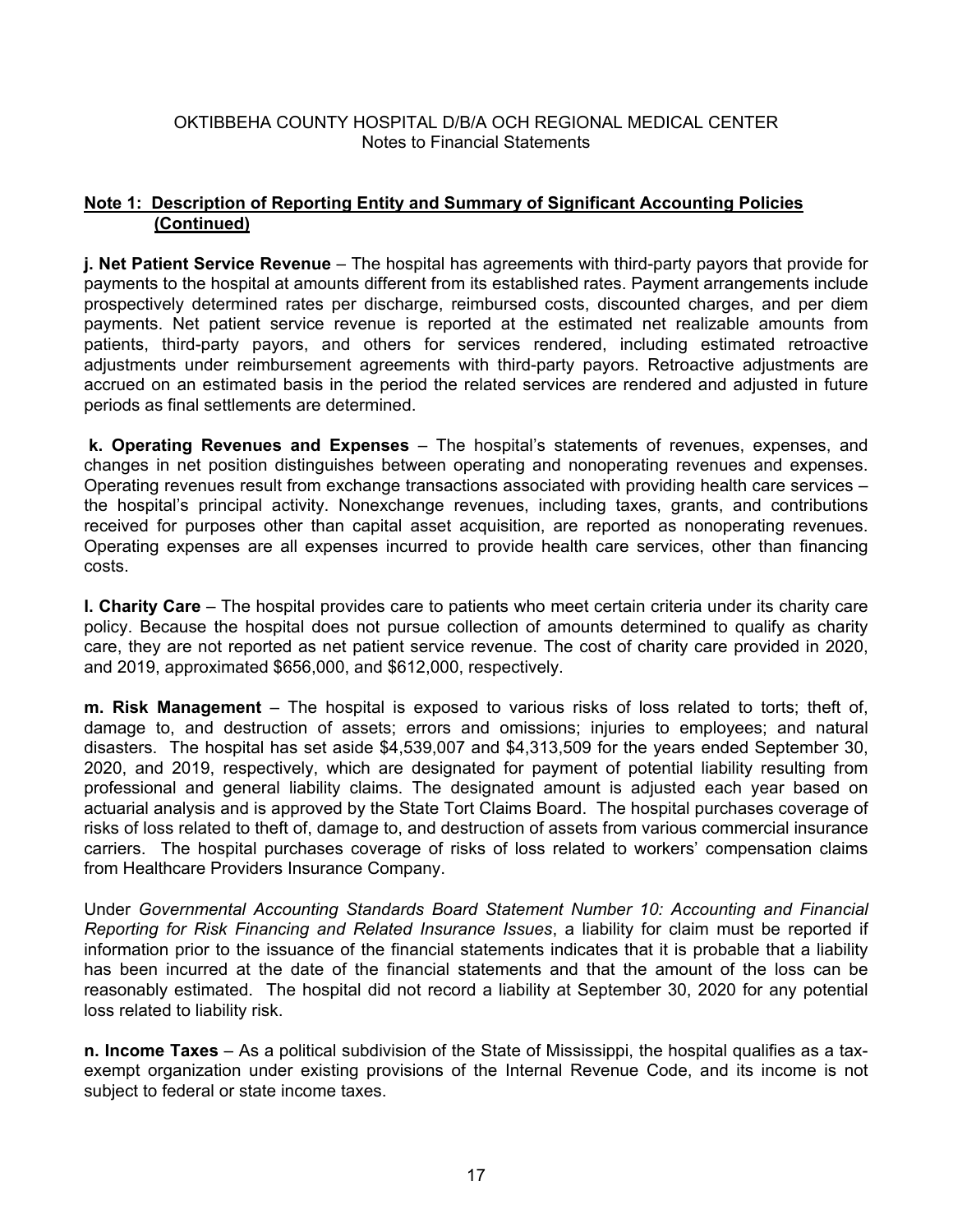## **Note 1: Description of Reporting Entity and Summary of Significant Accounting Policies (Continued)**

**o. Inventories of Supplies and Drugs** – Inventories of supplies and drugs are stated at the lower of cost (first-in, first-out) or market.

**p. Excess of Revenues Over (Under) Expenses** – The statement of revenues, expenses, and changes in net position includes excess of revenues over (under) expenses. Changes in net position which are excluded from excess of revenues over (under) expenses, consistent with industry practice, include contributions of long-lived assets (including assets acquired using contributions which by donor restriction were to be used for the purpose of acquiring such assets).

**q. Electronic Health Record Incentive Program** – The Centers for Medicare and Medicaid Services (CMS) have implemented provisions of the American Recovery and Reinvestment Act of 2009 that provide incentive payments for the meaningful use of certified electronic health record (EHR) technology. CMS has defined meaningful use as meeting certain objectives and clinical quality measures based on current and updated technology capabilities over predetermined reporting periods as established by CMS. The Medicare EHR incentive program provides annual incentive payments to eligible professionals, eligible hospitals, and critical access hospitals, as defined, that are meaningful users of certified EHR technology. The Medicaid EHR incentive program provides annual incentive payments to eligible professionals and hospitals for efforts to adopt, implement, and meaningfully use certified EHR technology. The EHR reporting period for hospitals is based on the federal fiscal year, which runs from October 1 through September 30. In 2020, and 2019, the Hospital received EHR incentive revenue of \$11,788, and \$238, respectively. EHR incentive revenues are included in operating revenues in the accompanying Statements of Revenues, Expenses, and Changes in Net Position.

**r. Financial Statement Presentation** – On November 18, 2016, the FASB issued ASU 2016-18, Statement of Cash Flows (Topic 230) *Restricted Cash*. The standard became effective for governmental entities for fiscal years beginning after December 15, 2018. The hospital has adjusted the presentation of its financial statements accordingly, applying the changes retrospectively to the comparative period as of and for the year ended September 30, 2019. The new standard requires changes in the hospital's restricted cash to be classified as either operating activities, investing activities, or financing activities in the Statements of Cash Flows, depending on the nature of the activities that gave rise to the restriction.

The changes resulted in an increase in cash, cash equivalents, and restricted cash of \$1,166,344 as presented on the Statements of Cash Flows for the year ended September 30, 2019.

## **Note 2: Designated Net Position**

Of the \$24,594,075, and \$35,563,165, of unrestricted net position reported in 2020, and 2019, respectively, \$13,546,772, and \$13,628,962, respectively, has been designated by the hospital's Board of Trustees for capital acquisitions. Designated funds remain under the control of the Board of Trustees, which may, at its discretion, later use the funds for other purposes.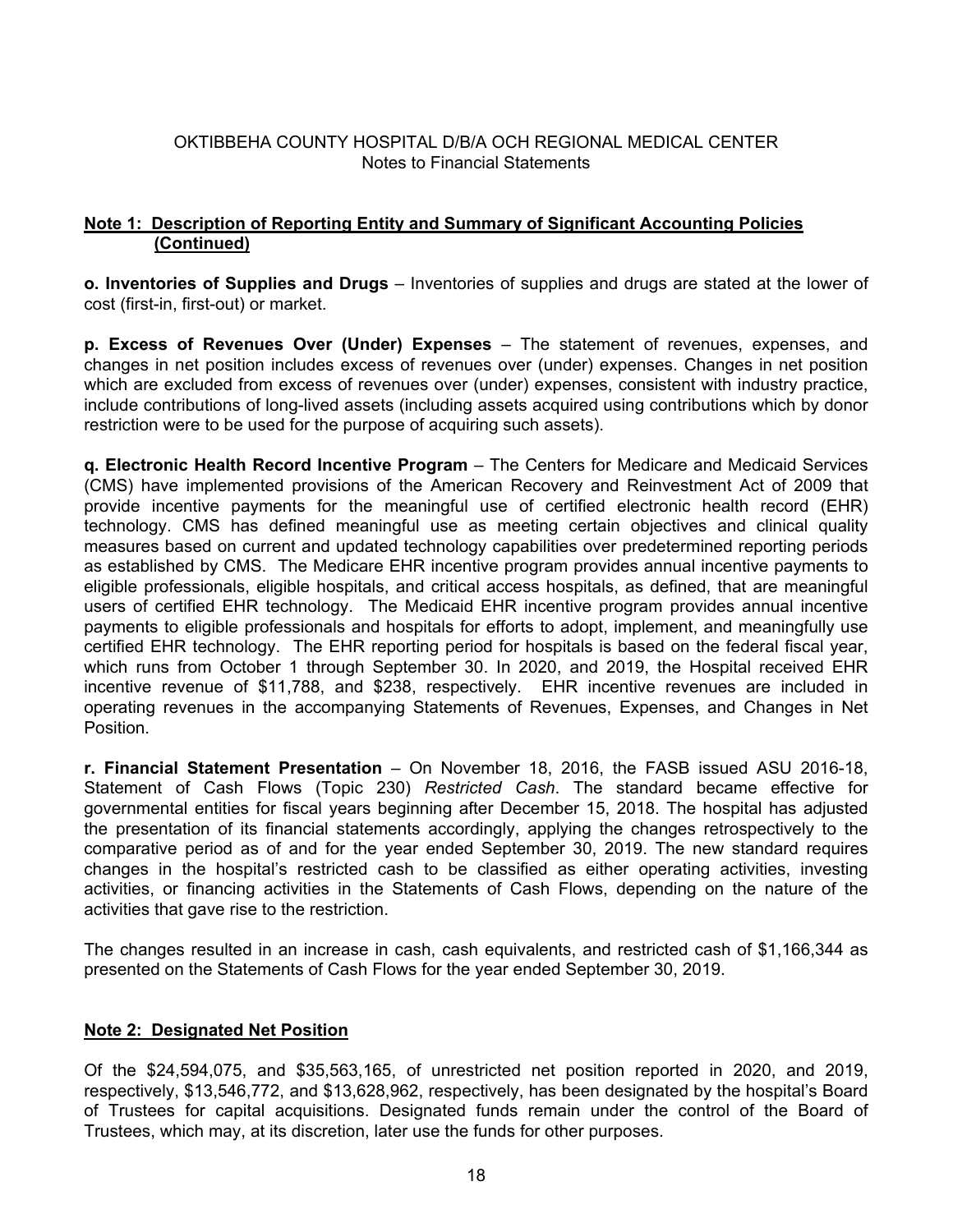## **Note 3: Cash and Other Deposits**

The hospital deposits funds in financial institutions selected by the Board of Trustees and invests excess funds in investment instruments that are allowed by statutes. Various restrictions on deposits and investments are imposed by statutes.

The collateral for public entities deposits in financial institutions is required to be held in the name of the State Treasurer under a program established by the Mississippi State Legislature and is governed by Section 27-105-5 Miss. Code Ann. (1972). Under the program, an entity's funds are protected through a collateral pool administered by the State Treasurer. Financial institutions holding deposits of public funds must pledge securities as collateral against those deposits. In the event of failure of a financial institution, securities pledged by that institution would be liquidated by the State Treasurer to replace the public deposits not covered by the Federal Deposit Insurance Corporation. All hospital funds eligible to be included in the state's collateral pool program were properly included and were fully collateralized as of September 30, 2020.

**Custodial Credit Risk – Deposits** – Custodial credit risk is defined as the risk that, in the event of the failure of a financial institution, the hospital will not be able to recover deposits or collateral securities that are in the possession of an outside party. The hospital does not have a deposit policy for custodial credit risk. In the event of failure of a financial institution, securities pledged by that institution would be liquidated by the State Treasurer to replace the public deposits not covered by the Federal Deposit Insurance Corporation. Deposits above FDIC coverage are collateralized by the pledging financial institution's trust department or agent in the name of the Mississippi State Treasurer on behalf of the hospital. As of September 30, 2020, none of the hospital's bank balance was exposed to custodial credit risk.

**Interest Rate Risk** – The hospital does not have a formal investment policy that limits investment maturities as a means of managing its exposure to fair value losses arising from increasing interest rates.

**Credit Risk** – State law limits investments to those prescribed in Sections 27-105-33(d) and 27-105- 33(e), Miss. Code Ann. (1972). The hospital does not have a formal investment policy that would further limit its investment choices or one that addresses credit risk.

## **Note 4: Fair Value Measurements**

Financial Accounting Standards Board (FASB) Accounting Standards Codifications (ASC) 820, Fair Value Measurements and Disclosures, provides the framework for measuring fair value. That framework provides a fair value hierarchy that prioritizes the inputs to valuation techniques used to measure fair value. Investments with readily available active quoted prices or for which fair value can be measured from actively quoted prices generally will have a higher degree of market price observability and a lesser degree of judgement used in measuring fair value. In the absence of actively quoted prices and observable inputs, the hospital estimates prices based on available historical data and near term future pricing information that reflects its market assumptions.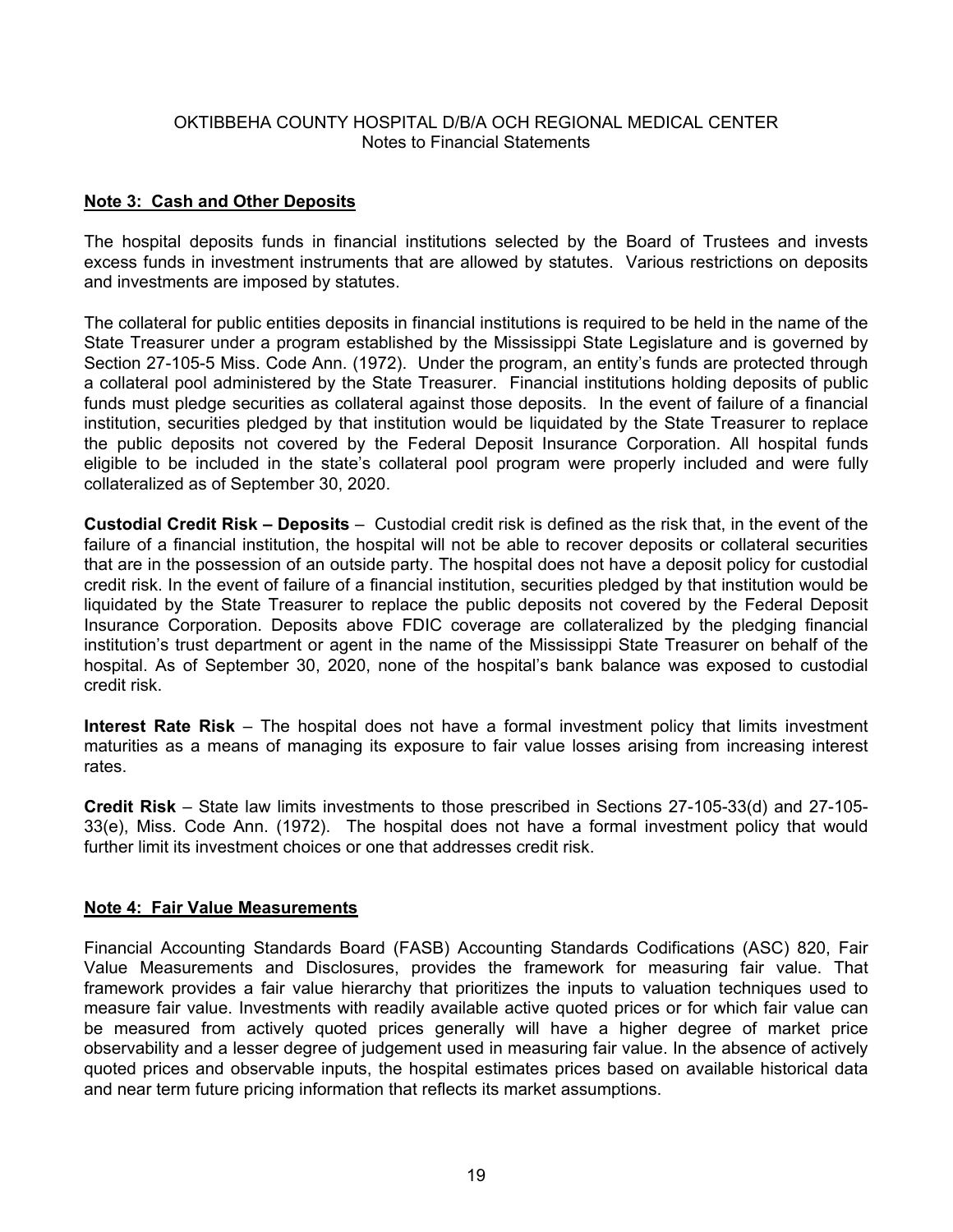### **Note 4: Fair Value Measurements (Continued)**

The statement requires that assets and liabilities carried at fair value will be classified and disclosed in one of the following three categories:

- Level 1 Quoted market prices in active markets for identical assets and liabilities.
- Level 2 Observable market based inputs or unobservable inputs that are corroborated by market data.
- Level 3 Unobservable inputs that are not corroborated by market data.

Fair values of assets measured on a recurring basis at September 30, 2020, and 2019, are as follows:

| September 30, 2020         | Fair Value        | Level 1 | Level 2.      | Level 3 |
|----------------------------|-------------------|---------|---------------|---------|
| <b>MHA Investment Pool</b> | $$13,684,877$ \$  |         | 13,684,877 \$ | -       |
| September 30, 2019         | <b>Fair Value</b> | Level 1 | Level 2       | Level 3 |
| <b>MHA Investment Pool</b> | 13,005,012 \$     |         | 13,005,012 \$ | -       |

#### Mississippi Hospital Association Investment Pool

The hospital participates in the Mississippi Hospital Association Investment Pool program. The funds are invested for the benefit of the hospital by a third-party investment company, which is responsible for the management of the pool. A summary of the investments at September 30, 2020, and 2019, follows:

|                                | 2020          | 2019       |
|--------------------------------|---------------|------------|
| <b>MHA Investment Pool</b>     | 8,815,621 \$  | 8,622,612  |
| <b>MHA Liability Risk Pool</b> | 4,375,115     | 4,279,324  |
| Unrealized gain on investments | 494,141       | 103,076    |
|                                | 13,684,877 \$ | 13,005,012 |

The hospital has funds invested in the Mississippi Hospital Association Investment Pool program, which are not required to be collateralized. However, the funds are invested in accordance with Section 27- 105-365 Miss. Code Ann. (1972).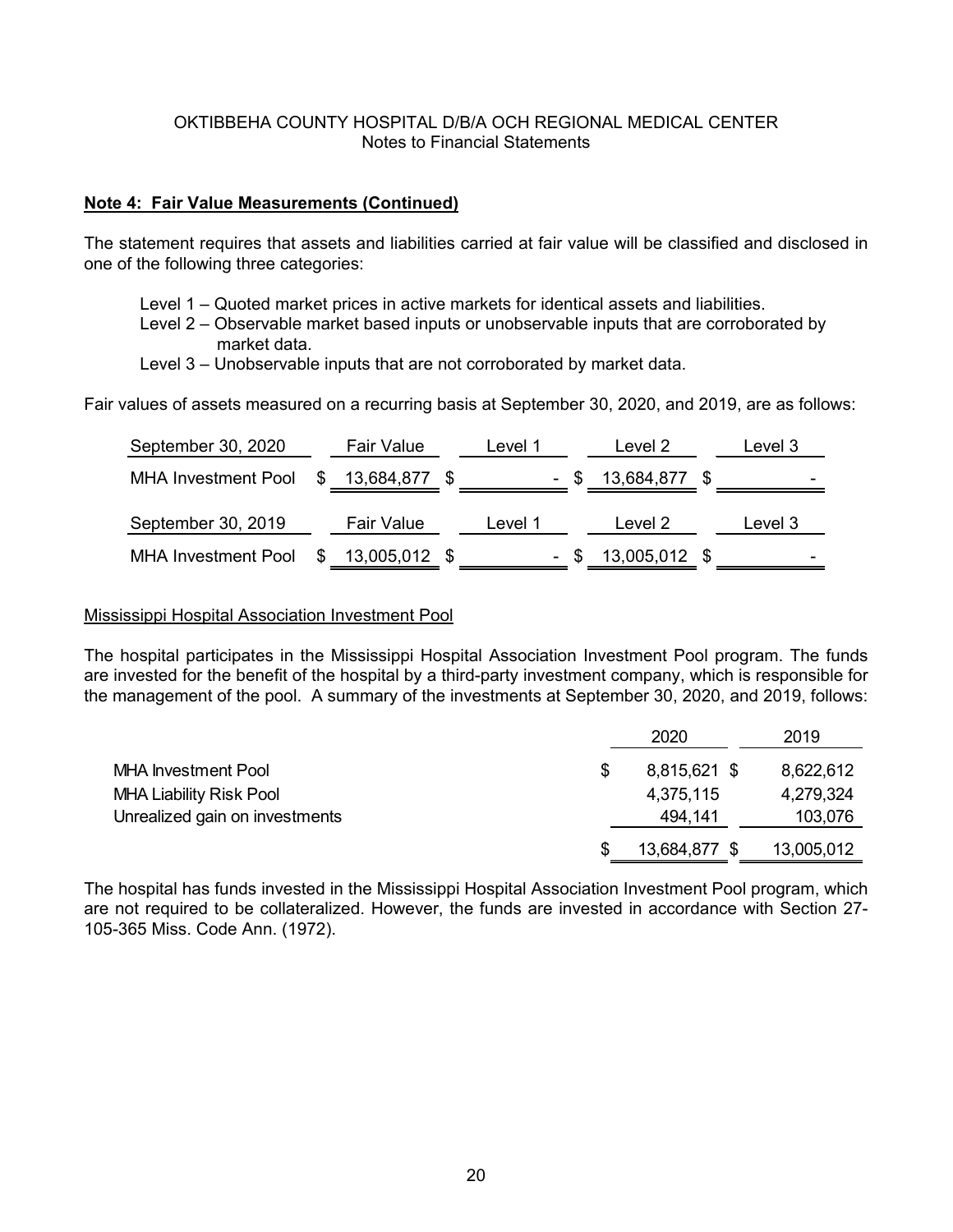### **Note 5: Patient Receivables – Estimated Uncollectibles and Allowance**

The balance in the estimated uncollectibles and allowances account at September 30, 2020, and 2019, is composed of the following:

|                                      | 2020          | 2019       |
|--------------------------------------|---------------|------------|
| Provision for uncollectible accounts | 10,783,696 \$ | 11,606,893 |
| Allowance for Medicare adjustment    | 5,787,936     | 5,497,580  |
| Allowance for Medicaid adjustment    | 2,887,611     | 2,969,234  |
| Allowance for other adjustments      | 8,679,137     | 6,393,875  |
|                                      | 28,138,380 \$ | 26,467,582 |

#### **Note 6: Bond Indenture Funds**

The funds held by the trustee as of September 30, 2020, and 2019, established in accordance with the requirements of the indentures to the 2002 Oktibbeha County Mississippi Revenue Bond, 2011 MHEFA Bond and the 2013 Oktibbeha County Mississippi Revenue Bond are as follows:

|                                                                  | 2020            | 2019       |
|------------------------------------------------------------------|-----------------|------------|
| 2011 MHEFA Bond:<br>General account                              | \$<br>52,550 \$ | 54,450     |
| 2013 Revenue Bond:<br>Debt service reserve fund                  | 860,042         | 1,221,064  |
| Total Bond Indenture Funds for Revenue and MHEFA Bonds           | 912,592         | 1,275,514  |
| Less: Bond principal and interest<br>funds classified as current | 912,592)        | 1,275,514) |
| <b>Total Bond Indenture Funds, Excluding Current Portion</b>     | \$.<br>$\sim$   |            |

The above funds are and have been maintained in accordance with the bond indenture agreements.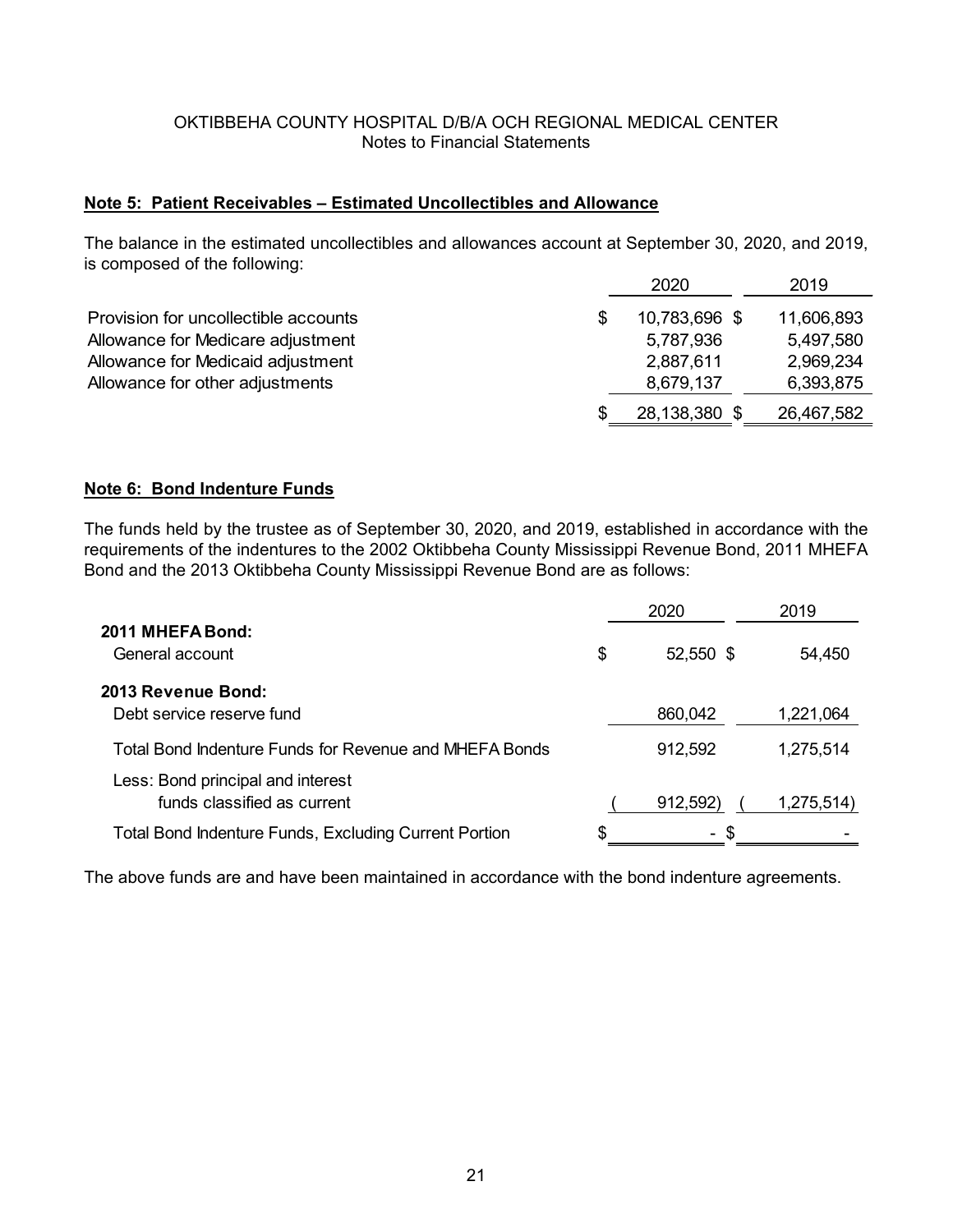# **Note 7: Capital Assets**

Capital asset additions, retirements, and balances for the years ended September 30, 2020, and 2019, were as follows:

|                                   | Balance       |           | <b>Retirements</b> | <b>Balance</b> |
|-----------------------------------|---------------|-----------|--------------------|----------------|
|                                   | September 30, |           | and                | September 30,  |
|                                   | 2019          | Additions | Transfers          | 2020           |
| Land                              | 1,178,326     |           | \$                 | 1,178,326      |
| Land improvements                 | 2,605,968     | 1,720     |                    | 2,607,688      |
| Buildings and improvements        | 77,756,797    | 148,422   |                    | 77,905,219     |
| Fixed equipment                   | 14,201,576    | 9,600     |                    | 14,211,176     |
| Major movable equipment:          |               |           |                    |                |
| Under capital lease               | 778,313       | 462,655   | 778,312)           | 462,656        |
| Other                             | 37,928,560    | 577,767   | 728,186            | 39,234,513     |
| Minor equipment                   | 24,811        |           |                    | 24,811         |
| <b>EMS</b> equipment              | 6,514         |           |                    | 6,514          |
| <b>OCH Orthopedics</b>            | 98,229        |           |                    | 98,229         |
| <b>OCH Pulmonlogy</b>             | 7,361         |           |                    | 7,361          |
| <b>OCH General Surgery</b>        | 24,412        |           |                    | 24,412         |
| <b>OCH Regional Health</b>        | 2,939         |           |                    | 2,939          |
| <b>OCH Medical Associates</b>     | 14,144        |           |                    | 14,144         |
| <b>OCH Breast Health Center</b>   | 19,788        |           |                    | 19,788         |
| <b>OCH Family Medicine Clinic</b> | 38,074        |           |                    | 38,074         |
| Automobiles                       | 675,527       | 234,836   | 119,372)           | 790,991        |
| <b>Total Historical Cost</b>      | 135,361,339   | 1,435,000 | 169,498)           | 136,626,841    |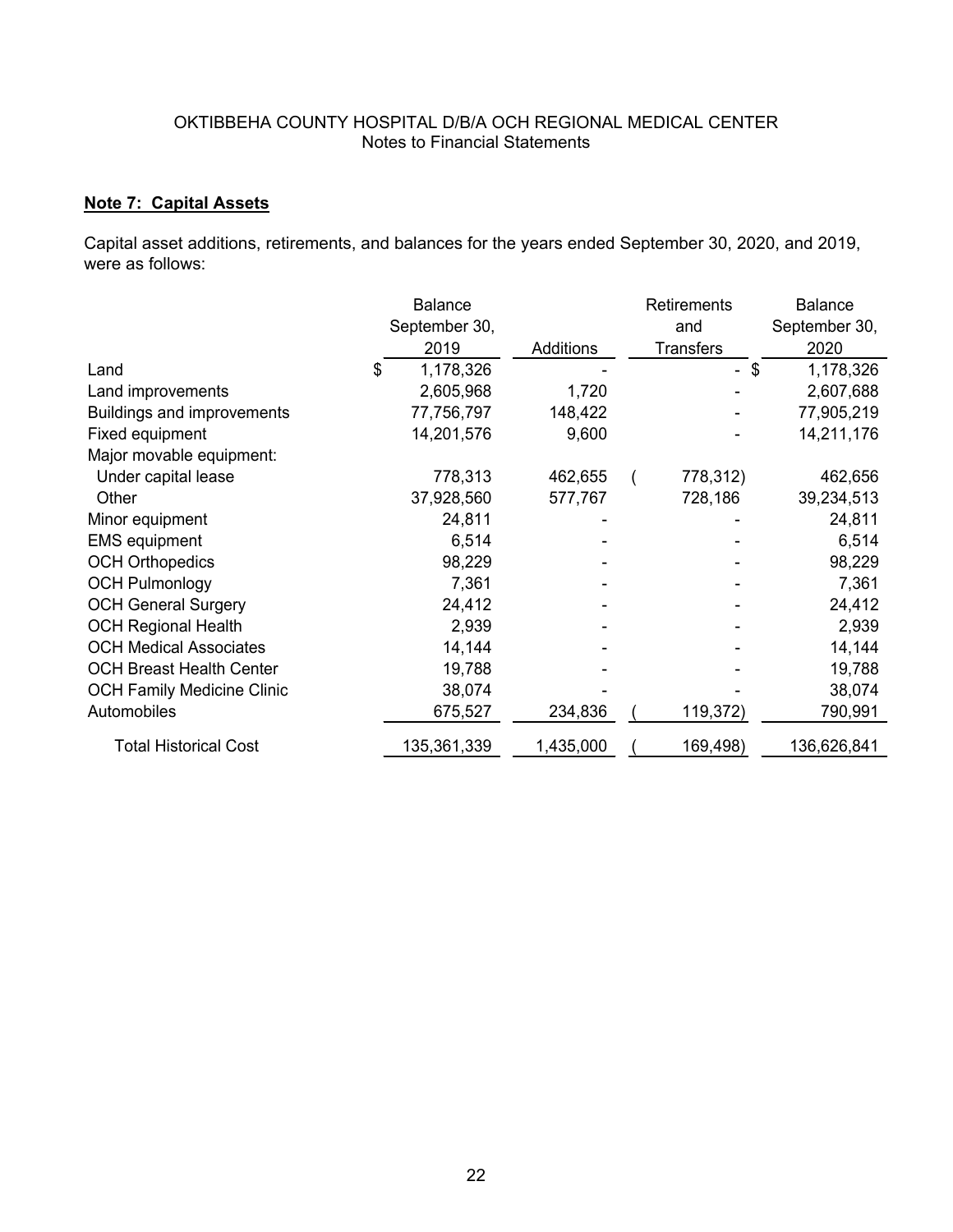# **Note 7: Capital Assets (Continued)**

|                                   | <b>Balance</b> |            | Retirements      | <b>Balance</b> |
|-----------------------------------|----------------|------------|------------------|----------------|
|                                   | September 30,  |            | and              | September 30,  |
|                                   | 2019           | Additions  | <b>Transfers</b> | 2020           |
| Less Accumulated Depreciation and |                |            |                  |                |
| Amortization for:                 |                |            |                  |                |
| Land improvements                 | 2,304,452)     | 59,138)    | 2,400)           | 2,365,990)     |
| <b>Buildings and improvements</b> | 39,091,350)    | 2,068,218) | 3,083)           | 41, 162, 651)  |
| Fixed equipment                   | 10,450,838)    | 687,847)   |                  | 11,138,685)    |
| Major movable equipment           | 33,553,268)    | 1,627,381) | 45,656           | 35, 134, 993)  |
| <b>EMS</b> equipment              | 6,514)         |            |                  | 6,514)         |
| <b>OCH Orthopedics</b>            | 78,861)        | 12,505)    |                  | 91,366)        |
| <b>OCH Pulmonolgy</b>             | 7,360)         |            |                  | 7,360)         |
| <b>OCH General Surgery</b>        | 10,793)        | 1,252)     |                  | 12,045         |
| <b>OCH Regional Health</b>        | 2,940)         |            |                  | 2,940)         |
| <b>OCH Medical Associates</b>     | 10,302)        | 334)       |                  | 10,636)        |
| <b>OCH Breast Health Center</b>   | 19,077)        | 262)       |                  | 19,339)        |
| <b>OCH Family Medicine Clinic</b> | 36,572)        | 1,000      |                  | 37,572)        |
| Automobiles                       | 611,941)       | 58,152)    | 119,372          | 550,721)       |
| <b>Total Accumulated</b>          |                |            |                  |                |
| Depreciation and Amortization     | 86, 184, 268)  | 4,516,089) | 159,545          | 90,540,812)    |
| Capital Assets, Net               | 49,177,071     | 3,081,089) | $9,953)$ \$      | 46,086,029     |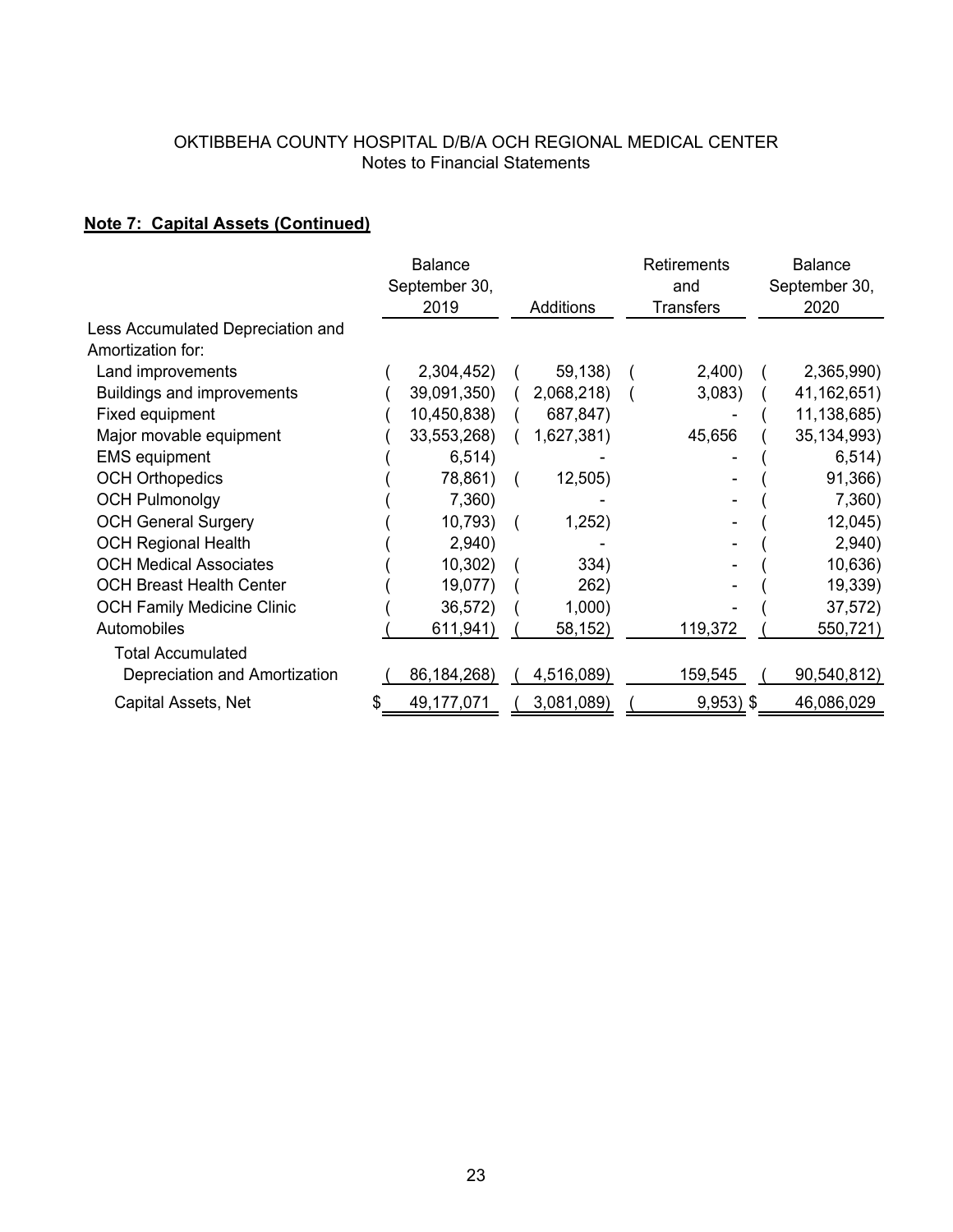# **Note 7: Capital Assets (Continued)**

|                                   |   | <b>Balance</b> |           | Retirements      | <b>Balance</b> |
|-----------------------------------|---|----------------|-----------|------------------|----------------|
|                                   |   | September 30,  |           | and              | September 30,  |
|                                   |   | 2018           | Additions | <b>Transfers</b> | 2019           |
| Land                              | S | 1,178,326      |           | \$<br>$\sim$     | 1,178,326      |
| Land improvements                 |   | 2,600,664      | 5,304     |                  | 2,605,968      |
| <b>Buildings and improvements</b> |   | 77,664,317     | 92,480    |                  | 77,756,797     |
| Fixed equipment                   |   | 14, 152, 735   | 48,841    |                  | 14,201,576     |
| Major movable equipment:          |   |                |           |                  |                |
| Under capital lease               |   | 1,110,970      |           | 332,657)         | 778,313        |
| Other                             |   | 37, 107, 261   | 545,351   | 275,948          | 37,928,560     |
| Minor equipment                   |   | 24,811         |           |                  | 24,811         |
| <b>EMS</b> equipment              |   | 6,514          |           |                  | 6,514          |
| <b>OCH Orthopedics</b>            |   | 98,229         |           |                  | 98,229         |
| <b>OCH Pulmonlogy</b>             |   | 7,361          |           |                  | 7,361          |
| <b>OCH General Surgery</b>        |   | 24,412         |           |                  | 24,412         |
| <b>OCH Regional Health</b>        |   | 2,939          |           |                  | 2,939          |
| <b>OCH Medical Associates</b>     |   | 14,144         |           |                  | 14,144         |
| <b>OCH Breast Health Center</b>   |   | 19,788         |           |                  | 19,788         |
| <b>OCH Family Medicine Clinic</b> |   | 38,074         |           |                  | 38,074         |
| Automobiles                       |   | 833,769        |           | 158,242)         | 675,527        |
| <b>Total Historical Cost</b>      |   | 134,884,314    | 691,976   | 214,951)         | 135,361,339    |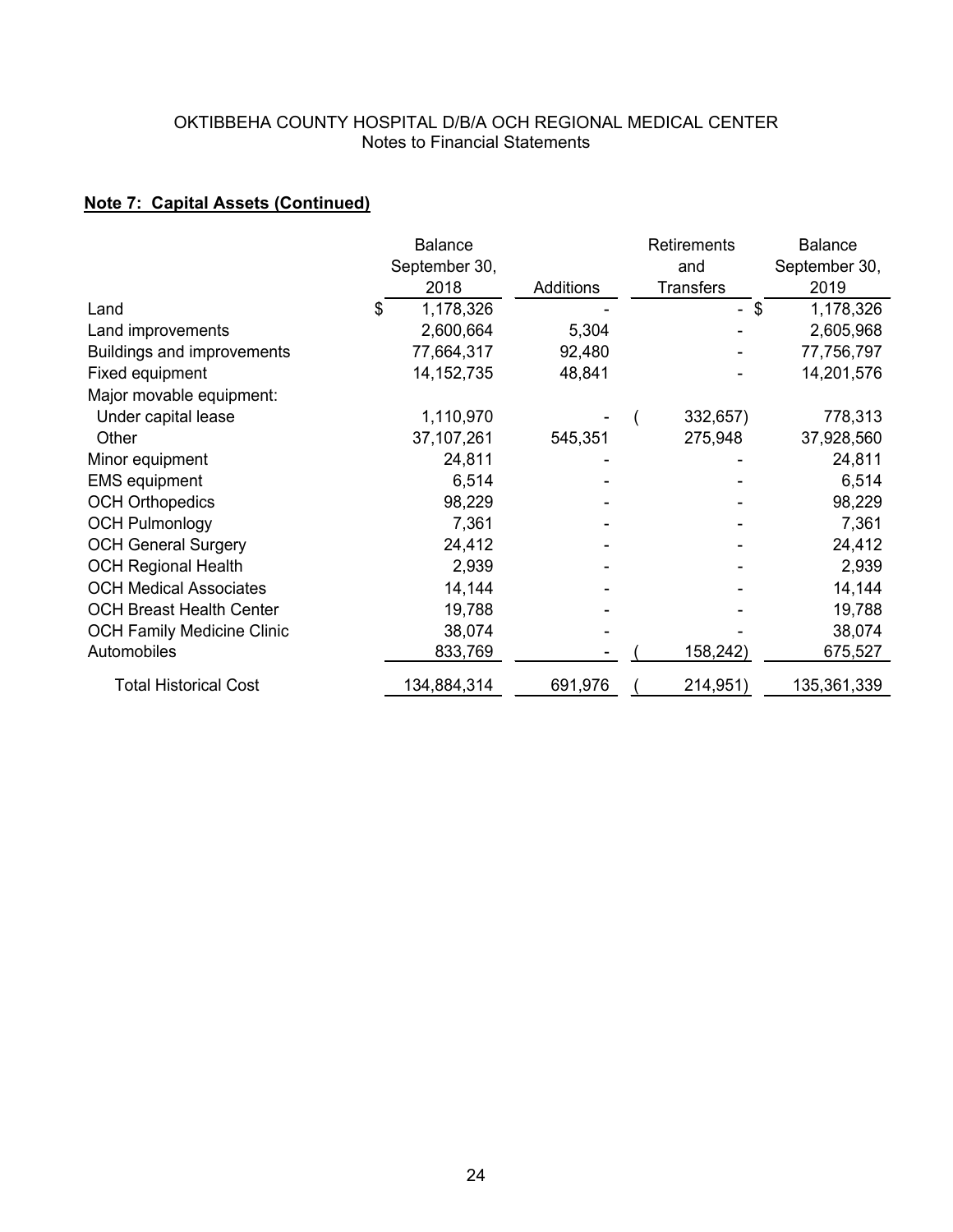# **Note 7: Capital Assets (Continued)**

|                                   |   | <b>Balance</b> |              | Retirements      | <b>Balance</b> |
|-----------------------------------|---|----------------|--------------|------------------|----------------|
|                                   |   | September 30,  |              | and              | September 30,  |
|                                   |   | 2018           | Additions    | <b>Transfers</b> | 2019           |
| Less Accumulated Depreciation and |   |                |              |                  |                |
| Amortization for:                 |   |                |              |                  |                |
| Land improvements                 |   | 2,236,973)     | 67,479)      |                  | 2,304,452)     |
| <b>Buildings and improvements</b> |   | 36,847,399)    | 2,243,951)   |                  | 39,091,350)    |
| Fixed equipment                   |   | 9,706,837)     | 744,001)     |                  | 10,450,838)    |
| Major movable equipment           |   | 31,870,949)    | 1,743,154)   | 60,835           | 33,553,268)    |
| <b>EMS equipment</b>              |   | 6,514)         |              |                  | 6,514)         |
| <b>OCH Orthopedics</b>            |   | 65,539)        | 13,322       |                  | 78,861)        |
| <b>OCH Pulmonolgy</b>             |   | 7,173)         | 187)         |                  | 7,360)         |
| <b>OCH General Surgery</b>        |   | 9,541)         | 1,252)       |                  | 10,793)        |
| <b>OCH Regional Health</b>        |   | 2,940)         |              |                  | 2,940)         |
| <b>OCH Medical Associates</b>     |   | 9,968)         | 334)         |                  | 10,302)        |
| <b>OCH Breast Health Center</b>   |   | 18,815)        | 262)         |                  | 19,077)        |
| <b>OCH Family Medicine Clinic</b> |   | 35,572)        | 1,000        |                  | 36,572)        |
| Automobiles                       |   | 669,853)       | 60,770)      | 118,682          | 611,941)       |
| <b>Total Accumulated</b>          |   |                |              |                  |                |
| Depreciation and Amortization     |   | 81,488,073)    | 4,875,712)   | 179,517          | 86, 184, 268)  |
| Capital Assets, Net               | S | 53,396,241     | 4, 183, 736) | 35,434) \$       | 49,177,071     |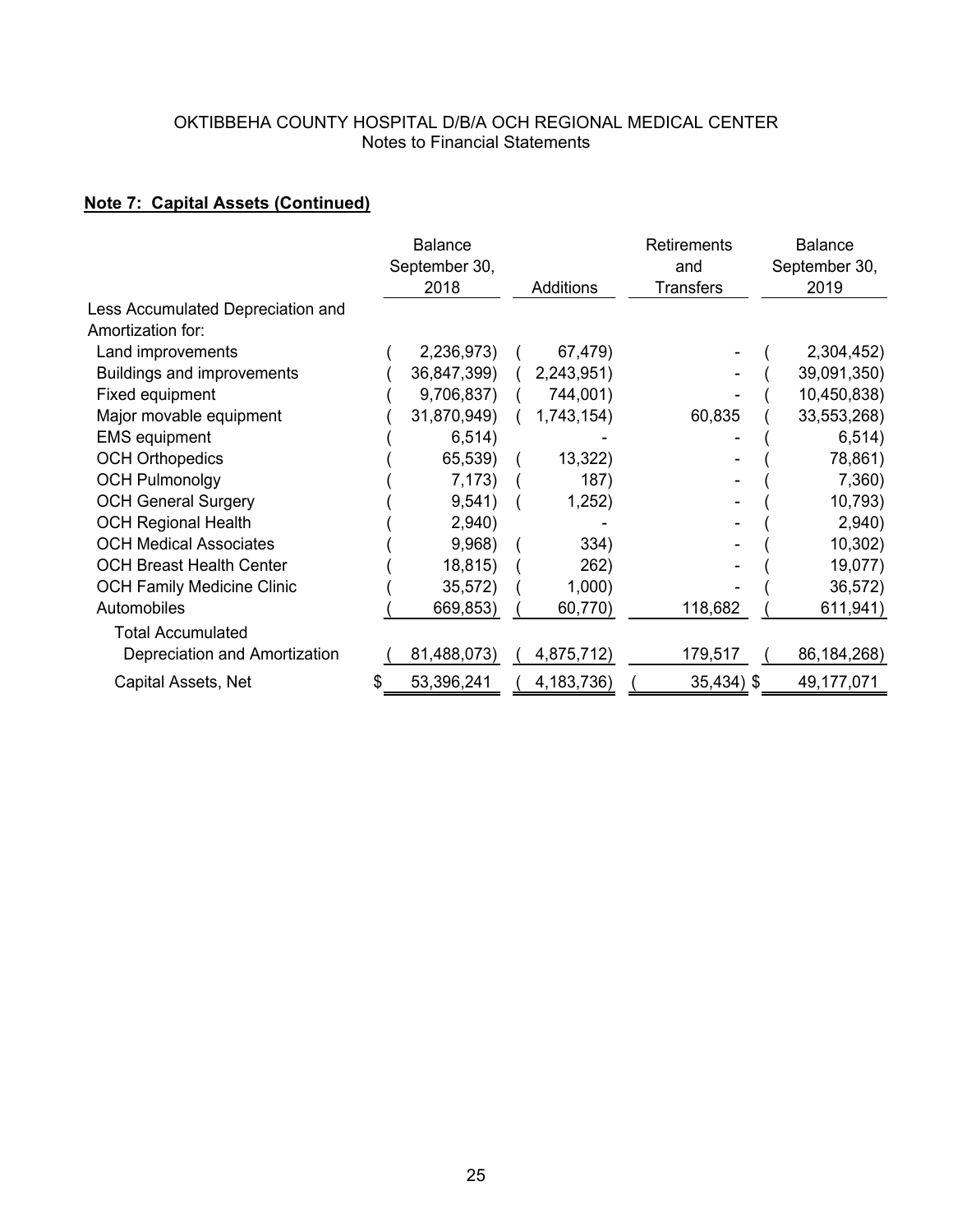### **Note 8: Long-Term Debt**

Under the terms of the bond indenture agreements, the hospital is required to maintain certain deposits with the trustee. Such deposits are included with current assets in the financial statements.

A schedule of changes in the hospital's long-term debt for 2020, and 2019, follows:

|                                       | <b>Balance</b>   |                  |                   | <b>Balance</b> | Amounts<br>Due Within |
|---------------------------------------|------------------|------------------|-------------------|----------------|-----------------------|
|                                       | 2019             | <b>Additions</b> | <b>Reductions</b> | 2020           | One Year              |
| <b>Bonds and Notes</b>                |                  |                  |                   |                |                       |
| Payable:                              |                  |                  |                   |                |                       |
| Bonds payable                         | \$<br>9,015,707  |                  | 1,464,093) \$     | 7,551,614 \$   | 1,480,000             |
| Notes payable                         | 580,012          |                  | 382,426)          | 197,586        | 117,764               |
| <b>Total Bonds and</b>                |                  |                  |                   |                |                       |
| <b>Notes Payable</b>                  | 9,595,719        |                  | 1,846,519)        | 7,749,200      | 1,597,764             |
| <b>Capital lease</b>                  |                  |                  |                   |                |                       |
| obligations                           | 96,388           | 462,655          | 183,336)          | 375,707        | 151,110               |
| <b>Total Long-Term</b>                |                  |                  |                   |                |                       |
| <b>Debt</b>                           | \$.<br>9,692,107 | 462,655          | 2,029,855) \$     | 8,124,907 \$   | 1,748,874             |
|                                       |                  |                  |                   |                |                       |
|                                       | <b>Balance</b>   |                  |                   | <b>Balance</b> | Amounts<br>Due Within |
|                                       | 2018             | <b>Additions</b> | <b>Reductions</b> | 2019           | One Year              |
| <b>Bonds and Notes</b>                |                  |                  |                   |                |                       |
| Payable:                              |                  |                  |                   |                |                       |
| Bonds payable                         | \$<br>10,386,825 |                  | $1,371,118$ ) \$  | 9,015,707 \$   | 1,455,000             |
| Notes payable                         | 986,676          |                  | 406,664)          | 580,012        | 382,122               |
| <b>Total Bonds and</b>                |                  |                  |                   |                |                       |
| <b>Notes Payable</b>                  | 11,373,501       |                  | 1,777,782)        | 9,595,719      | 1,837,122             |
| <b>Capital lease</b>                  |                  |                  |                   |                |                       |
| obligations                           | 463,667          |                  | 367,279)          | 96,388         | 96,388                |
|                                       |                  |                  |                   |                |                       |
| <b>Total Long-Term</b><br><b>Debt</b> | 11,837,168<br>\$ |                  | $2,145,061$ ) \$  | 9,692,107 \$   | 1,933,510             |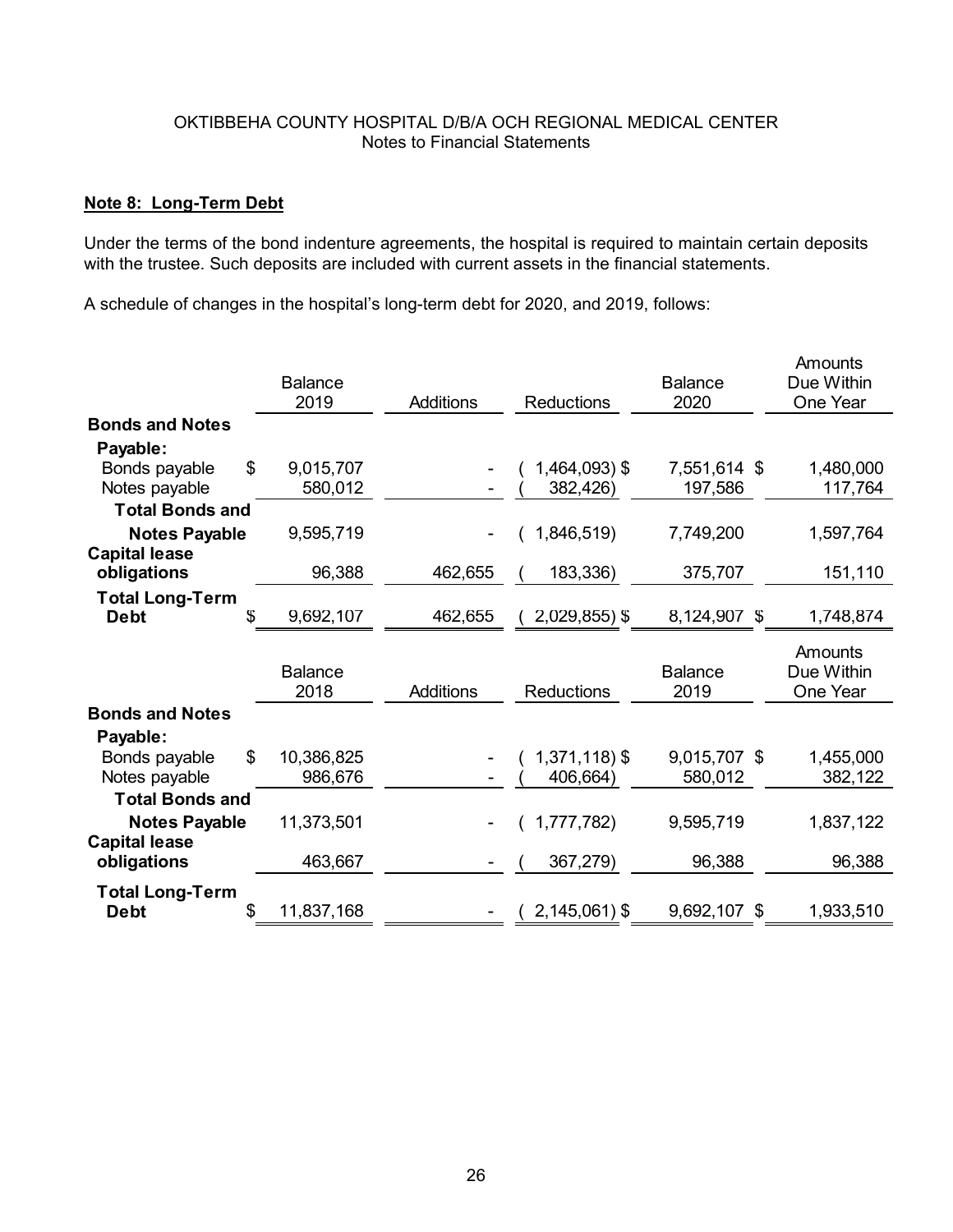# **Note 8: Long-Term Debt (Continued)**

A detail of long-term debt, including capital lease obligations, at September 30, 2020, and 2019, follows:

| <b>Bonds Payable</b>                                                                                                                                                                                                                                                                         | 2020             |      | 2019      |
|----------------------------------------------------------------------------------------------------------------------------------------------------------------------------------------------------------------------------------------------------------------------------------------------|------------------|------|-----------|
| Series 2011 MHEFA Bonds, 3.80% due in monthly<br>installments with varying principal and interest amounts<br>with final installment due in the year 2021, secured by<br>building.                                                                                                            | \$<br>805,000 \$ |      | 1,405,000 |
| Series 2013 Revenue Bonds with varying interest rates,<br>interest due semiannually and principal due in varying<br>annual installments with final installment due in the year<br>2027, secured by hospital revenue. Balance net of<br>unamortized premium of \$61,614 at September 30, 2020 |                  |      |           |
| and \$70,707 at September 30, 2019.                                                                                                                                                                                                                                                          | 6,746,614        |      | 7,610,707 |
| <b>Total Bonds Payable</b>                                                                                                                                                                                                                                                                   | \$<br>7,551,614  | - \$ | 9,015,707 |
|                                                                                                                                                                                                                                                                                              |                  |      |           |
| <b>Notes Payable</b>                                                                                                                                                                                                                                                                         | 2020             |      | 2019      |
| The Citizens Bank of Philadelphia, 0.91% due in monthly<br>installments with varying principal and interest amounts<br>with final installment due in the year 2020, secured by<br>Stryker 2016 1588 Video Platform.                                                                          | \$               | - \$ | 152,107   |
| Morrisons Management Specialists, Inc. 2.65 % due<br>in monthly installments with varying principal and interest<br>amounts with final installment due in the year 2020,<br>secured by title to the improvements.                                                                            |                  |      | 114,233   |
|                                                                                                                                                                                                                                                                                              |                  |      |           |
| The Citizens Bank of Philadelphia, 1.66% due in monthly<br>installments with varying principal and interest amounts<br>with final installment due in the year 2022, secured by                                                                                                               |                  |      |           |
| Ultrasound equipment.                                                                                                                                                                                                                                                                        | 197,586          |      | 313,672   |
| <b>Total Notes Payable</b>                                                                                                                                                                                                                                                                   | \$<br>197,586    | -\$  | 580,012   |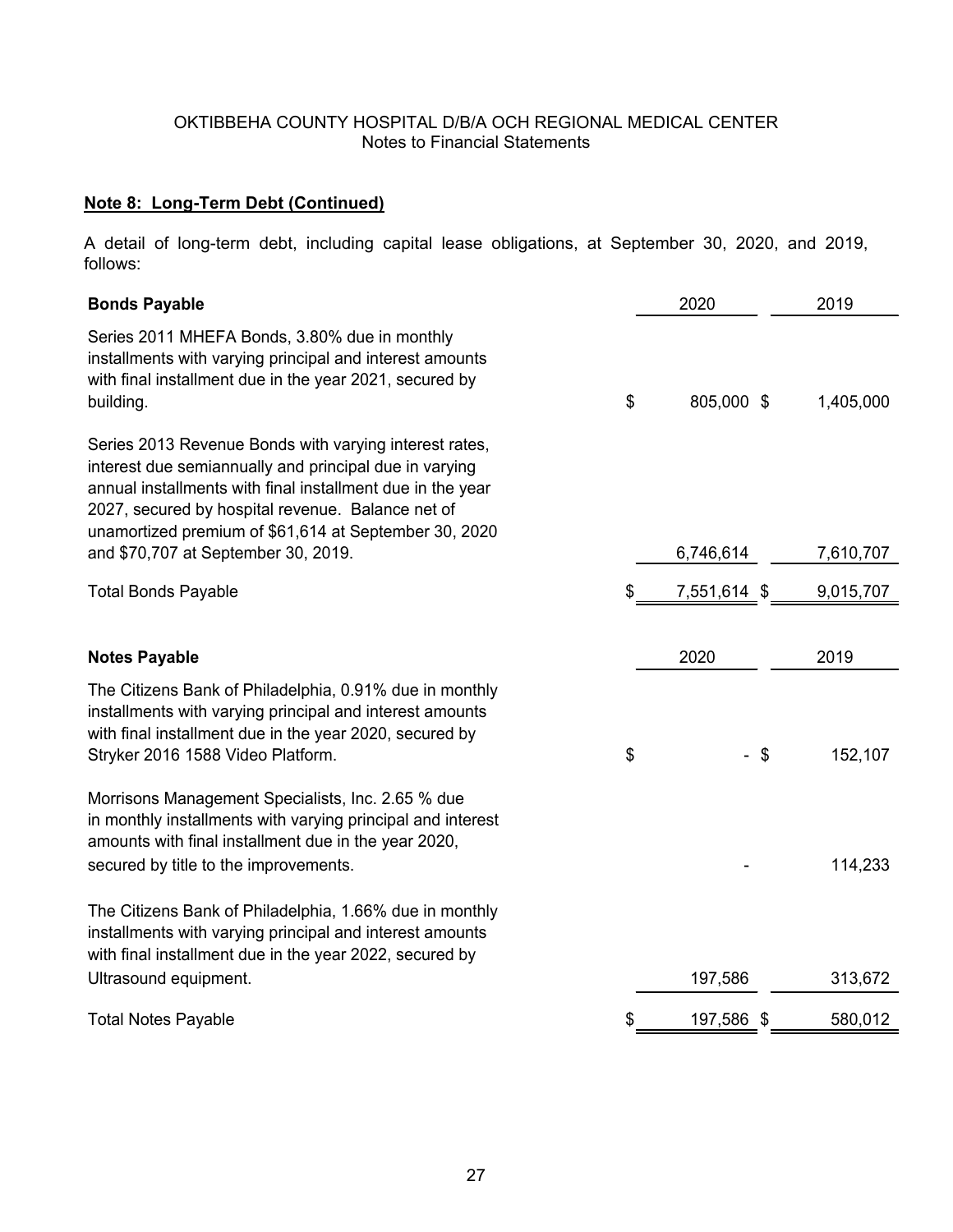## **Note 8: Long-Term Debt (Continued)**

|                                                               | 2020       | 2019   |
|---------------------------------------------------------------|------------|--------|
| <b>Capital Lease Obligations, at varying rates of imputed</b> |            |        |
| interest from 2.69% to 7.49% collateralized by leased         |            |        |
| assets with a cost of \$462,655 at September 30,              |            |        |
| 2020 and \$778,313 at September 30, 2019.                     | 375,707 \$ | 96,388 |

Scheduled principal and interest repayments on long-term debt and payments on capital lease obligations are as follows:

| Year Ended    | Long-Term Debt     |                 | <b>Capital Lease Obligations</b> |                 |
|---------------|--------------------|-----------------|----------------------------------|-----------------|
| September 30: | Principal          | <b>Interest</b> | Principal                        | <b>Interest</b> |
| 2021          | \$<br>1,597,764 \$ | 235,822 \$      | 151,110 \$                       | 12,199          |
|               |                    |                 |                                  |                 |
| 2022          | 1,194,822          | 188,707         | 157,223                          | 6,086           |
| 2023          | 935,000            | 159,256         | 67,374                           | 671             |
| 2024          | 965,000            | 131,206         |                                  |                 |
| 2025          | 995,000            | 101,050         |                                  |                 |
| Thereafter    | 2,061,614          | 102,663         |                                  |                 |
| Total         | \$<br>7,749,200 \$ | 918,704 \$      | 375,707<br>\$                    | 18,956          |

## **Note 9: Net Patient Service Revenue**

The hospital has agreements with third-party payors that provide for payments to the hospital at amounts different from its established rates. A summary of the payment arrangements with major thirdparty payors follows:

- **a. Medicare**  Inpatient acute care services, outpatient services, and nonacute inpatient services rendered to Medicare program beneficiaries are paid at prospectively determined rates. These rates vary according to a patient classification system that is based on clinical, diagnostic, and other factors. The hospital is reimbursed for cost reimbursable items at a tentative rate with final settlement determined after submission of annual cost reports by the hospital and audits thereof by the Medicare fiscal intermediary. The hospital's Medicare cost reports have been audited by the Medicare fiscal intermediary through September 30, 2017.
- **b. Medicaid**  Inpatient services rendered to Medicaid program beneficiaries are reimbursed under a cost reimbursement methodology. The hospital is reimbursed at a tentative rate with final settlement determined after submission of annual cost reports by the hospital and audits thereof by the Medicaid fiscal intermediary. The hospital is reimbursed for outpatient services under a cost based reimbursement methodology that is updated annually.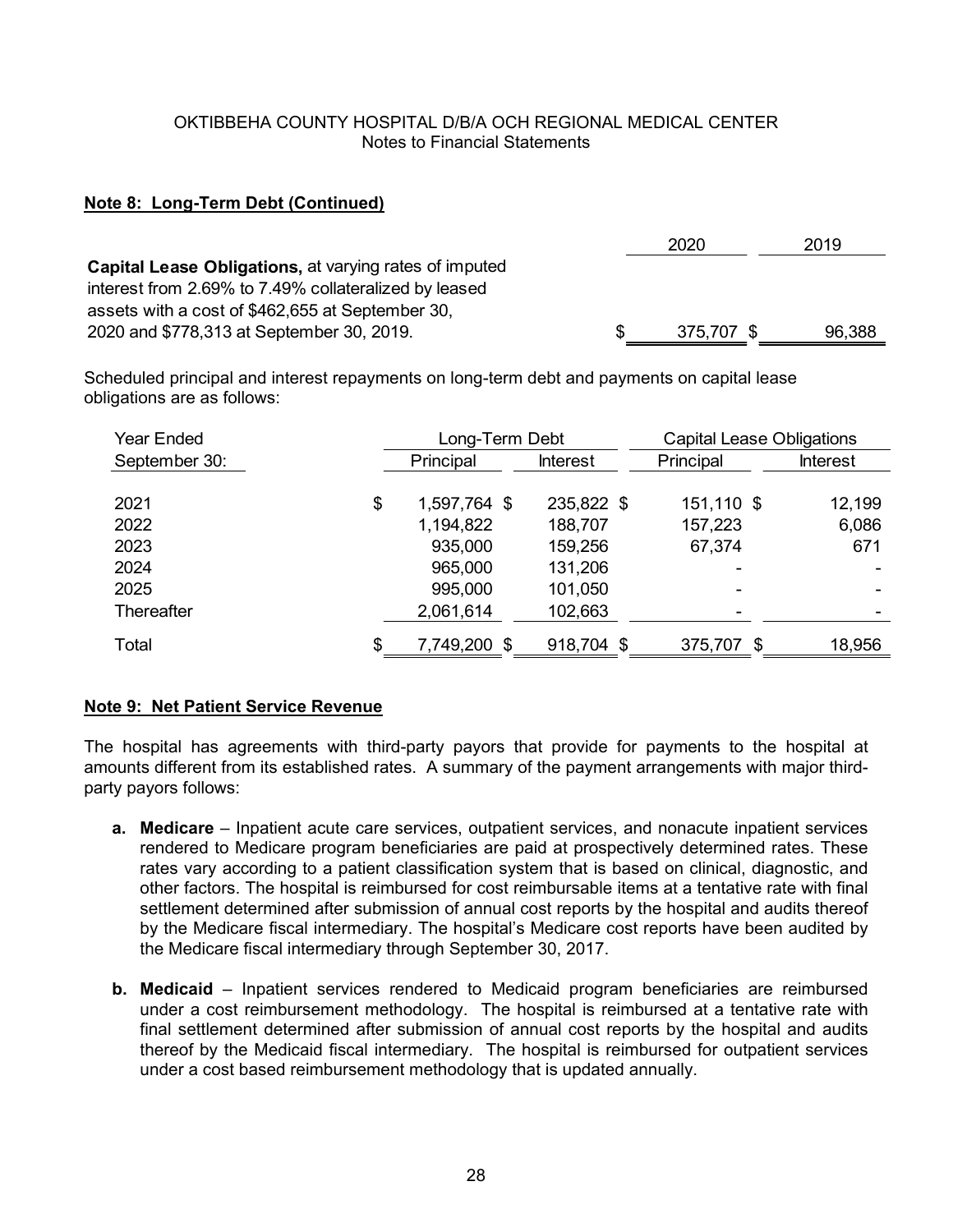## **Note 9: Net Patient Service Revenue (Continued)**

**c. Medicaid Disproportionate Share Payment** – The hospital received Medicaid disproportionate share payments of \$732,853, and \$1,173,192, for the years ended September 30, 2020, and 2019, respectively.

The Medicaid disproportionate share program is a program whereby the hospital qualifies for disproportionate share funds in addition to regular funds as a result of providing care to a disproportionate share of low-income patients as well as providing certain required services. The Mississippi Division of Medicaid controls the disproportionate share program and the continuation of the program rests with the agency.

**d. Medicaid Mississippi Hospital Access Payment** – The hospital received Medicaid Mississippi hospital access payments of \$4,820,296 for the year ended September 30, 2020, and \$3,102,784 for the year ended September 30, 2019. The Medicaid Mississippi hospital access program is a program whereby the hospital qualifies for Mississippi hospital access program funds in addition to regular funds. The Mississippi Division of Medicaid administers the program through the Mississippi CAN coordinated care organizations, and the continuation of the program rests with the federal government.

### **Note 10: Medical Benefit Plan**

The hospital adopted a self-funded medical benefit plan on May 1, 1980, covering substantially all of its employees and certain dependents of the employees. The total medical benefit expense for the years ended September 30, 2020, and 2019, amounted to \$549,009, and \$926,548, respectively. The hospital's policy is to fund the estimated medical benefit claims that will be filed against the plan less the contributions made by employees covered by the plan. In addition, an allowance, representing the write-off of charges applicable to in-house claims of the employees and their dependents, was provided in the amounts of \$1,445,436 in 2020, and \$1,620,288 in 2019.

## **Note 11: Employee Retirement Plan**

The hospital has a retirement plan with discretionary employer contributions by the hospital for IRS approved section 401(a) and 403(b) accounts and non-employer contributions to 457(b) accounts. The 401(a) has employer discretionary percentage contribution of current and/or accumulated net profits each year, with a base of 7.5% of the qualifying employee' total effective earnings for that year. The 403(b) has employer discretionary contributions with a 50% match of employees' elective contributions up to 5%. A qualifying employee is fully vested after five years of credited services. The hospital's total discretionary contributions to the 401(a) and 403(b) accounts on the plans for 2020, and 2019 was \$1,032,555, and \$2,171,615 respectively. The total employees' elective contributions to the 403(b) account on the plan for 2020, and 2019 were \$1,376,002, and \$1,444,374, respectively. The 457(b) is a deferred compensation plan with employees' elective contributions. The total employees' elective contributions to the 457(b) account on the plan for 2020, and 2019 was \$247,531, and \$252,991, respectively.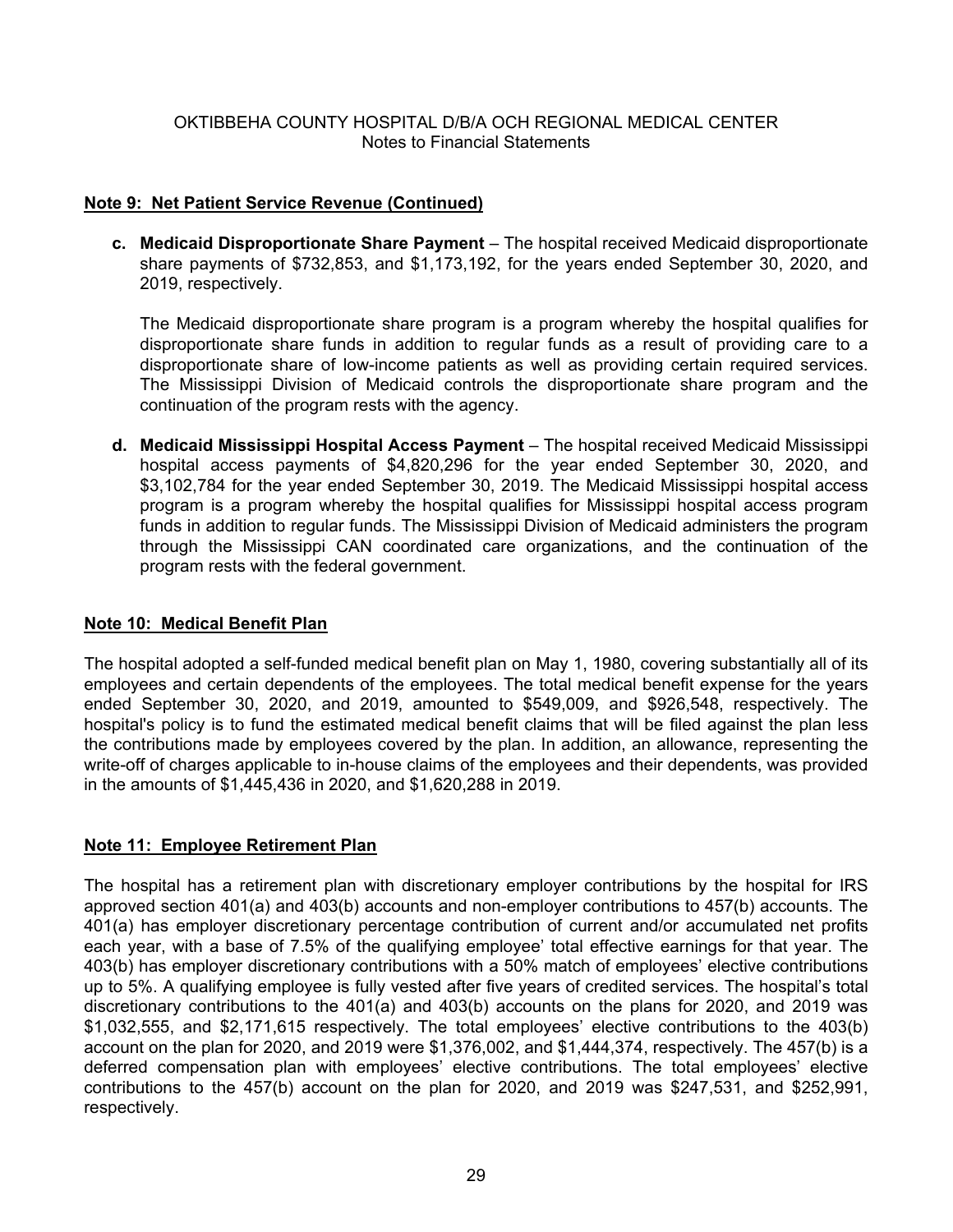#### **Note 12: Concentrations of Credit Risk**

The hospital grants credit without collateral to its patients, most of who are local residents and are insured under third-party payor agreements. The mix of receivables from patients and third-party payors at September 30, 2020, and 2019, was as follows:

|                                       | 2020 | 2019 |
|---------------------------------------|------|------|
| Medicare                              | 19%  | 18%  |
| Medicaid                              | 9%   | 10%  |
| Patients and other third-party payors | 72%  | 72%  |
|                                       | 100% | 100% |

#### **Note 13: Commitments and Contingencies**

**a. Noncancellable Operating Leases** – The hospital leases equipment under operating leases expiring at various dates. Future minimum pending noncancellable lease payments are as follows:

| <b>Year Ended</b><br>September 30: |              |
|------------------------------------|--------------|
| 2021                               | \$<br>17,400 |
| 2022                               | \$<br>17,400 |
| 2023                               | \$<br>7,250  |

The hospital's rental expense under all operating leases for the years ended September 30, 2020, and 2019 was \$121,046, and \$71,598, respectively.

**b. Litigation** – The hospital is party to various legal proceedings, which normally occur in the operation of a hospital. The range of potential loss at September 30, 2020, and 2019, has not been estimated. Management does not expect any significant liability to result from these legal proceedings.

**c. Impact of COVID-19 Pandemic** – Since the onset of the COVID-19 pandemic in March 2020, the hospital has maintained relative operating normalcy. The extent of the impact of the pandemic on the hospital's operational and financial performance depends on the duration and spread of the outbreak and the related impact on its patients, employees, suppliers, and costs related to testing for the virus. At this point, the extent to which the pandemic may impact the hospital's financial condition or results of operations remains uncertain.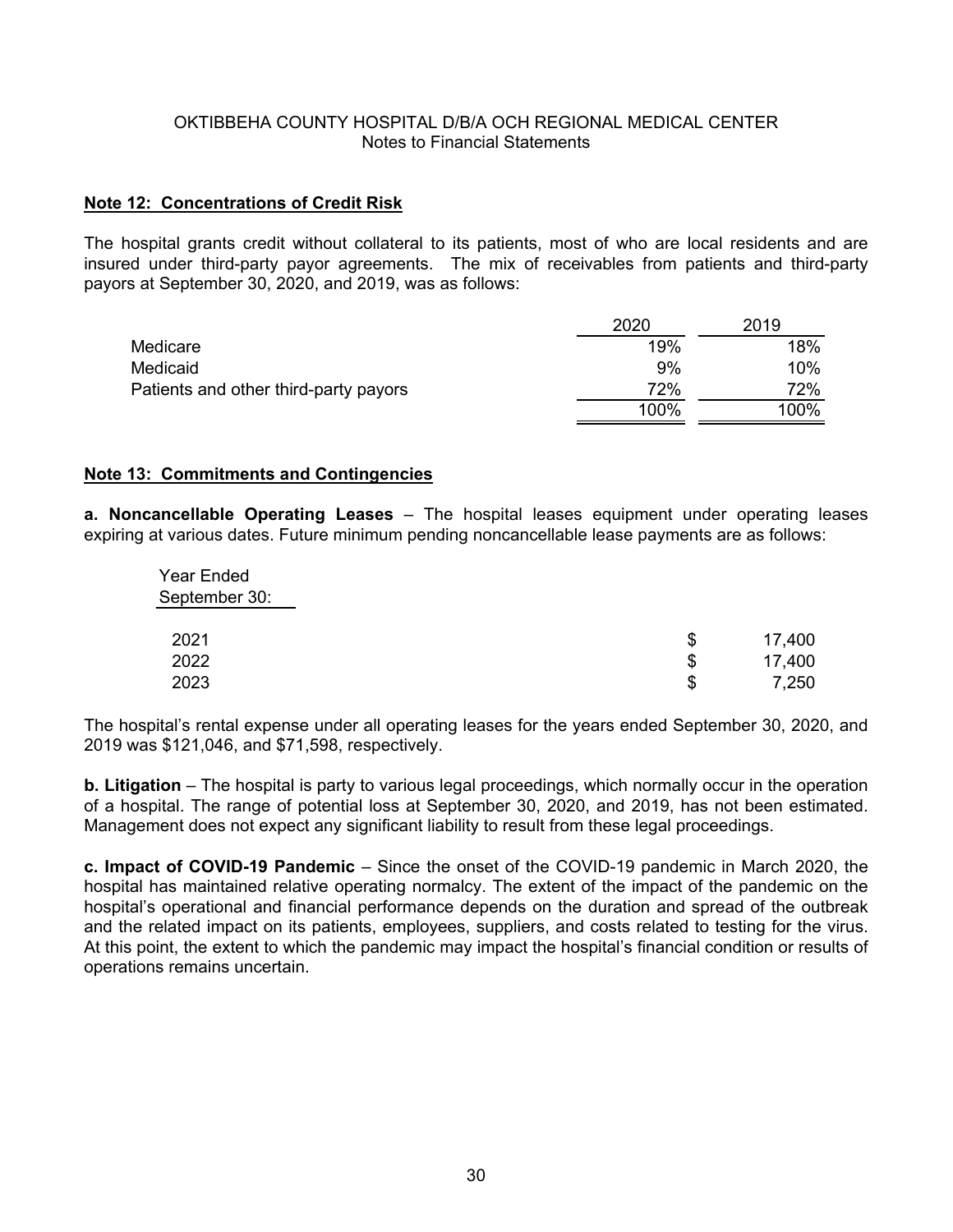## **Note 14: Agreement with County**

The hospital receives funds from Oktibbeha County, Mississippi. These funds are deposited into the hospital's general account established under the bond indenture agreement for the 2002 Revenue Bonds. The hospital pledged the payment of \$98,572 per month to the County for the payment of the principal and interest on the 2009 General Obligation Bonds until the final maturity of the 2002 Revenue Bonds. The hospital made payments to the County of \$1,182,864, and \$1,182,864, for the years ended September 30, 2020, and 2019, respectively, for the payment of the principal and interest on the 2009 General Obligations Bond. The 2002 Revenue Bonds were refunded by the hospital's issuance of the 2013 Revenue Bonds on May 30, 2013 and the 2014 Revenue Bonds on January 22, 2014. The maturity of the 2013 bonds remained the same as the 2002 debt with a maturity of 2027. The 2014 bonds matured in 2019.

Future payments to county per the agreement for the following five years are as follows:

| <b>Year Ended</b><br>September 30: |    |           |
|------------------------------------|----|-----------|
| 2021                               | S  | 1,182,864 |
| 2022                               | \$ | 1,182,864 |
| 2023                               | \$ | 1,182,864 |
| 2024                               | \$ | 1,182,864 |
| 2025                               | S  | 1,182,864 |
|                                    |    |           |

## **Note 15: Other Assets**

Included in Other Assets on the Statements of Net Position is an investment in Mississippi TRUE. The hospital is a subscriber in the nonprofit corporation, which seeks to establish a Mississippi providersponsored health plan intended to provide provider-sponsored coordinated care and improved access and quality, as compared with for-profit plans. The amount of the hospital's investment as of September 30, 2020, and 2019 was \$400,000 and \$400,000 respectively. The hospital has elected to report this investment at cost since there is not a market for the ownership interest in the company.

## **Note 16: Provider Relief Funds**

The hospital received Provider Relief Funds of \$14,381,405 during the year ended September 30, 2020. These funds were disbursed by the Health Resources and Services Administration (HRSA) in accordance with the CARES Act of 2020. The CARES Act appropriated the Provider Relief Funds to reimburse eligible healthcare providers for healthcare related expenses or lost revenues attributable to COVID-19. The hospital's acceptance of these funds requires compliance with reporting requirements as specified by the Secretary of Health and Human Services. The reporting requirements include submitting healthcare related expenses attributable to COVID-19 and lost revenue calculations to HRSA for review and eligibility approval.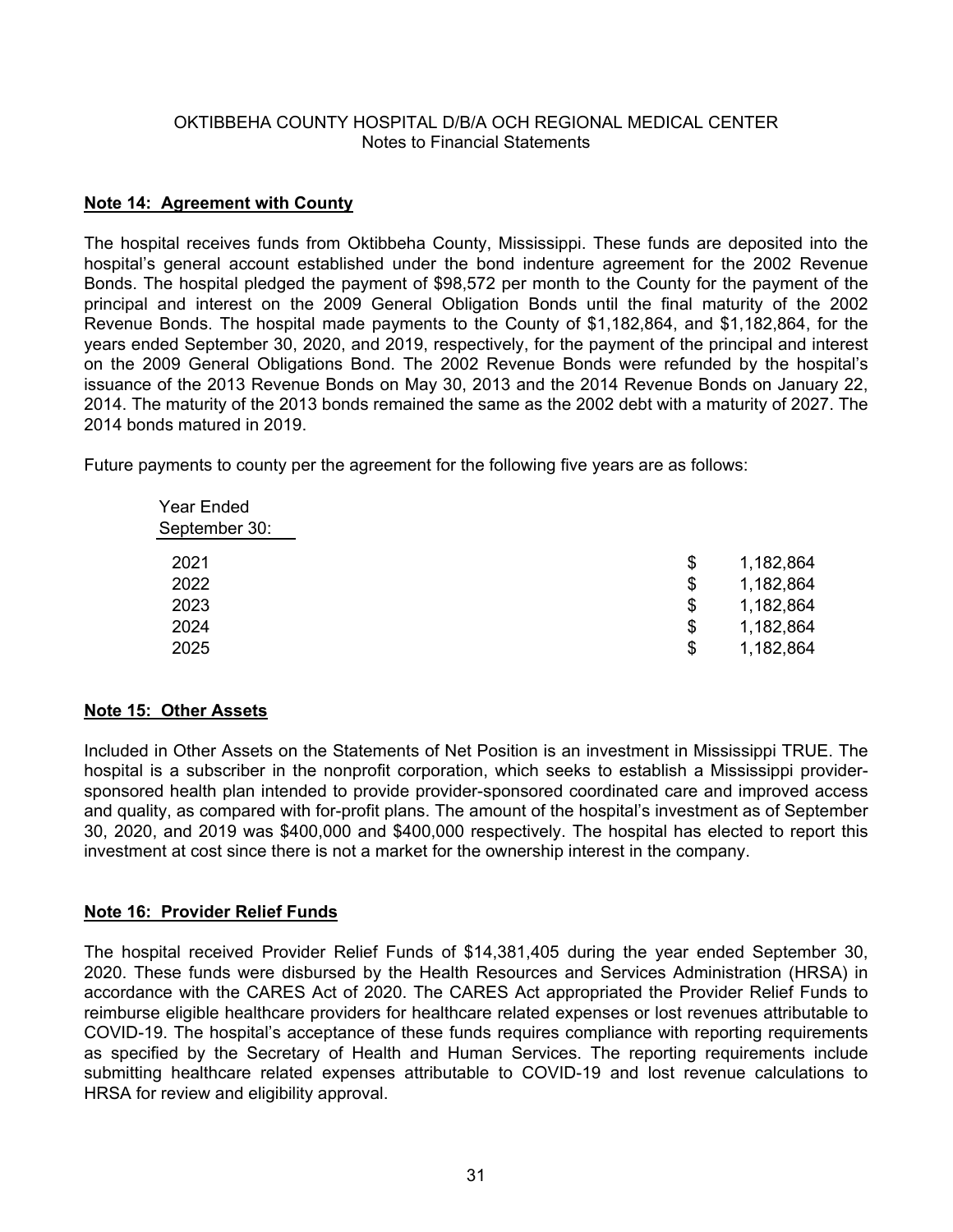### **Note 16: Provider Relief Funds (Continued)**

The hospital has identified healthcare related expenses attributable to COVID-19 not reimbursed by other sources of \$1,045,061 and calculated lost revenues of \$4,404,838 for a total \$5,449,899 recognized as nonoperating revenue for the year ended September 30, 2020. The remaining \$8,931,506 is recognized as deferred income for the year ended September 30, 2020. Per the current HRSA guidelines, the hospital has until June 30, 2021 to expend the remaining Provider Relief Funds; however, the HRSA continues to revise and clarify current guidelines.

The *Addendum to the 2020 Compliance Supplement* released by the Office of Management and Budget provides guidance on the reporting of Provider Relief Funds subject to the audit requirements of Title 2 U.S. *Code of Federal Regulations* Part 200, *Uniform Administrative Requirements, Cost Principles, and Audit Requirements for Federal Awards* (Uniform Guidance). The Provider Relief Funds expended as of September 30, 2020 will not be reported on a Schedule of Expenditures of Federal Awards in the current year, nor will the compliance testing required under the *Addendum to the 2020 Compliance Supplement* be performed. However, the hospital will be subject to audit requirements of the Uniform Guidance in the subsequent year. The compliance testing and the reporting of the Provider Relief Funds expended for the years ended September 30, 2021 and 2020 will be reported on a Schedule of Expenditures of Federal Awards for the year ended September 30, 2021.

## **Note 17: Subsequent Events**

Events that occur after the Statement of Net Position date but before the financial statements are available to be issued must be evaluated for recognition or disclosure. The effects of subsequent events that provide evidence about conditions that existed at the Statement of Net Position date are recognized in the accompanying financial statements. Subsequent events which provide evidence about conditions that existed after the Statement of Net Position date require disclosure in the accompanying notes. Management of Oktibbeha County Hospital D/B/A OCH Regional Medical Center evaluated the activity of the hospital through May 3, 2021, (the date the financial statements were available to be issued), and determined that there were no subsequent events requiring disclosures in the notes to the financial statements.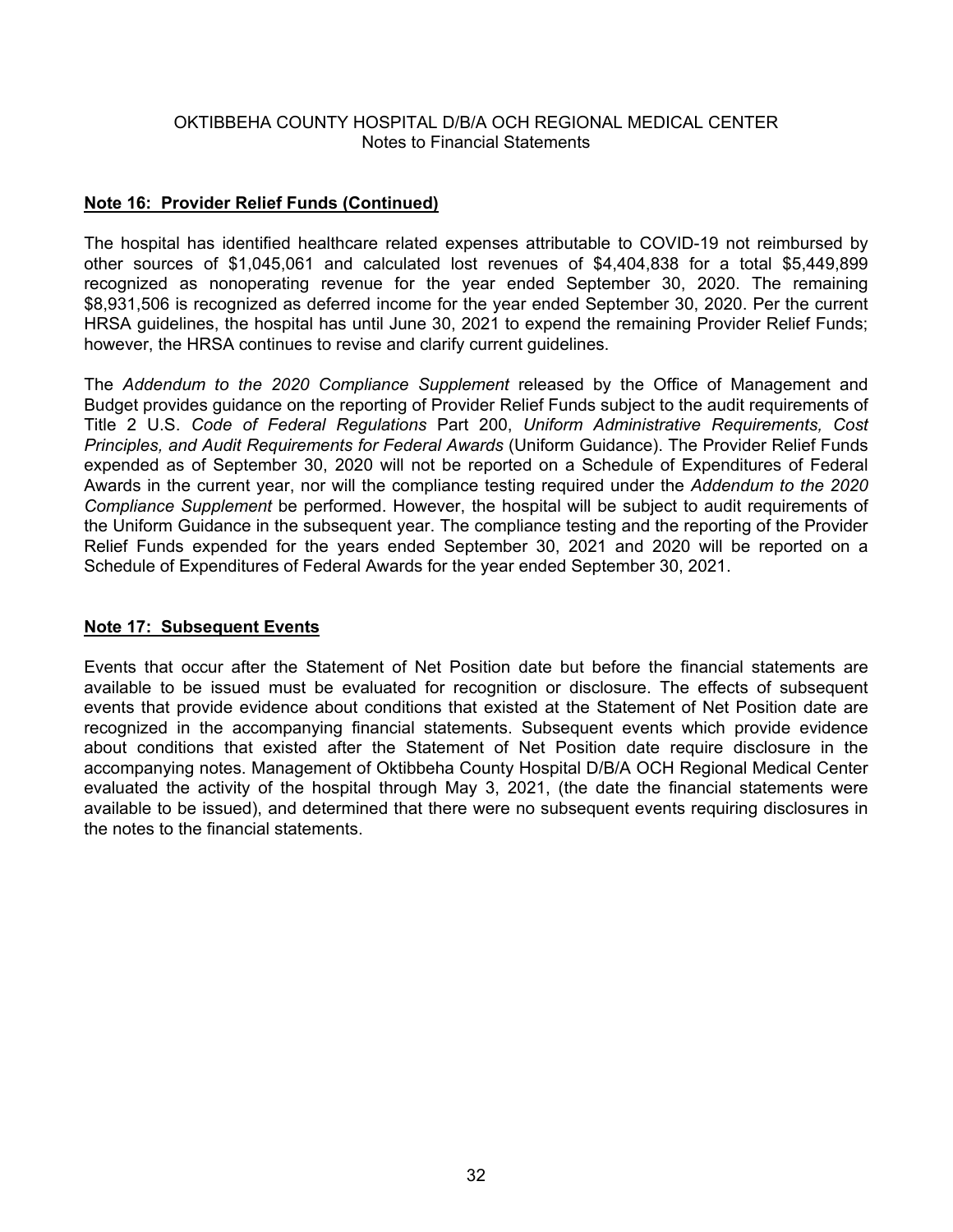# Years Ended September 30, 2020, and 2019 OKTIBBEHA COUNTY HOSPITAL D/B/A OCH REGIONAL MEDICAL CENTER Detailed Schedules of Operating Revenues

|                                                 | 2020            | 2019            |
|-------------------------------------------------|-----------------|-----------------|
| <b>Patient Service Revenue:</b>                 |                 |                 |
| Inpatient:                                      |                 |                 |
| <b>Nursing Service:</b>                         |                 |                 |
| Routine service                                 | \$<br>5,122,343 | \$<br>5,239,742 |
| Swingbeds                                       | 228,285         | 437,355         |
| Intensive care                                  | 2,548,686       | 1,626,425       |
| <b>Nursery</b>                                  | 2,080,906       | 2,144,832       |
| <b>Other Nursing Service:</b>                   |                 |                 |
| Operating and recovery room                     | 5,366,313       | 6,448,671       |
| Ambulatory surgery                              | 26,743          | 54,092          |
| Heart monitor                                   | 109,662         | 106,619         |
| Delivery room                                   | 3,984,259       | 3,970,755       |
| Central service and supply                      | 2,211,098       | 2,287,022       |
| Intravenous therapy                             | 2,629,813       | 2,482,998       |
| <b>Emergency service</b>                        | 1,769,302       | 1,327,553       |
| Pathology                                       | 36,467          | 21,460          |
| Hospitalist                                     | 1,043,070       | 832,720         |
| <b>Total Nursing Service Revenue</b>            | 27,156,947      | 26,980,244      |
| <b>Other Professional Service:</b>              |                 |                 |
| Laboratory                                      | 3,708,361       | 2,933,042       |
| <b>Blood bank</b>                               | 699,377         | 623,685         |
| Electrocardiology                               | 177,859         | 177,380         |
| Radiology                                       | 687,468         | 569,502         |
| Pharmacy                                        | 8,060,536       | 6,579,558       |
| Anesthesiology                                  | 302,915         | 346,174         |
| Respiratory therapy                             | 10,219,909      | 6,774,030       |
| Physical therapy                                | 171,727         | 242,929         |
| Nuclear medicine                                | 10,065          | 15,669          |
| CT scan                                         | 1,499,104       | 1,234,555       |
| Ambulance                                       | 375,470         | 275,668         |
| Speech pathology                                | 87,366          | 94,253          |
| Ultrasound                                      | 317,086         | 248,454         |
| <b>MRI</b>                                      | 112,402         | 128,769         |
| Occupational therapy                            | 73,009          | 104,206         |
| <b>Total Other Professional Service Revenue</b> | 26,502,654      | 20,347,874      |
| <b>Total Inpatient Revenue</b>                  | 53,659,601      | 47,328,118      |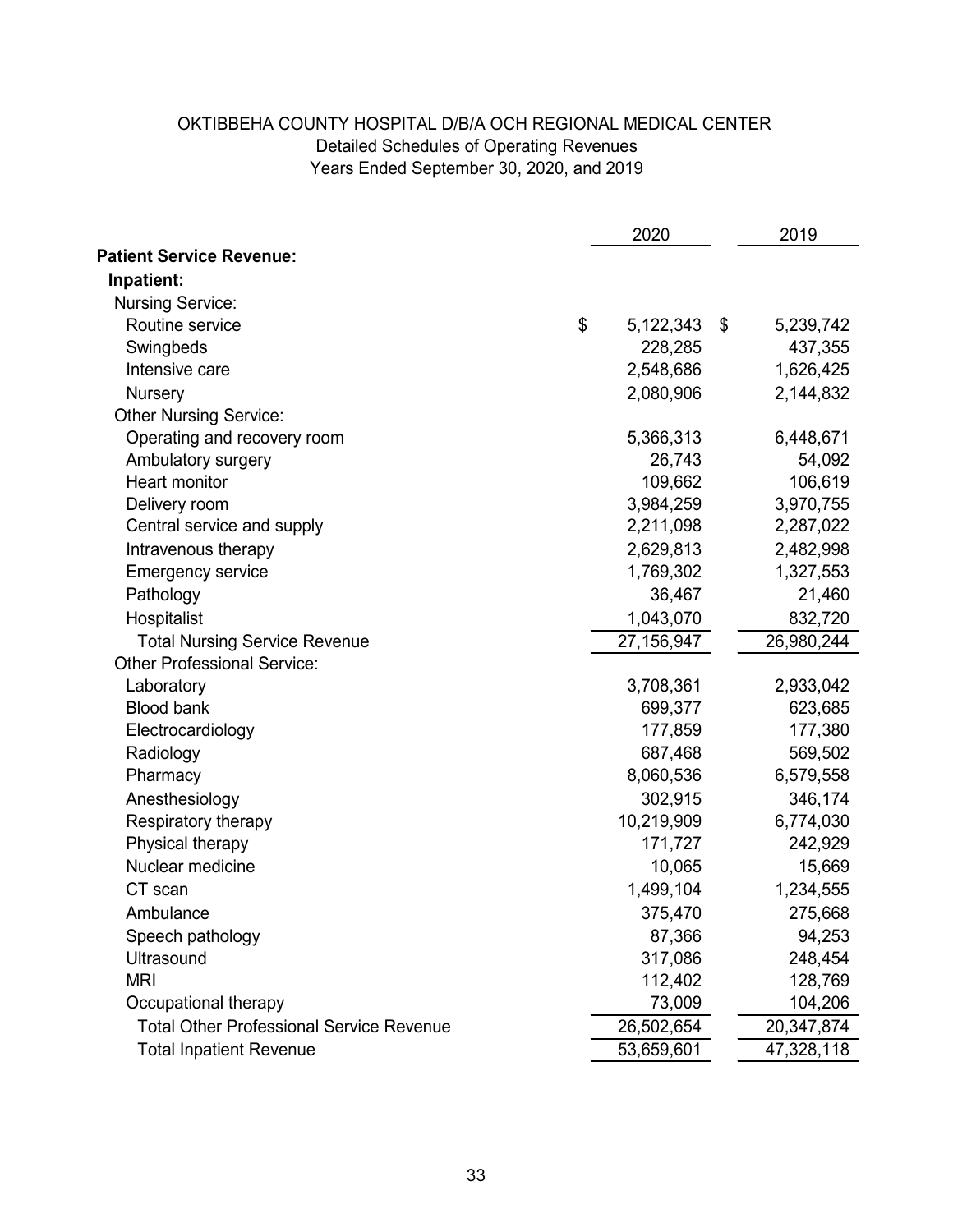# Years Ended September 30, 2020, and 2019 OKTIBBEHA COUNTY HOSPITAL D/B/A OCH REGIONAL MEDICAL CENTER Detailed Schedules of Operating Revenues

|                                                 | 2020          | 2019        |
|-------------------------------------------------|---------------|-------------|
| <b>Outpatient:</b>                              |               |             |
| <b>Other Nursing Service:</b>                   |               |             |
| Operating and recovery room                     | 30,017,598    | 36,645,478  |
| Ambulatory surgery                              | 1,187,625     | 3,007,855   |
| <b>Heart monitor</b>                            | 199,084       | 242,689     |
| Central service and supply                      | 1,819,367     | 2,326,050   |
| Intravenous therapy                             | 1,816,874     | 2,268,231   |
| <b>Emergency service</b>                        | 25,081,712    | 24,754,569  |
| Pathology                                       | 213,990       | 290,675     |
| <b>Total Nursing Service Revenue</b>            | 60,336,250    | 69,535,547  |
| <b>Other Professional Service:</b>              |               |             |
| Laboratory                                      | 9,793,126     | 10,423,186  |
| <b>Blood</b>                                    | 504,901       | 480,112     |
| Electrocardiology                               | 1,058,185     | 1,263,775   |
| Ambulance                                       | 2,155,245     | 1,827,600   |
| Radiology                                       | 5,223,231     | 5,484,112   |
| Pharmacy                                        | 8,676,084     | 10,699,969  |
| Anesthesiology                                  | 7,326,959     | 9,094,773   |
| Respiratory therapy                             | 5,232,675     | 6,743,830   |
| Physical therapy                                | 811,236       | 1,024,657   |
| Nuclear medicine                                | 927,994       | 1,325,923   |
| CT scan                                         | 14,377,343    | 15,711,043  |
| Cardiac rehabilitation                          | 522,293       | 543,720     |
| Speech pathology                                | 103,460       | 117,892     |
| <b>Ultrasound</b>                               | 1,273,547     | 1,380,937   |
| <b>MRI</b>                                      | 3,201,654     | 3,451,847   |
| Occupational therapy                            | 345,857       | 366,461     |
| <b>OCH Orthopedics Clinic</b>                   | 3,139,319     | 2,381,751   |
| <b>Center for Breast Health</b>                 | 1,312,000     | 1,711,871   |
| <b>OCH Pulmonology</b>                          | 460,998       | 516,355     |
| <b>OCH Family Medicine Clinic</b>               | 800,776       | 935,904     |
| <b>OCH Medical Associates</b>                   | 943,994       | 341,069     |
| <b>OCH Center for Pain</b>                      | 5,521,904     | 8,060,757   |
| <b>OCH Hyperbaric Center</b>                    | 159,188       | 423,408     |
| <b>OCH Wound Care Center</b>                    | 4,746,398     | 3,439,361   |
| <b>OCH Cardiology</b>                           | 12,332        |             |
| <b>OCH Huxford Pulmonology</b>                  | 157,576       |             |
| <b>Total Other Professional Service Revenue</b> | 78,788,275    | 87,750,313  |
| <b>Total Outpatient Revenue</b>                 | 139, 124, 525 | 157,285,860 |
| <b>Total Patient Service Revenue</b>            | 192,784,126   | 204,613,978 |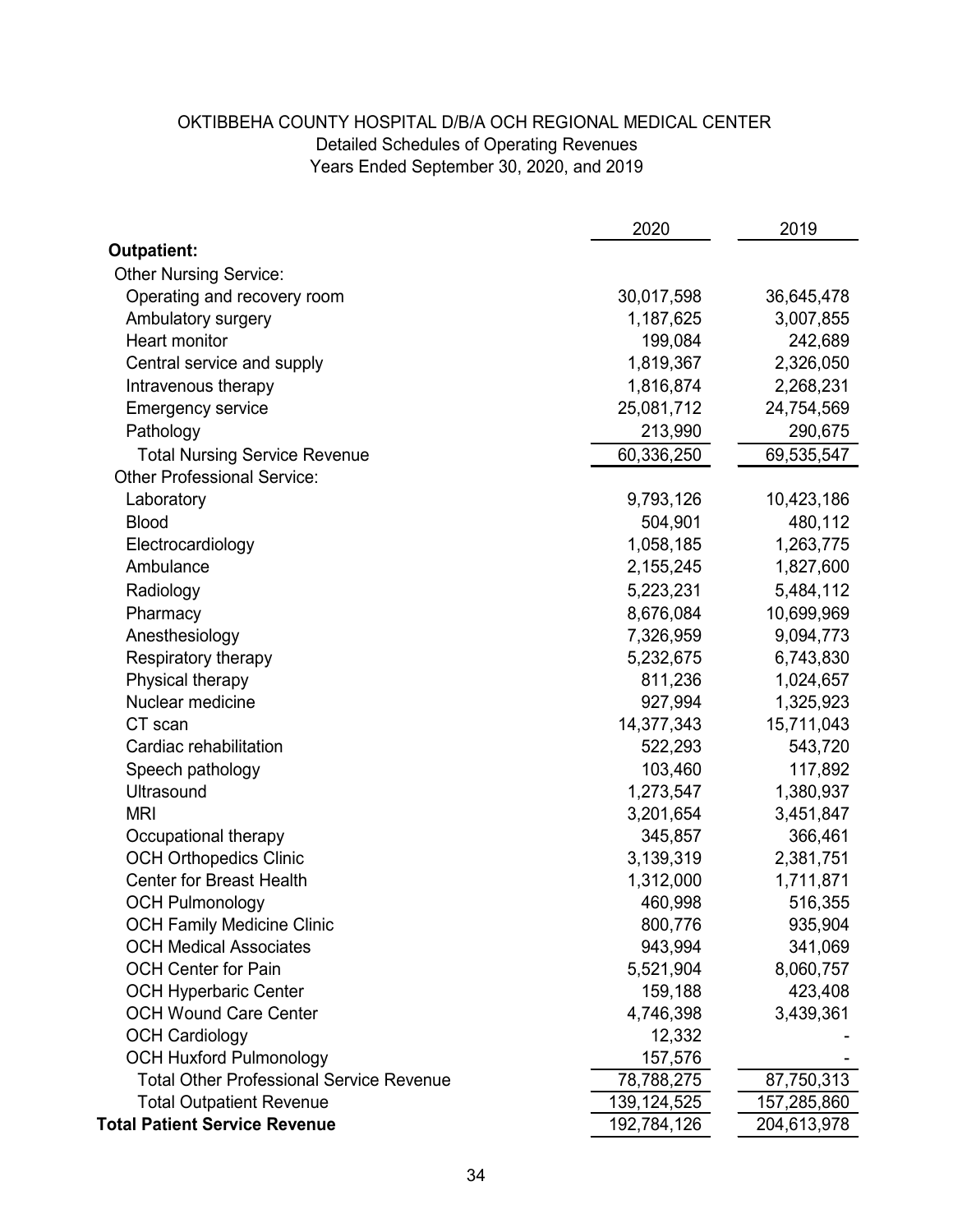# OKTIBBEHA COUNTY HOSPITAL D/B/A OCH REGIONAL MEDICAL CENTER Years Ended September 30, 2020, and 2019 Detailed Schedules of Operating Revenues

|                                                     | 2020             | 2019             |
|-----------------------------------------------------|------------------|------------------|
|                                                     |                  |                  |
| <b>Contractual Adjustments and Allowances:</b>      |                  |                  |
| Medicare                                            | 45,000,118       | 49,792,663       |
| Medicaid                                            | 21,734,947       | 21,664,709       |
| <b>Blue Cross</b>                                   | 2,053,106        | 2,324,689        |
| Charity care                                        | 2,198,712        | 2,057,956        |
| Medicaid MHAP payment                               | 4,820,296)       | 3,102,784)       |
| Medicaid DSH payment                                | 732,853)         | 1,173,192)       |
| Administrative and other adjustments                | 54,058,387       | 51,599,425       |
| <b>Total Contractual Adjustments and Allowances</b> | 119,492,121      | 123, 163, 466    |
| <b>Provision for Uncollectable Accounts</b>         | 11,049,596       | 14,711,315       |
| <b>Net Patient Service Revenue</b>                  | 62,242,409       | 66,739,197       |
| <b>Other Operating Revenue:</b>                     |                  |                  |
| Employee pharmacy sales                             | 371,313          | 418,625          |
| Medical records transcript                          | 15,750           | 13,854           |
| Employee and guest meals                            | 367,384          | 445,443          |
| Commissions - Vending machines                      | 16,994           | 38,790           |
| Medical and surgical supplies                       | 26               | 38)<br>(         |
| <b>Purchase discounts</b>                           | 77,029           | 52,028           |
| <b>Wellness Connection fees</b>                     | 474,952          | 682,399          |
| Physician office buildings - rent                   | 461,330          | 497,651          |
| Miscellaneous revenue                               | 185,299          | 172,418          |
| <b>Total Other Operating Revenue</b>                | 1,970,077        | 2,321,170        |
| <b>Electronic Health Records Incentive</b>          | 11,788           | 238              |
| <b>Total Operating Revenue</b>                      | \$<br>64,224,274 | \$<br>69,060,605 |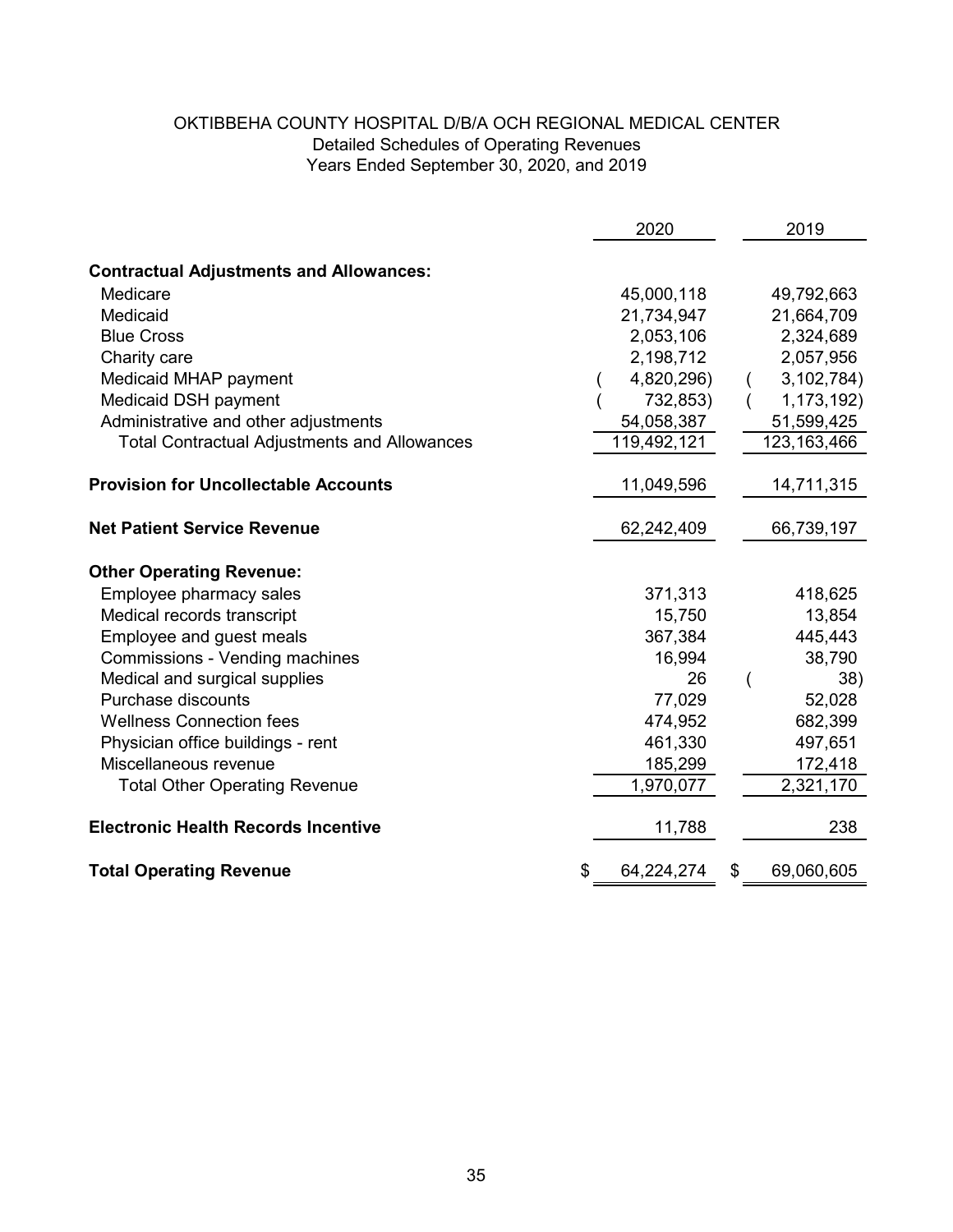|                                | 2020             |              |            | 2019            |              |           |
|--------------------------------|------------------|--------------|------------|-----------------|--------------|-----------|
|                                | <b>Salaries</b>  | Supplies     |            | Salaries        | Supplies     |           |
|                                | and              | and          |            | and             | and          |           |
|                                | <b>Benefits</b>  | <b>Drugs</b> | Other      | <b>Benefits</b> | <b>Drugs</b> | Other     |
| <b>Nursing Services:</b>       |                  |              |            |                 |              |           |
| Nursing administration         | \$<br>807,240 \$ | 10,197 \$    | $6,785$ \$ | 771,707 \$      | $6,263$ \$   | 5,260     |
| Routine services               | 2,385,595        | 118,233      | 480,224    | 2,473,655       | 103,158      | 228,052   |
| Intensive care                 | 801,224          | 31,117       | 10,008     | 690,109         | 16,854       | 21,897    |
| Nursery                        | 747,416          | 28,125       | 9,311      | 699,288         | 30,729       | 14,278    |
| <b>Other Nursing Services:</b> |                  |              |            |                 |              |           |
| Operating and recovery         |                  |              |            |                 |              |           |
| rooms                          | 1,816,384        | 5,153,616    | 1,206,562  | 2,102,804       | 6,208,469    | 1,251,378 |
| Ambulatory surgery             | 780,098          | 280,474      | 55,200     | 1,081,268       | 531,472      | 60,407    |
| Delivery room                  | 1,079,439        | 99,478       | 28,351     | 1,133,812       | 94,930       | 43,797    |
| Central service and            |                  |              |            |                 |              |           |
| supply                         | 253,151          | 714,069      | 106,993    | 281,410         | 692,010      | 83,968    |
| Emergency service              | 5,228,161        | 79,338       | 956,135    | 5,374,654       | 69,198       | 831,625   |
| Trauma                         | 63,194           | 553          | 3,068      | 77,970          | 219          | 851       |
| Hospitalist                    | 706,342          | 2,530        | 835,573    | 902,871         | 1,295        | 674,893   |
| <b>Other Professional</b>      |                  |              |            |                 |              |           |
| Services:                      |                  |              |            |                 |              |           |
| Laboratory                     | 973,947          | 778,789      | 1,073,961  | 956,781         | 697,759      | 951,955   |
| <b>Blood bank</b>              |                  |              | 253,889    |                 |              | 209,976   |
| Electrocardiology              |                  | 2,435        | 140,525    |                 | 3,025        | 168,595   |
| Radiology                      | 820,892          | 68,712       | 390,216    | 837,747         | 71,191       | 290,482   |
| Pharmacy                       | 661,018          | 1,863,851    | 100,907    | 737,031         | 1,880,746    | 96,972    |
| Anesthesiology                 | 3,353,271        | 85,583       | 61,124     | 3,442,009       | 103,401      | 139,275   |
| Respiratory therapy            | 1,125,098        | 171,943      | 81,842     | 1,210,271       | 143,953      | 87,564    |
| Ambulance                      | 988,753          | 99,304       | 121,725    | 1,113,394       | 95,521       | 213,061   |
| Physical therapy               | 741,472          | 11,129       | 34,904     | 852,246         | 13,167       | 42,796    |
| Ultrasound                     | 184,020          | 3,818        | 17,780     | 144,416         | 2,910        | 4,164     |
| CT scan                        | 86,869           | 70,060       | 5,067      | 89,696          | 63,952       | 2,187     |
| Nuclear medicine               | 83,454           | 97,125       | 29,144     | 85,437          | 178,283      | 37,339    |
| Medical records                | 772,224          | 6,297        | 134,108    | 884,774         | 6,717        | 142,423   |
| Social service                 | 73,845           | 366          | 9          | 72,431          | 215          |           |
| Cardiac rehabilitation         | 118,622          | 5,090        | 10,219     | 134,343         | 3,891        | 12,134    |
| Speech pathology               | 81,222           | 718          | 206        | 84,712          | 1,340        | 130       |
| <b>Wellness Center</b>         | 389,106          | 13,469       | 117,139    | 527,034         | 9,913        | 132,406   |
| Sports medicine                | 289,803          | 6,043        | 24,896     | 289,785         | 5,906        | 30,027    |
| Physician's office             | 1,934,641        | 148,425      | 130,914    | 1,206,384       | 201,822      | 130,541   |

# OKTIBBEHA COUNTY HOSPITAL D/B/A OCH REGIONAL MEDICAL CENTER Detailed Schedules of Operating Expenses Years Ended September 30, 2020, and 2019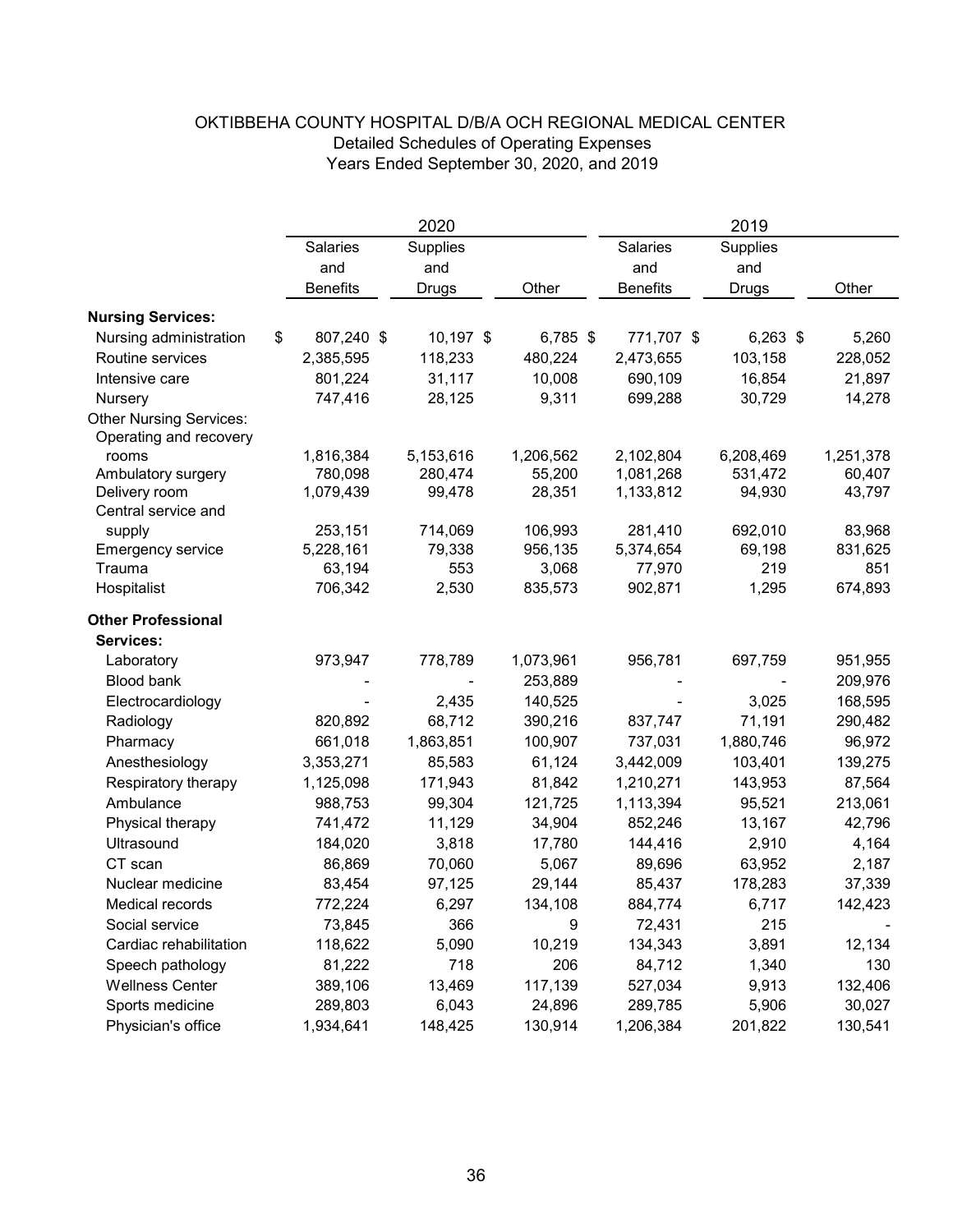|                                                           | 2020            |                | 2019      |                                                                                  |          |           |
|-----------------------------------------------------------|-----------------|----------------|-----------|----------------------------------------------------------------------------------|----------|-----------|
|                                                           | Salaries        | Supplies       |           | Salaries                                                                         | Supplies |           |
|                                                           | and             | and            |           | and                                                                              | and      |           |
|                                                           | <b>Benefits</b> | Drugs          | Other     | <b>Benefits</b>                                                                  | Drugs    | Other     |
| <b>Other Professional</b><br><b>Services (Continued):</b> |                 |                |           |                                                                                  |          |           |
| Occupational therapy                                      | 283,785         | 2,807          | 3,482     | 297,773                                                                          | 3,317    | 3,824     |
| <b>Breast Health Center</b>                               | 1,083,446       | 57,049         | 64,973    | 1,148,478                                                                        | 41,915   | 89,526    |
| <b>OCH General Surgery</b>                                | 20              | 237            | 2,693     | 391                                                                              | 40       | 1,179     |
| <b>OCH Rural Health Clinic</b>                            | $\overline{7}$  |                |           |                                                                                  |          | 320       |
| <b>OCH Medical Associates</b>                             | 388,498         | 124,872        | 36,391    |                                                                                  |          | 1,808     |
| <b>OCH Urology Associates</b>                             |                 | 1,701          | 844       |                                                                                  | 447      | 4,498     |
| <b>OCH Pulmonology</b>                                    | 450,103         | 7,281          | 25,933    | 475,781                                                                          | 7,771    | 31,756    |
| OCH Center for Pain                                       | 672,212         | 9,394          | 193,377   | 1,111,718                                                                        | 20,250   | 61,116    |
| <b>OCH Hyperbaric Center</b>                              |                 | $\overline{a}$ | 54,622    |                                                                                  | 313      | 88,258    |
| <b>OCH Wound Care Center</b>                              |                 | 257,608        | 582,072   |                                                                                  | 239,177  | 570,215   |
| <b>OCH Family Health Clinic</b>                           | 353,757         | 13,952         | 23,166    | 321,704                                                                          | 11,055   | 34,893    |
| <b>OCH Medical Associates</b>                             | 709,588         | 41,629         | 95,309    | 636,091                                                                          | 28,187   | 66,262    |
| <b>OCH Cardiology</b>                                     | 43,676          | 15,150         | 51,279    |                                                                                  |          |           |
| <b>OCH Huxford Pulmonology</b>                            | 23,293          |                |           |                                                                                  |          |           |
| <b>General Services:</b>                                  |                 |                |           |                                                                                  |          |           |
| Diatary                                                   | 1,227,454       | 651,479        | 130,784   | 1,252,364                                                                        | 699,684  | 136,772   |
| Maintenance                                               | 481,141         | 97,702         | 1,467,126 | 477,848                                                                          | 39,308   | 1,559,042 |
| Housekeeping                                              | 634,432         | 85,442         | 103,860   | 722,165                                                                          | 81,010   | 100,816   |
| Laundry and linen                                         | 22,308          |                | 278,311   | 20,313                                                                           |          | 333,930   |
| Security                                                  | 266,369         | 9,414          | 6,303     | 275,746                                                                          | 9,754    | 4,443     |
| <b>Administration and</b>                                 |                 |                |           |                                                                                  |          |           |
| <b>Fiscal Services:</b>                                   |                 |                |           |                                                                                  |          |           |
| Administrative                                            | 881,611         | 40,824         | 1,286,804 | 945,021                                                                          | 57,700   | 1,327,785 |
| Fiscal                                                    | 4,354,543       | 149,731        | 2,450,616 | 4,915,131                                                                        | 80,958   | 2,300,521 |
| <b>Total</b><br>\$                                        |                 |                |           | 39,222,744 \$ 11,517,159 \$ 13,284,730 \$ 40,858,563 \$ 12,559,195 \$ 12,625,397 |          |           |

# OKTIBBEHA COUNTY HOSPITAL D/B/A OCH REGIONAL MEDICAL CENTER Detailed Schedules of Operating Expenses Years Ended September 30, 2020, and 2019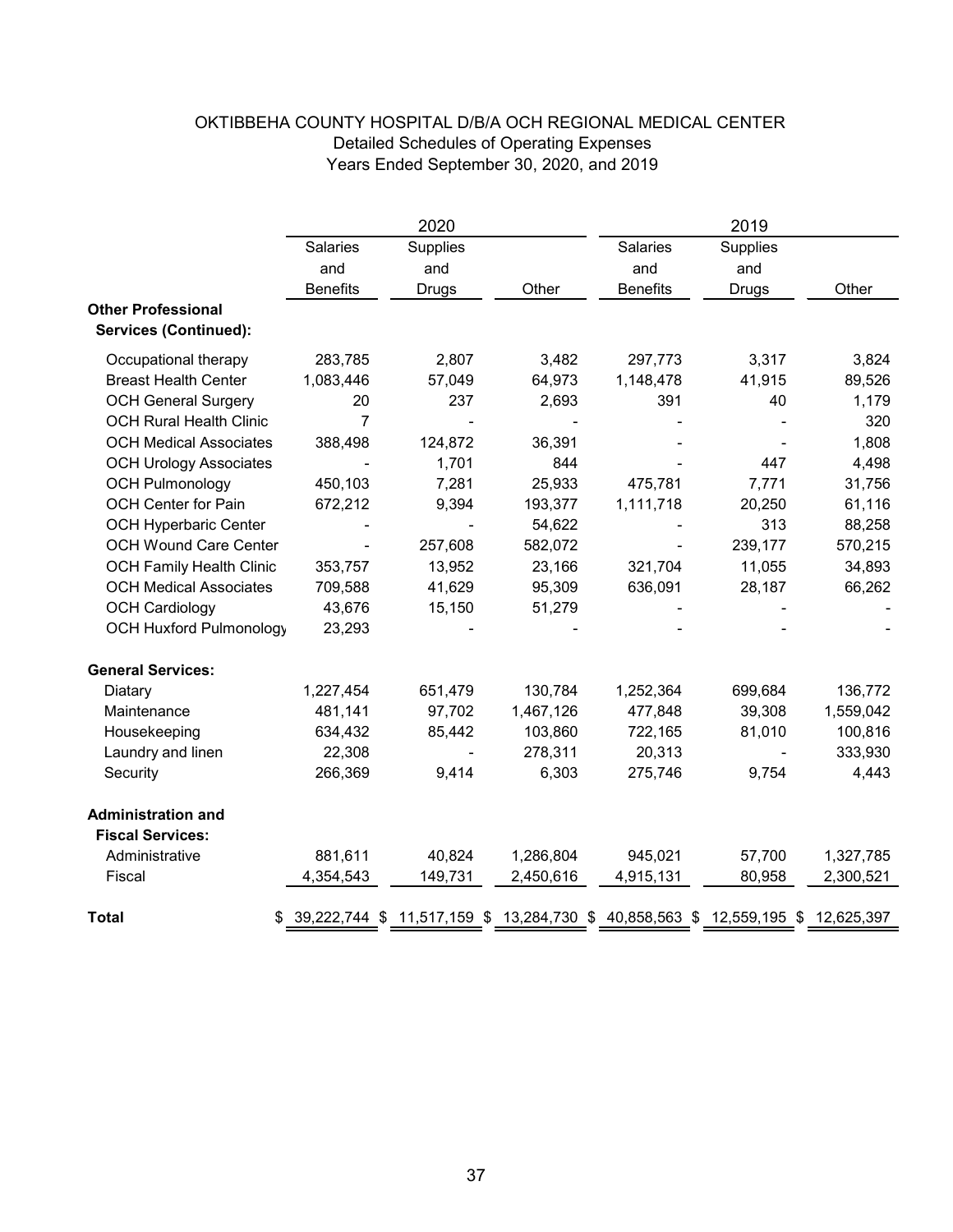# Schedule of Surety Bonds for Officials and Employees September 30, 2020 OKTIBBEHA COUNTY HOSPITAL D/B/A OCH REGIONAL MEDICAL CENTER

| Name                   | Position       | Company               | Amount of Bond |
|------------------------|----------------|-----------------------|----------------|
| Neil Amos              | Trustee        | <b>Western Surety</b> | \$<br>100,000  |
| Linda Breazeale        | <b>Trustee</b> | <b>Western Surety</b> | \$<br>100,000  |
| <b>Kimberly Brooks</b> | Trustee        | <b>Western Surety</b> | \$<br>100,000  |
| <b>Earl Walker</b>     | <b>Trustee</b> | <b>Western Surety</b> | \$<br>100,000  |
| <b>Robert Daniels</b>  | Trustee        | <b>Western Surety</b> | \$<br>100,000  |
| <b>Michael Haddix</b>  | Trustee        | <b>Western Surety</b> | \$<br>100,000  |
| Peggy Rogers           | <b>Trustee</b> | <b>Western Surety</b> | \$<br>100,000  |
| James Jackson          | Administrator  | <b>Travelers</b>      | \$<br>100,000  |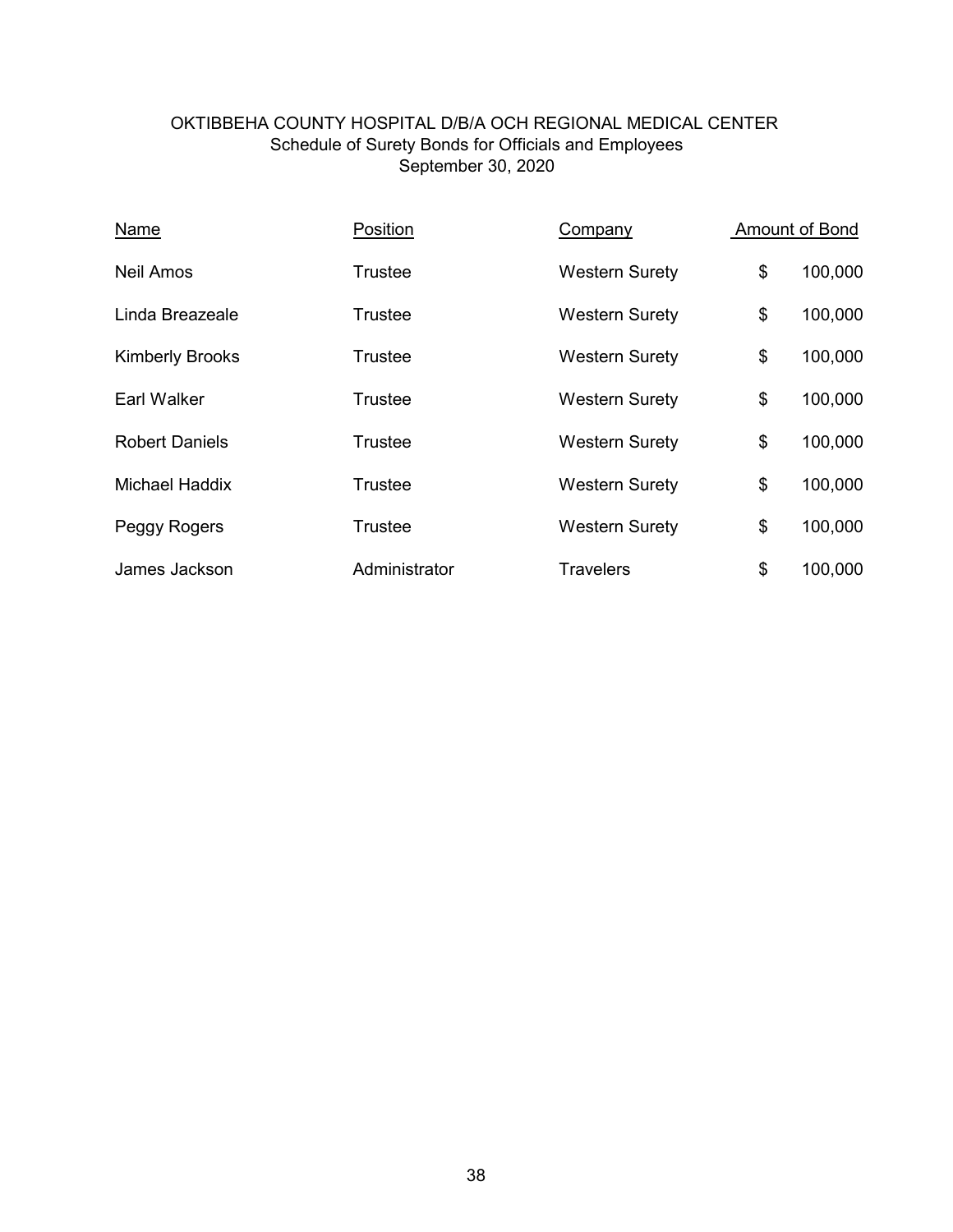

**WATKINS, WARD and STAFFORD**<br>Professional Limited Liability Company<br>Certified Public Accountants

**James L. Stafford, CPA Stephen D. Flake, CPA Harry W. Stevens, CPA John N. Russell, CPA S. Keith Winfield, CPA Thomas A. Davis, CPA William B. Staggers, CPA Anita L. Goodrum, CPA** Michael W. McCully, CPA Ricky D. Allen, CPA<br>R. Steve Sinclair. CPA Jason D. Brooks. CPA **R. Steve Sinclair, CPA**<br>Marsha L. McDonald, CPA **Marsha L. McDonald, CPA** Robert E. Cordle, Jr., CPA<br>Wanda S. Holley. CPA Perry C. Rackley. Jr., CPA **Robin Y. McCormick, CPA/PFS Jerry L. Gammel, CPA J. Randy Scrivner, CPA** Michael C. Knox, CPA<br>
Kimberly S. Caskey, CPA Clifford P. Stewart, CPA **Kimberly S. Caskey, CPA**<br>Susan M. Lummus, CPA **Thomas J. Browder, CPA**

Perry C. Rackley, Jr., CPA<br>Jerry L. Gammel, CPA **Susan M. Lummus, CPA Edward A. Maxwell, CPA**

**Independent Auditors' Report on Internal Control Over Financial Reporting and on Compliance and Other Matters Based on an Audit of Financial Statements Performed in Accordance with** *Government Auditing Standards*

Board of Trustees Oktibbeha County Hospital D/B/A OCH Regional Medical Center Starkville, Mississippi

We have audited, in accordance with the auditing standards generally accepted in the United States of America and the standards applicable to financial audits contained in *Government Auditing Standards* issued by the Comptroller General of the United States, the financial statements of Oktibbeha County Hospital D/B/A OCH Regional Medical Center, a component unit of Oktibbeha County, Mississippi, as of and for the years ended September 30, 2020, and 2019, and the related notes to financial statements, which collectively comprise Oktibbeha County Hospital D/B/A OCH Regional Medical Center's basic financial statements as listed in the contents, and have issued our report thereon dated May 3, 2021.

## **Internal Control Over Financial Reporting**

In planning and performing our audit of the financial statements, we considered Oktibbeha County Hospital D/B/A OCH Regional Medical Center's internal control over financial reporting (internal control) to determine the audit procedures that are appropriate in the circumstances for the purpose of expressing an opinion on the financial statements, but not for the purpose of expressing an opinion on the effectiveness of Oktibbeha County Hospital D/B/A OCH Regional Medical Center's internal control. Accordingly, we do not express an opinion of the effectiveness of Oktibbeha County Hospital D/B/A OCH Regional Medical Center's internal control.

A *deficiency in internal control* exists when the design or operation of a control does not allow management or employees, in the normal course of performing their assigned functions, to prevent, or detect and correct misstatements on a timely basis. A *material weakness* is a deficiency, or a combination of deficiencies, in internal control, such that there is a reasonable possibility that a material misstatement of the entity's financial statements will not be prevented, or detected and corrected on a timely basis. A *significant deficiency* is a deficiency, or a combination of deficiencies, in internal control that is less severe than a material weakness, yet important enough to merit attention by those charged with governance.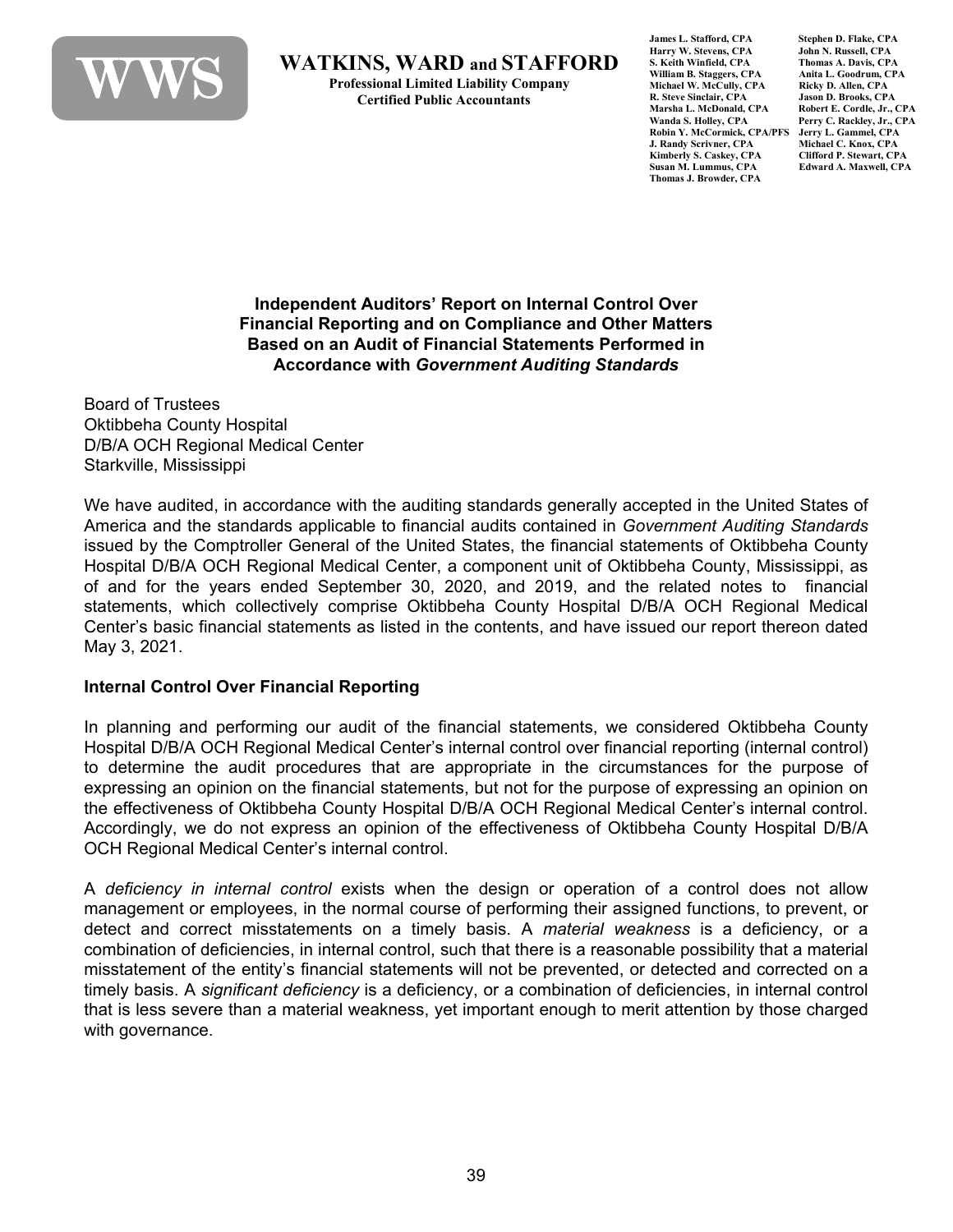Our consideration of internal control was for the limited purpose described in the first paragraph of this section and was not designed to identify all deficiencies in internal control that might be material weaknesses or, significant deficiencies. Given these limitations, during our audit we did not identify any deficiencies in internal control that we consider to be material weaknesses. However, material weaknesses may exist that have not been identified.

#### **Compliance and Other Matters**

As part of obtaining reasonable assurance about whether Oktibbeha County Hospital D/B/A OCH Regional Medical Center's financial statements are free from material misstatement, we performed tests of its compliance with certain provisions of laws, regulations, contracts, and grant agreements, noncompliance with which could have a direct and material effect on the determination of financial statement amounts. However, providing an opinion on compliance with those provisions was not an objective of our audit, and accordingly, we do not express such an opinion. The results of our tests disclosed no instances of noncompliance or other matters that are required to be reported under *Government* A*uditing Standards*.

#### **Purpose of This Report**

The purpose of this report is solely to describe the scope of our testing of internal control and compliance and the results of that testing, and not to provide an opinion on the effectiveness of the entity's internal control or on compliance. This report is an integral part of an audit performed in accordance with *Government Auditing Standards* in considering the entity's internal control and compliance. Accordingly, this communication is not suitable for any other purpose.

Eupora, Mississippi May 3, 2021

Watkins Ward and Staffad, PUC